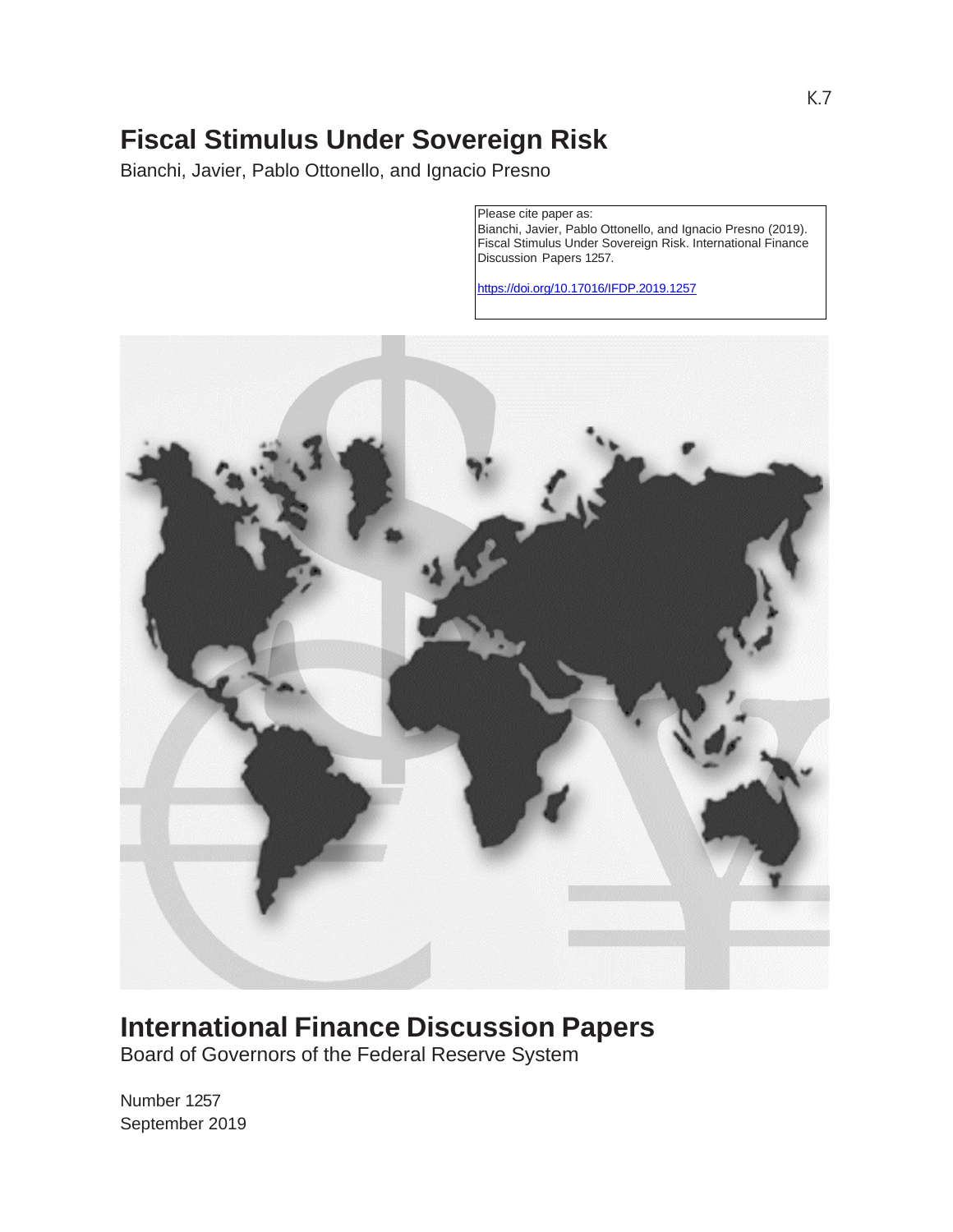Board of Governors of the Federal Reserve System

International Finance Discussion Papers

Number 1257

September 2019

### **Fiscal Stimulus Under Sovereign Risk**

Javier Bianchi, Pablo Ottonello, and Ignacio Presno

NOTE: International Finance Discussion Papers are preliminary materials circulated to stimulate discussion and critical comment. References to International Finance Discussion Papers (other than an acknowledgment that the writer has had access to unpublished material) should be cleared with the author or authors. Recent IFDPs are available on the Web at www.federalreserve.gov/pubs/ifdp/. This paper can be downloaded without charge from the Social Science Research Network electronic library at www.ssrn.com.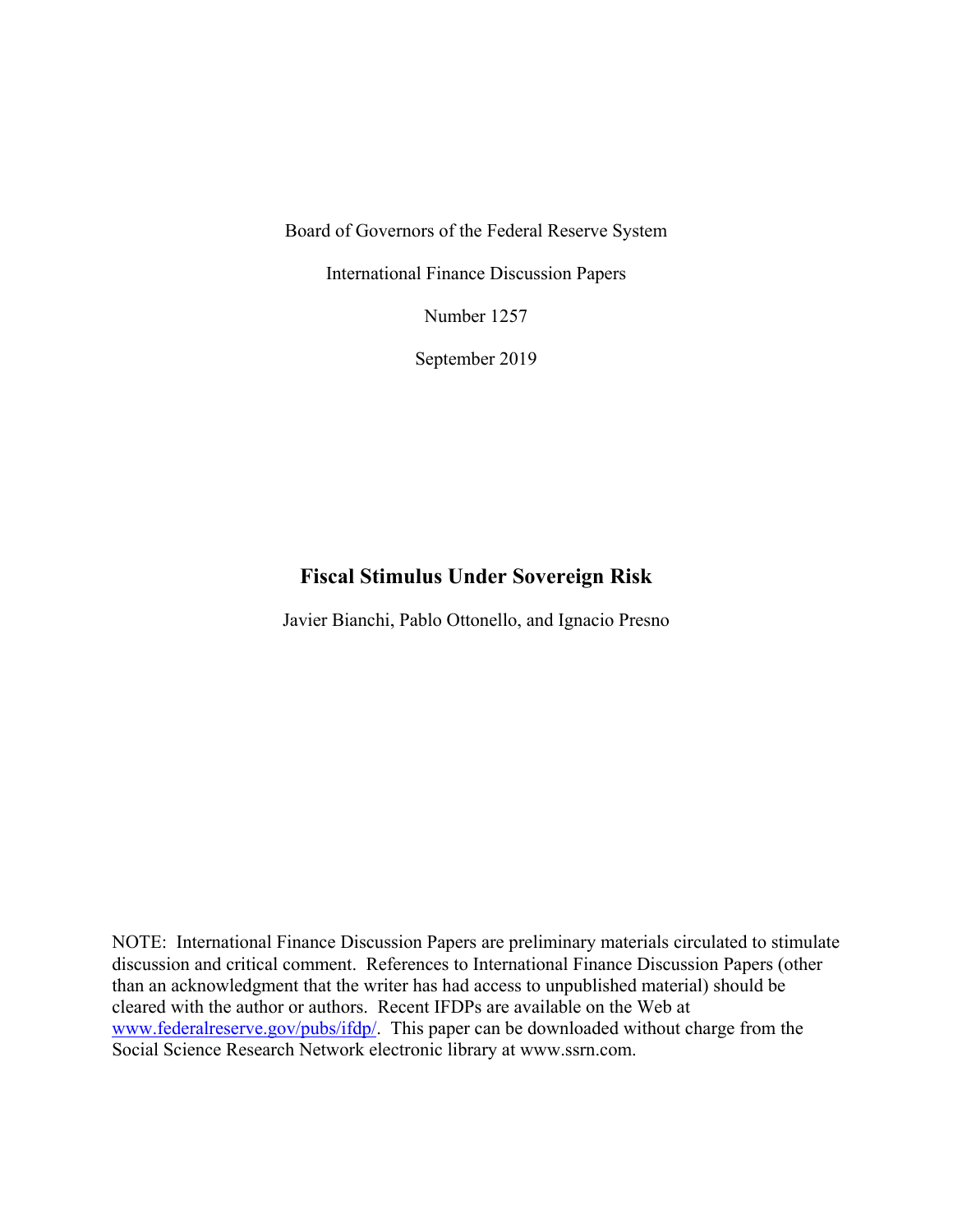# Fiscal Stimulus under Sovereign Risk <sup>∗</sup>

Javier Bianchi† Pablo Ottonello‡

Ignacio Presno§

September 2019

#### Abstract

The excess procyclicality of fiscal policy is commonly viewed as a central malaise in emerging economies. We document that procyclicality is more pervasive in countries with higher sovereign risk and provide a model of optimal fiscal policy with nominal rigidities and endogenous sovereign default that can account for this empirical pattern. Financing a fiscal stimulus is costly for risky countries and can render countercyclical policies undesirable, even in the presence of large Keynesian stabilization gains. We also show that imposing austerity can backfire by exacerbating the exposure to default, but a well-designed "fiscal forward guidance" can help reduce the excess procyclicality.

Keywords: Fiscal Stabilization Policy, Sovereign Default, Procyclicality JEL Codes: E62, F34, F41, F44, H50.

<sup>\*</sup>We would like to thank Neele Balke, Hiuxin Bi, Satyajit Chatterjee, Axelle Ferriere, Jesús Fernández-Villaverde, Sylvain Leduc, Franck Portier, Oreste Tristani, Juan Sánchez, Martín Uribe, and Vivian Yue for excellent discussions, as well as participants at the 2018 AEA Meetings, ADEMU Workshop, Bank of Canada-IGIER Bocconi Conference, Barcelona GSE Summer Forum, CEBRA, IM-TCN-ND Workshop, ITAM-PIER Conference, 2015 Ridge December Forum, Federal Reserve Board, FRB San Francisco CPBS Conference, FRB St. Louis STLAR Conference, Iowa State University, Rochester Mini-Conference, 2016 SED meetings, XX IEF Workshop, Atlanta Workshop on International Economics, and Yale University. María Aristizabal-Ramirez and Dawson Miller provided excellent research assistance. A previous version of this paper circulated with the title "Fiscal Policy, Sovereign Risk, and Unemployment." Disclaimer: The views expressed herein do not necessarily reflect those of the Board of Governors, the Federal Reserve Bank of Minneapolis, or the Federal Reserve System.

<sup>†</sup>Federal Reserve Bank of Minneapolis and NBER.

<sup>‡</sup>University of Michigan and NBER.

<sup>§</sup>Federal Reserve Board.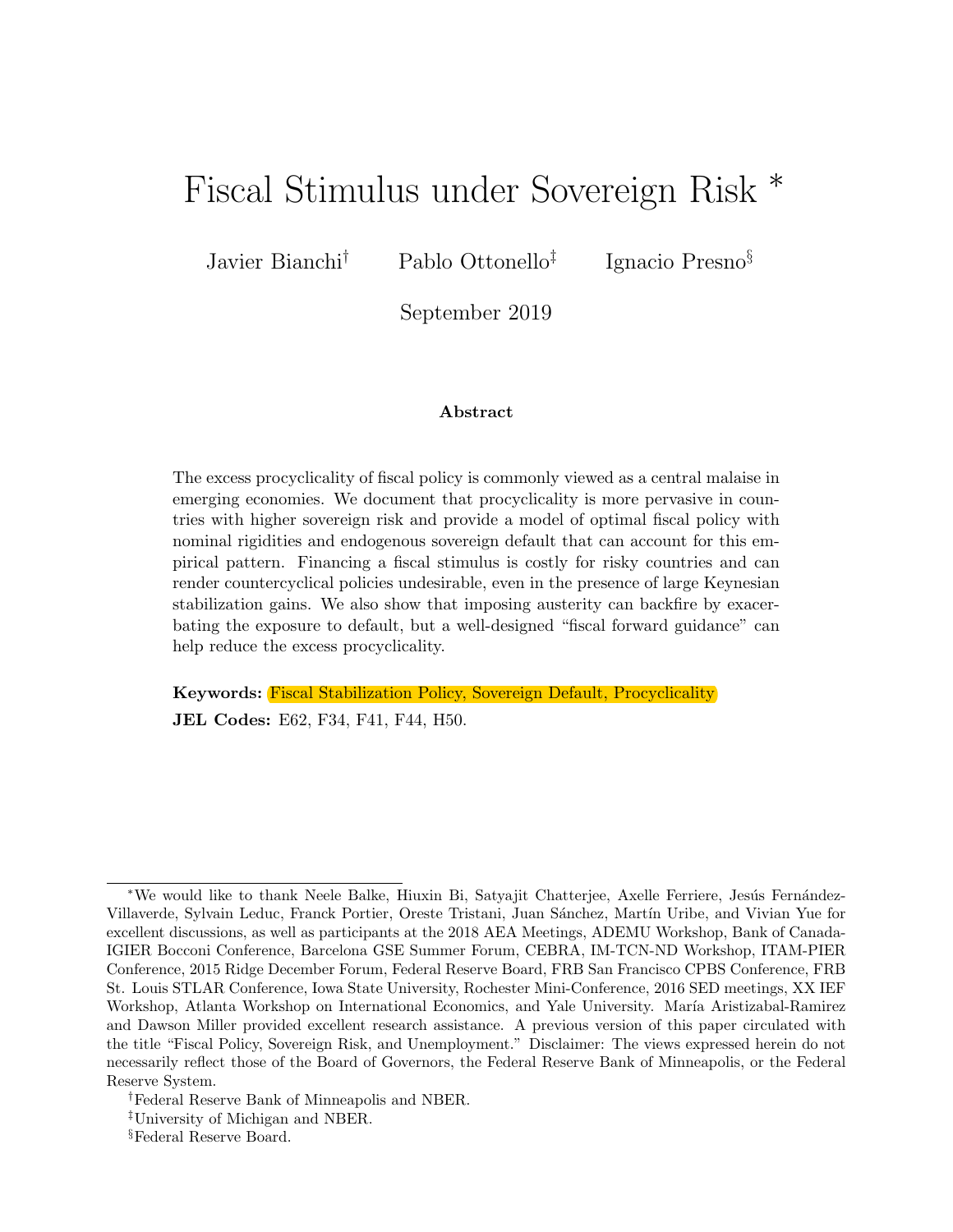### <span id="page-3-1"></span>1 Introduction

There is a long-standing view that fiscal policy should play a stabilizing role in business cycles, especially when there are constraints on monetary policy. The textbook Keynesian argument is that by spending more in a recession, the government can prop up aggregate demand and help to mitigate the rise in unemployment. Yet, few governments in practice follow this pre-scription.<sup>[1](#page-3-0)</sup> As shown in Figure [1,](#page-3-1) the recent Eurozone crisis provides another emblematic example in this regard. While facing a severe recession and mounting unemployment, governments in Southern European countries reduced spending significantly. This contraction in spending occurred despite their inability to use monetary policy, which left fiscal policy as the only instrument available for macroeconomic stabilization.



Figure 1: Unemployment, Fiscal Policy, and Sovereign Spreads during the Eurozone Crisis

Notes: Unemployment rate and sovereign spreads expressed in percentage point deviations from their 2008.q1 values. Government spending is set to 2008.q1=100. "Average" denotes the simple average of Greece, Ireland, Italy, Portugal, and Spain. Data source: Eurostat.

In this paper, we show that sovereign risk can reverse the traditional argument for expansionary fiscal policy during a recession, and therefore rationalize the empirical evidence on the different patterns of cyclicality in fiscal policy observed around the world. Our theory lies in a fundamental conundrum that governments encounter when facing a recessions under sovereign risk: Should the government trigger a stimulus to mitigate the recession at the expense of higher sovereign spreads, or should it follow austerity to reduce the probability of a debt crisis, even if this means a more severe recession?<sup>[2](#page-3-2)</sup> A key contribution of our paper is to explicitly model this conundrum by presenting an analysis of optimal fiscal policy in

<span id="page-3-0"></span><sup>&</sup>lt;sup>1</sup>See, for example, [Gavin and Perotti](#page-46-0) [\(1997\)](#page-46-0), [Talvi and Vegh](#page-48-0) [\(2005\)](#page-48-0), Kaminsky, Reinhart and Végh [\(2004\)](#page-47-0), and Ilzetzki and Végh [\(2008\)](#page-46-1).

<span id="page-3-2"></span><sup>&</sup>lt;sup>2</sup>Many policy discussions in the austerity-versus-stimulus debate center on this question. For views on the austerity side, see [Barro](#page-44-0) [\(2012\)](#page-44-0), and, for views on the stimulus side, see [Krugman](#page-47-1) [\(2015\)](#page-47-1). A similar debate is ongoing in Argentina.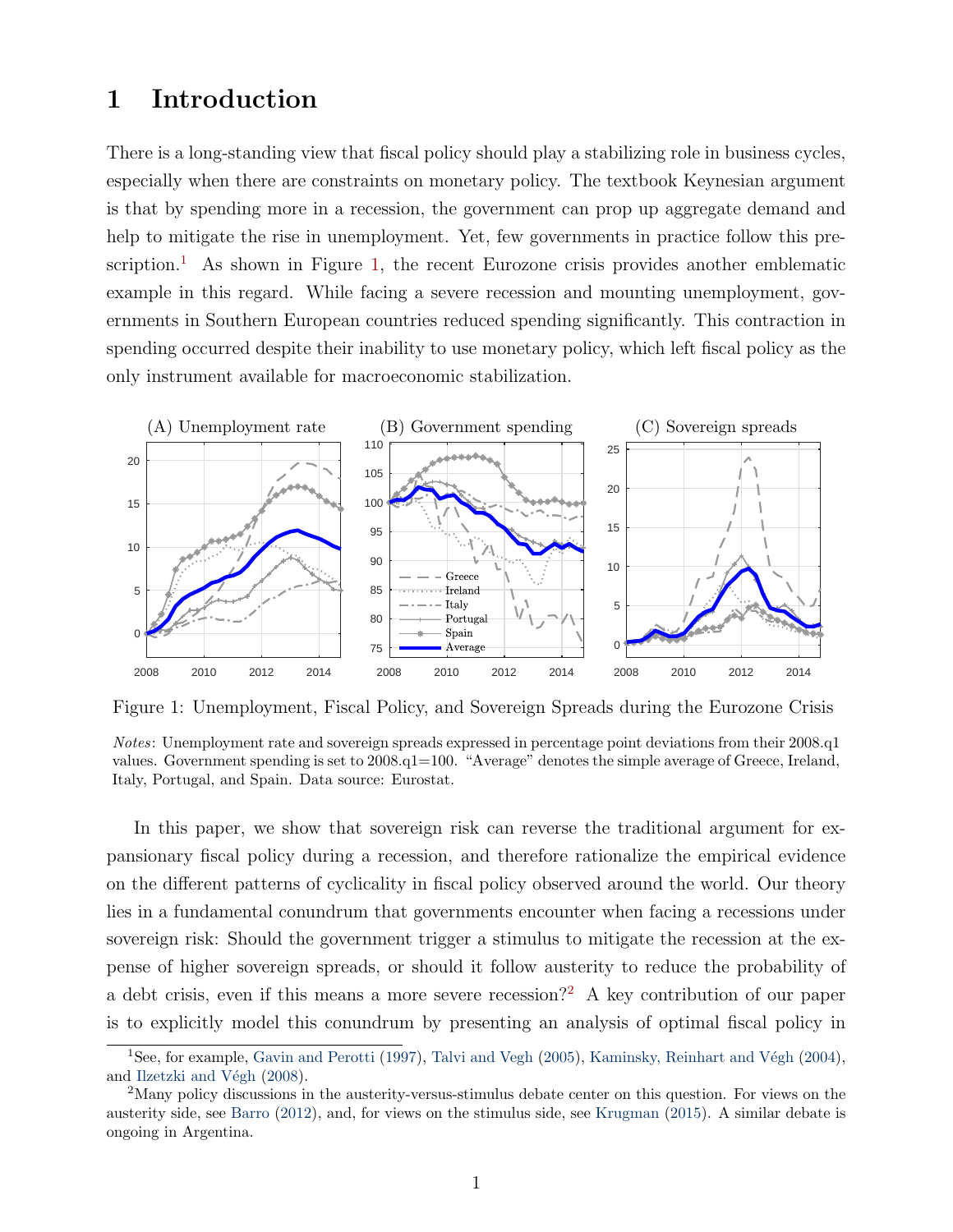a Keynesian framework under sovereign risk and characterizing the resulting trade-offs. Our quantitative results show that financing fiscal stimulus is costly for risky countries and can render countercyclical policies undesirable, even in the presence of large Keynesian stabilization gains.

The paper begins by presenting empirical evidence that sovereign default risk is a key predictor of the cyclicality of fiscal policy. Using data for a sample of around 100 countries, we document that countercyclical fiscal policies are rare in countries with high sovereign risk, measured by either sovereign credit ratings or the frequency of default. Half of the countries with low sovereign risk have a countercyclical government spending policy, but only 20% of countries with high risk exhibit such a policy. Moreover, in countries with high sovereign default risk, the correlation between government spending and GDP is between 30% and 50% higher than countries with low sovereign risk. These differences are not driven by income per capita or other macroeconomic or institutional factors identified in previous literature as relevant drivers of fiscal procyclicality.

We build a theoretical framework to study the role of sovereign risk in determining optimal fiscal policy over the business cycle. We consider a small open economy in which the government borrows externally. We first construct a benchmark environment under which Keynesian policies would be optimal, absent the risk of sovereign default. To this end, we incorporate two key elements that have been identified in theory as providing an important scope for fiscal stabilization. First, we consider nominal rigidities, in the form of downward nominal wage rigidity, and a fixed exchange rate regime. As in the classic Mundell-Fleming argument, an increase in government spending entails only limited crowding-out effects and is effective for reducing involuntary unemployment. Second, we consider households that are hand-to-mouth and face an uninsurable idiosyncratic risk of unemployment. The environment features potentially large fiscal multipliers and substantial welfare gains from fiscal stabilization policy. Such gains emerge from the stimulus effect on output and from the reduction in inequality.

A calibrated version of this model for the Spanish economy shows that when the government can commit to repaying the debt, fiscal policy is essentially Keynesian: During recessions, the government increases spending that is financed by external borrowing and stabilizes involuntary unemployment. In this setting, optimal government spending has a  $-0.8$  correlation with economic activity, and unemployment volatility is an order of magnitude smaller than that observed in the data.

Incorporating default risk drastically changes the desirability of a Keynesian fiscal stimulus. We study the role of default risk by relaxing the assumption that the government can commit to repaying external debt, as in [Eaton and Gersovitz](#page-45-0) [\(1981\)](#page-45-0). A debt-financed stimulus raises the probability of a sovereign default in the future and therefore increases sovereign spreads.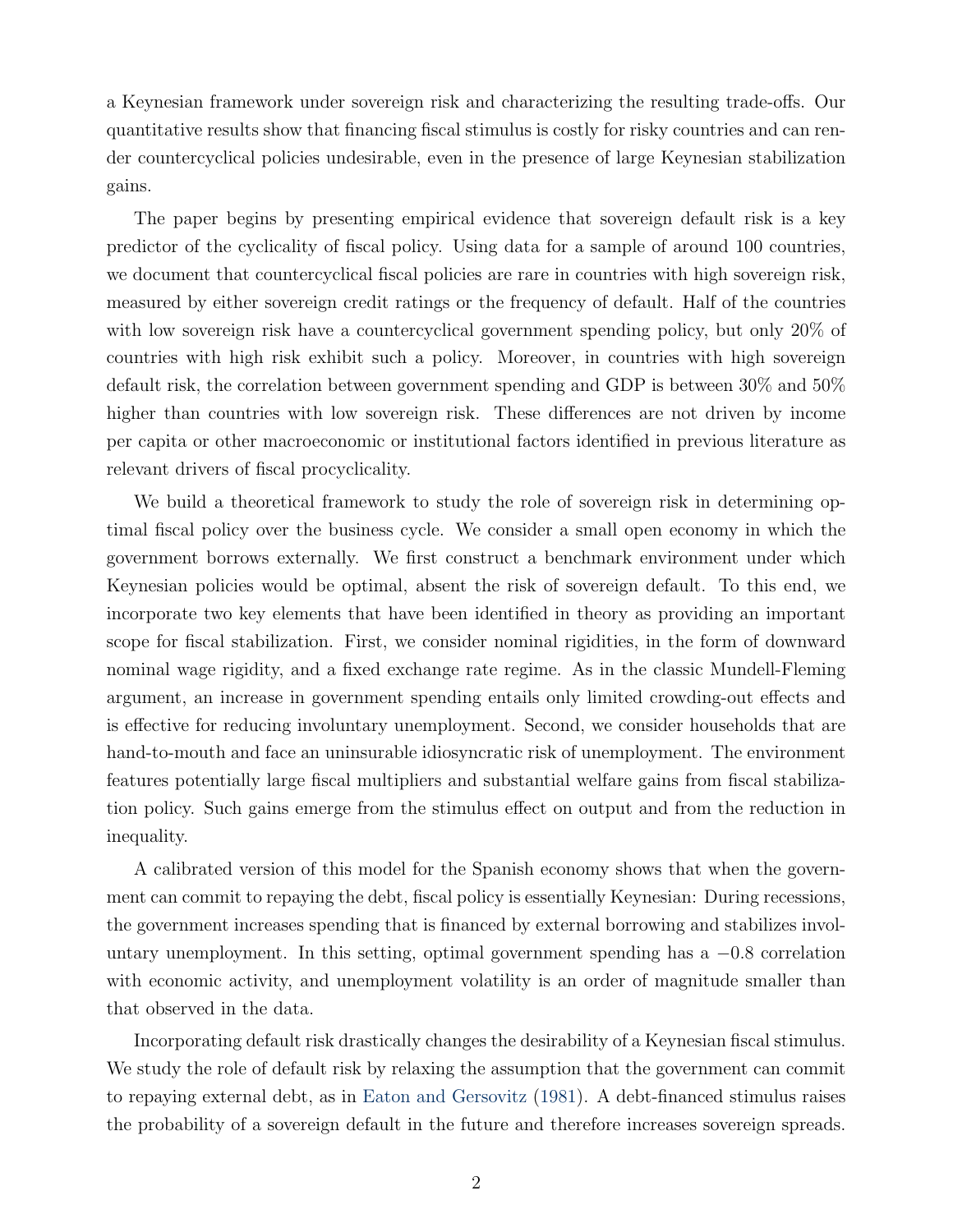As a result, fiscal policy now faces a trade-off between the Keynesian benefits of fiscal stimulus and the costs of higher sovereign spreads, which has been at the heart of the popular austerityversus-stimulus debate.

Quantitatively, despite the large Keynesian benefits from fiscal stimulus, default risk can overturn the nature of optimal fiscal policy. In the economy calibrated to match debt and spread levels in the data, we find that optimal policy is strongly procyclical, with a 0.7 correlation with output. This value is close to the one observed in the data for Spain and most economies with substantive default risk, and contrasts with the large negative correlation that characterizes economies without default risk. Moreover, the observed volatility in unemployment increases by an order of magnitude relative to the economy without default risk and is close to the one observed in the data.

Although the optimal fiscal policy is overall procyclical, the model displays strong state dependence, by which the response of government spending is non monotonic with respect to the level of sovereign debt. When the stock of debt is relatively low, government spending expands in recessions as the Keynesian benefits outweigh concerns about sovereign risk. When the stock of debt is very high, it is optimal for the government to default and redirect resources toward spending rather than repaying debt. For intermediate values of debt, the optimal response is characterized by austerity, since the government tends to reduce government spending to mitigate the rise in borrowing costs and reduce the probability of a debt crisis. An important implication of this state dependence is that recessions turn out to be more severe when preceded by high levels of debt. These results help to rationalize the empirical evidence provided by [Romer and Romer](#page-47-2) [\(2019\)](#page-47-2) that countries with more "fiscal space" suffer less severe recessions.

Finally, we use the model to study the desirability of austerity programs. A common premise is that austerity programs enforced, for example, by the IMF can help correct distorted incentives and ensure debt sustainability. We argue, however, that the balance between austerity and default incentives is delicate. We show that although cutting spending during a recession tends to be optimal for the government, imposing a sudden austerity program can backfire by precipitating the government to default. The intuition for these unintended consequences is that additional fiscal constraints imposed on a government can make debt repayment less attractive and push the government to default, even under circumstances in which the government would find it optimal to repay absent any constraints.

On the other hand, we show that an austerity program that constrains future spending can be beneficial. By promising less spending in the future, the government, in effect, promises lower debt accumulation and reduces future incentives to default. The result is that current borrowing costs are reduced for the government, which facilitates an expansionary fiscal policy during a recession. We refer to this policy as a form of "fiscal forward guidance," which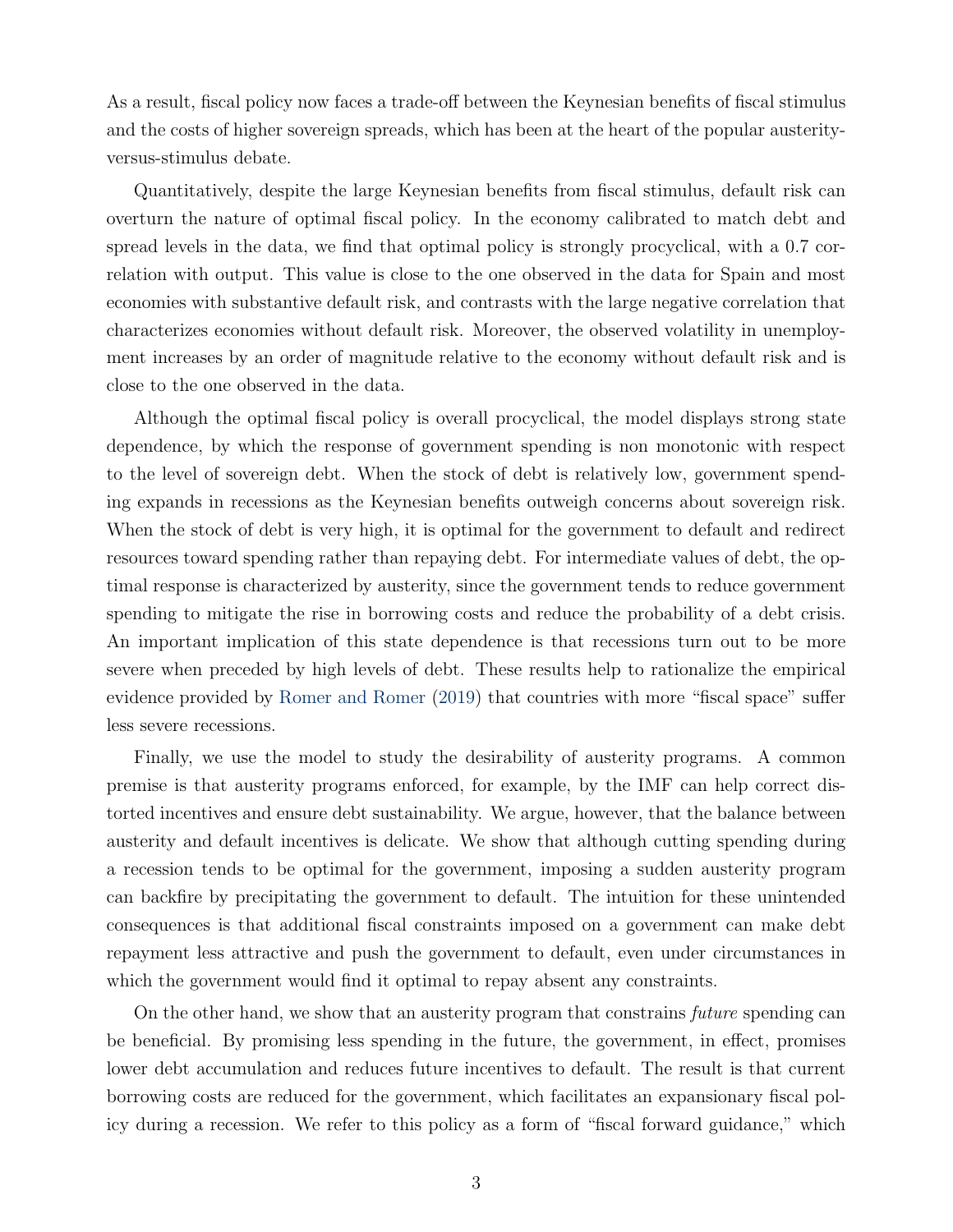is analogous to the classic forward guidance in monetary policy. The mechanism we highlight, however, is different, as it operates through sovereign spreads and the trade-off between stimulus and sovereign risk rather than through intertemporal substitution.<sup>[3](#page-6-0)</sup> Importantly, we establish that the desirability of fiscal forward guidance does not hinge on a state-contingent fiscal adjustment. In addition, we show that if a state-contingent spending rule is feasible, it should specify more aggressive cuts in states tomorrow with intermediate income states. Larger cuts when income is very low are not optimal because they can exacerbate higher spreads today. Larger cuts when income is very high are also not optimal, because they deliver modest reductions in spreads ex ante and larger distortions ex post.

Related Literature. Our paper is related to several strands of the literature. First, the paper relates to the New Keynesian literature that studies the role of government spending as a macroeconomic stabilization tool. In this literature, nominal rigidities create a scope for fiscal policy to manage aggregate demand. This role becomes especially important in the presence of constraints on monetary policy, which arise in particular from a fixed exchange rate or a zero lower bound. Some recent influential examples in both open and closed economies include [Gali and Monacelli](#page-46-2) [\(2008\)](#page-46-2), [Eggertsson](#page-45-1) [\(2011\)](#page-45-1), [Christiano, Eichenbaum and Rebelo](#page-45-2) [\(2011\)](#page-45-2), [Werning](#page-48-1) [\(2011\)](#page-48-1), [Woodford](#page-48-2) [\(2011\)](#page-48-2), [Nakamura and Steinsson](#page-47-3) [\(2014\)](#page-47-3), [Michaillat and](#page-47-4) [Saez](#page-47-4) [\(2018\)](#page-47-4), and [Farhi and Werning](#page-45-3) [\(2017\)](#page-45-3).<sup>[4](#page-6-1)</sup> We contribute to this literature by incorporating sovereign risk, a central argument in policy discussions on the merits of fiscal stimulus. In addition to characterizing how sovereign risk shapes the optimal conduct of fiscal policy, we show that accounting for sovereign risk is key to understand the observed procyclicality of fiscal policy as well as the importance of fiscal space in determining the severity of recessions.

Second, our model of sovereign risk follows the literature on sovereign default in the tradition of [Eaton and Gersovitz](#page-45-0) [\(1981\)](#page-45-0), [Aguiar and Gopinath](#page-43-0) [\(2006\)](#page-43-0), and [Arellano](#page-43-1) [\(2008\)](#page-43-1). A particularly relevant paper is [Cuadra, Sanchez and Sapriza](#page-45-4) [\(2010\)](#page-45-4), which was the first to establish that fiscal policy is procyclical in a canonical sovereign debt model with flexible prices. Other contributions in a similar vein are [Arellano and Bai](#page-43-2) [\(2017\)](#page-43-2), [Aguiar and Amador](#page-43-3) [\(2011\)](#page-43-3), and [Balke and Ravn](#page-43-4) [\(2016\)](#page-43-4). These papers do not consider nominal rigidities and hence do not incorporate the traditional stabilization benefits that underpin fiscal stimulus.<sup>[5](#page-6-2)</sup> An early

<span id="page-6-0"></span><sup>&</sup>lt;sup>3</sup>As shown by [Farhi and Werning](#page-45-3) [\(2017\)](#page-45-3), in the New Keynesian model, future spending can be more powerful than current policy changes—a "fiscal forward guidance puzzle." See [Canzoneri, Cao, Cumby, Diba](#page-44-1) [and Luo](#page-44-1) [\(2018\)](#page-44-1) for further work on this topic. The classic references on forward guidance in monetary policy are [Krugman](#page-47-5) [\(1998\)](#page-47-5), [Eggertsson and Woodford](#page-45-5) [\(2003\)](#page-45-5), and [Werning](#page-48-1) [\(2011\)](#page-48-1).

<span id="page-6-1"></span><sup>4</sup>Related to this literature, a vast body of work empirically studies the effect of changes in government spending on the economy. See [Ramey](#page-47-6) [\(2019\)](#page-47-6) for a recent survey.

<span id="page-6-2"></span><sup>&</sup>lt;sup>5</sup>In [Balke and Ravn](#page-43-4) [\(2016\)](#page-43-4), there is unemployment due to search and matching frictions, but government spending affects employment through wealth effects on search efforts, not through aggregate demand, as in our setup. A common element we share with their work is that our model also features household heterogeneity and an insurance channel from fiscal policy.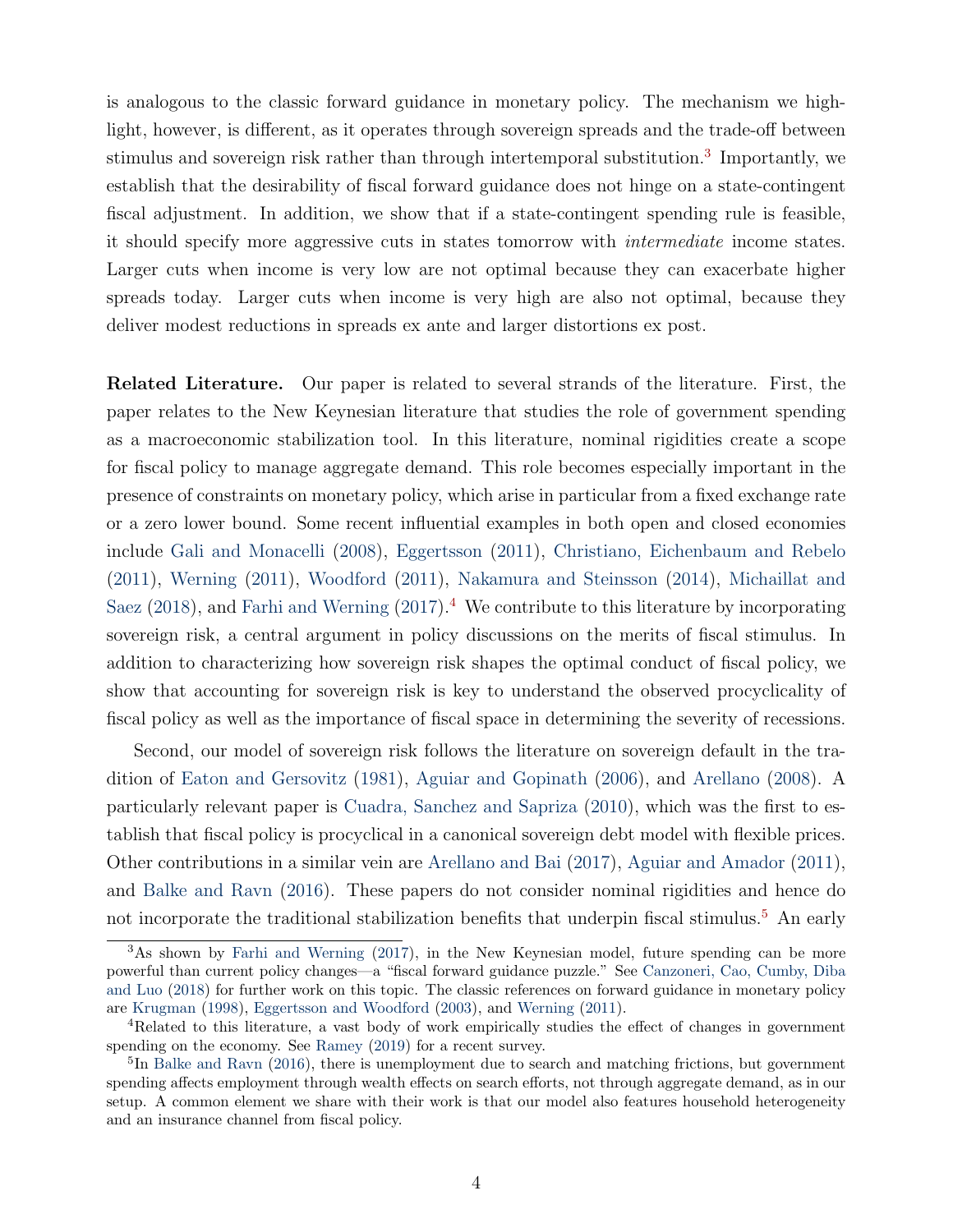contribution that incorporates nominal rigidities in the canonical sovereign default model is that of Na, Schmitt-Grohé, Uribe and Yue [\(2018\)](#page-47-7). Focusing on the optimal exchange rate policy, they show that the model can account for the "twin Ds" phenonomenon (i.e., the joint occurrence of large devaluations and sovereign defaults). The focus of our paper, instead, is on the optimal fiscal policy in the context of a fixed exchange rate. Our contribution is to provide the first analysis of the trade-off between fiscal stimulus and sovereign risk, and show how this shapes the conduct of fiscal policy over the business cycle.

Our results on the macroeconomic and welfare effects of fiscal rules are related to an active ongoing literature. In our setup, the future path of government spending affects investors' expectations of future deficit and alters current bond prices. From a normative point of view, the potential benefits from rules arise because of the debt-dilution effects generated by long-term debt, as emphasized in [Chatterjee and Eyigungor](#page-44-2) [\(2015\)](#page-44-2), [Hatchondo, Martinez and](#page-46-3) [Sosa-Padilla](#page-46-3) [\(2016\)](#page-46-3), and [Aguiar, Amador, Hopenhayn and Werning,](#page-43-5) [2019.](#page-43-5)<sup>[6](#page-7-0)</sup> We advance this literature by providing two results. First, we show that fiscal rules are particularly desirable during times of distress. Second, rules that impose too aggressive spending cuts can backfire by raising incentives to default and worsening spreads.

Our paper is also to a literature that studies how increases in sovereign spreads can translate into higher borrowing costs for the private sector and negatively affect economic activity. Important examples include [Mendoza and Yue](#page-47-8) [\(2009\)](#page-47-8), [Broner, Erce, Martin and Ventura](#page-44-3) [\(2014\)](#page-44-3), [Corsetti, Kuester, Meier and Muller](#page-45-6) [\(2013,](#page-45-7) [2014\)](#page-45-6), [Gourinchas, Philippon and Vayanos](#page-46-4) [\(2017\)](#page-46-4), and [Bocola](#page-44-4) [\(2016\)](#page-44-4). Our framework includes both the costs of endogenous sovereign default risk and the potential Keynesian benefits of fiscal stimulus, and we characterize both theoretically and quantitatively the policy trade-off that emerges in this setup. A common element we share with [Gourinchas et al.](#page-46-4) [\(2017\)](#page-46-4) is the importance on the level of debt and fiscal consolidation in determining the magnitude of downturns.

Finally, our paper is related to the literature that has studied the difference in the cyclicality of fiscal policy between emerging and advanced economies. Several studies have documented how fiscal policies are more procyclical in emerging economies than in developed economies (see, for example, [Gavin and Perotti,](#page-46-0) [1997;](#page-46-0) [Talvi and Vegh,](#page-48-0) [2005;](#page-48-0) [Kaminsky et](#page-47-0) [al.,](#page-47-0) [2004;](#page-47-0) Ilzetzki and Végh, [2008,](#page-46-1) among others). We contribute to this literature, first by

<span id="page-7-0"></span><sup>&</sup>lt;sup>6</sup>In a similar vein, [Hatchondo, Roch and Martinez](#page-46-5) [\(2017\)](#page-46-5) compare the welfare performance of debt and spread rules using an endowment economy model with long-term debt, while [Anzoategui](#page-43-6) [\(2018\)](#page-43-6) evaluates the macroeconomic effects in a production economy, as we do, but using empirically estimated rules. A different mechanism studied by Gonçalves and Guimaraes [\(2015\)](#page-46-6) allows the government to choose spending in all future states of nature and through this channel reduce future temptation to default. In [Lorenzoni and](#page-47-9) [Werning](#page-47-9) [\(2019\)](#page-47-9), instead, sufficiently responsive fiscal rules are shown to reduce the exposure to multiplicity. Fiscal rules have also been shown to counteract political economy distortions [\(Alesina and Tabellini,](#page-43-7) [1990;](#page-43-7) [Azzimonti, Battaglini and Coate,](#page-43-8) [2016;](#page-43-8) [Alfaro and Kanczuk,](#page-43-9) [2017\)](#page-43-9). [Halac and Yared](#page-46-7) [\(2017\)](#page-46-7) and [Dovis and](#page-45-8) [Kirpalani](#page-45-8) [\(2017\)](#page-45-8) study reputation mechanisms under which the government cannot commit to enforcing fiscal rules.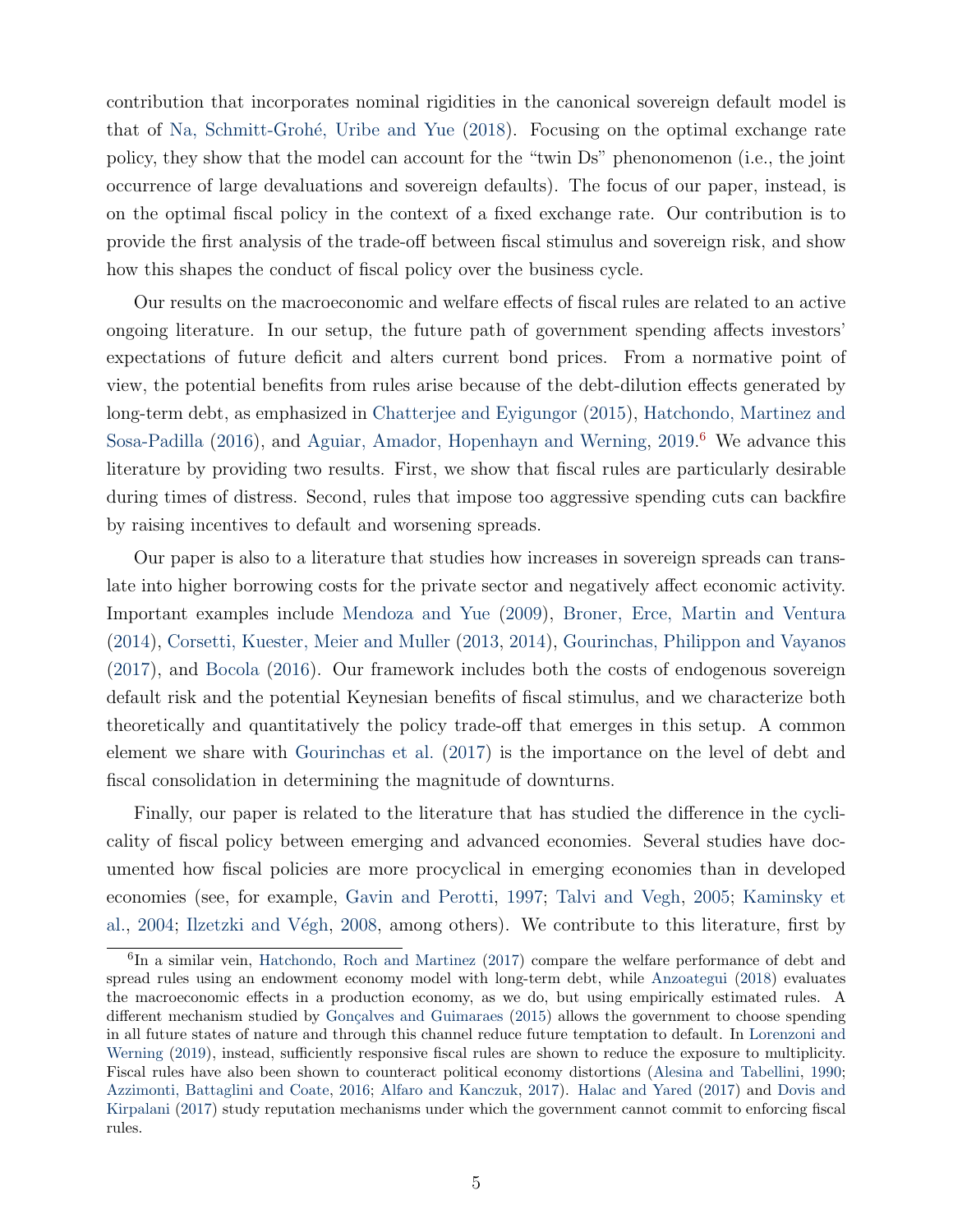providing empirical evidence that sovereign risk is a key predictor of the cyclicality of fiscal policy, and second by providing a theory with endogenous default risk that can explain the empirical patterns. We view our explanation as complementary to other explanations based on political economy or institutional elements.[7](#page-8-0)

The paper is organized as follows. Section [2](#page-8-1) presents empirical facts documenting the relationship between sovereign risk and fiscal policy. Section [3](#page-13-0) presents the model of optimal fiscal policy in the presence of default risk and nominal rigidities. Section [4](#page-22-0) presents the main policy trade-off. Section [5](#page-28-0) presents the quantitative analysis of the optimal fiscal policy. Section [6](#page-37-0) studies fiscal austerity programs. Section [7](#page-41-0) concludes.

### <span id="page-8-1"></span>2 Empirical Facts

We provide descriptive evidence documenting that countries with higher sovereign default risk tend to have a more procyclical government spending policy. This relationship is not driven by income differences or other macroeconomic and institutional factors identified in the previous literature as important drivers of fiscal procyclicality.

### 2.1 Data

We measure the cyclicality of government spending and sovereign default risk for a sample of around 100 countries for the period 1990-2016. To measure the cyclicality of government spending, we use data from World Development Indicators (WDI), a dataset compiled from officially recognized international sources of data on government spending (variable "General government final consumption expenditure") and GDP for a large set of countries.<sup>[8](#page-8-2)</sup> Table [1](#page-9-0) presents summary statistics of the cyclical behavior of government spending around the world. We compute second moments using the cyclical component of per capita variables in constant local currency, detrending variables with the HP filter and a smoothing parameter of 100. The first two columns of Table [1](#page-9-0) show that government spending tends to display large and persistent business cycle fluctuations. Most countries display a larger volatility in government spending than in economic activity. The third column of Table [1](#page-9-0) shows summary statistics

<span id="page-8-0"></span><sup>7</sup>For instance, [Talvi and Vegh](#page-48-0) [\(2005\)](#page-48-0), [Alesina, Campante and Tabellini](#page-43-10) [\(2008\)](#page-43-10), and [Ilzetzki](#page-46-8) [\(2011\)](#page-46-8) study the role of political distortions in explaining fiscal procyclicality. Another related explanation has been the "voracity effect," (e.g. [Tornell and Lane,](#page-48-3) [1999\)](#page-48-3), the quality of institutions and fiscal rules (Galí and Perotti, [2003,](#page-45-9) [Frankel, Vegh and Vuletin,](#page-45-10) [2013\)](#page-45-10), financial development [\(Aghion and Marinescu,](#page-43-11) [2007\)](#page-43-11) and inequality and social polarization [\(Woo,](#page-48-4) [2009\)](#page-48-4).

<span id="page-8-2"></span><sup>8</sup>The original dataset contains information on government spending and GDP during the period 1990- 2016 for 167 countries. We dropped countries that were missing more than half of the values on government expenditure for the period 1990-2016 or countries with discontinuous data, leading to a sample of 122 countries, of which 98 have data available on credit ratings. The countries included in the sample are detailed in Appendix Table [6.](#page-49-0)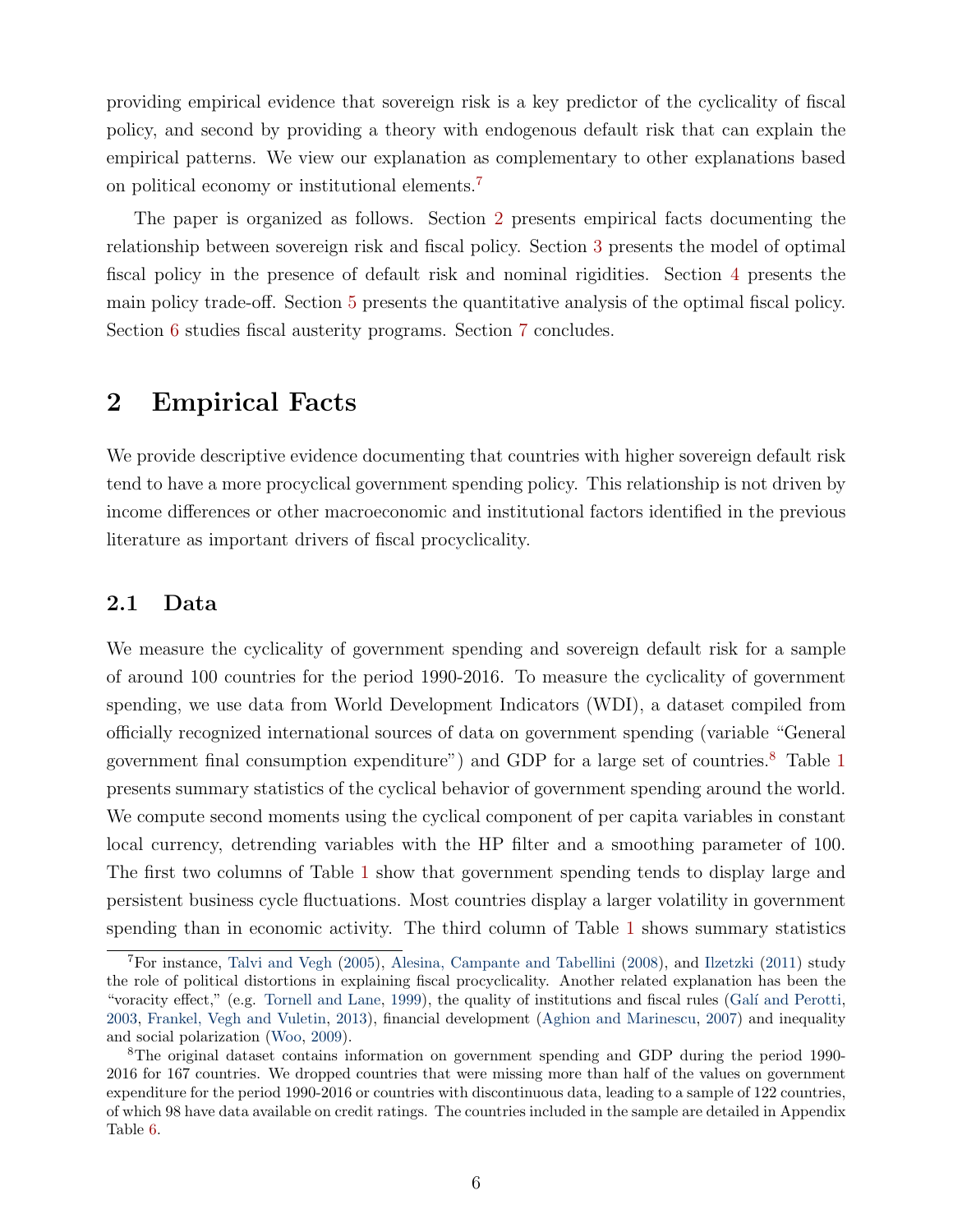for our variable of interest, the correlation between government spending and output. In most countries, government spending is procyclical, with a median correlation of 0.28 between government spending and output. The cyclicality of government spending displays fairly large dispersion across countries, ranging from −0.3 in the 5th percentile to 0.78 in the 95th percentile, which we exploit in our empirical analysis.

<span id="page-9-0"></span>

|                             | $\sigma_G/\sigma_Y$ | $corr(G_t, G_{t-1})$ | corr(G, Y) |
|-----------------------------|---------------------|----------------------|------------|
| Mean                        | 2.04                | 0.48                 | 0.26       |
| Median                      | 1.23                | 0.53                 | 0.28       |
| Standard deviation          | 2.21                | 0.23                 | 0.33       |
| 95 <sup>th</sup> percentile | 5.84                | 0.78                 | 0.78       |
| 5 <sup>th</sup> percentile  | 0.52                | 0.07                 | $-0.30$    |

Table 1: Cyclicality of Government Spending: Summary Statistics

Notes: This table shows summary statistics of government spending for 122 countries around the world with data available from the WDI for the period 1990-2016. The variables  $\sigma_G/\sigma_Y$ ,  $corr(G_t, G_{t-1})$ , and  $corr(G, Y)$ denote, respectively, the ratio of the standard deviation of government spending to the standard deviation output, the first-order autocorrelation of government spending, and the correlation between government spending and output. We compute moments using the cyclical component of per capita variables in constant local currency, detrending variables with the HP filter and a smoothing parameter of 100. The countries included are detailed in Appendix Table [6.](#page-49-0) For details on the data see Section [2.](#page-8-1)

To measure the degree of sovereign default risk faced by countries, we use data on credit ratings from Standard & Poor's. Eighty percent of the countries in our sample (98 countries) have received a sovereign credit rating at some point during the period of study. Appendix Table [7](#page-50-0) shows that the cyclical patterns of government spending for the subsample with available credit ratings are similar to those of the full sample. To measure the degree of sovereign risk in a country, we focus on the lowest credit rating that a sovereign ever received in the period of analysis. With this variable, we want to measure how close a country was to experiencing a sovereign default. We later show similar results for a measure of default risk based on the occurrence of default episodes or the number of default episodes that the country experienced.

Panel (A) of Figure [2](#page-10-0) shows the distribution of our measure of sovereign credit risk across countries. This distribution is characterized by a large mass of countries (62% of the sample) in a middle region of credit ratings, having received ratings no higher than A but always maintaining ratings of at least B, and a smaller mass of countries either in a low default risk region, always receiving a rating above A (20% of the countries), or in a high default risk region, having received a rating below B (16% percent of the countries).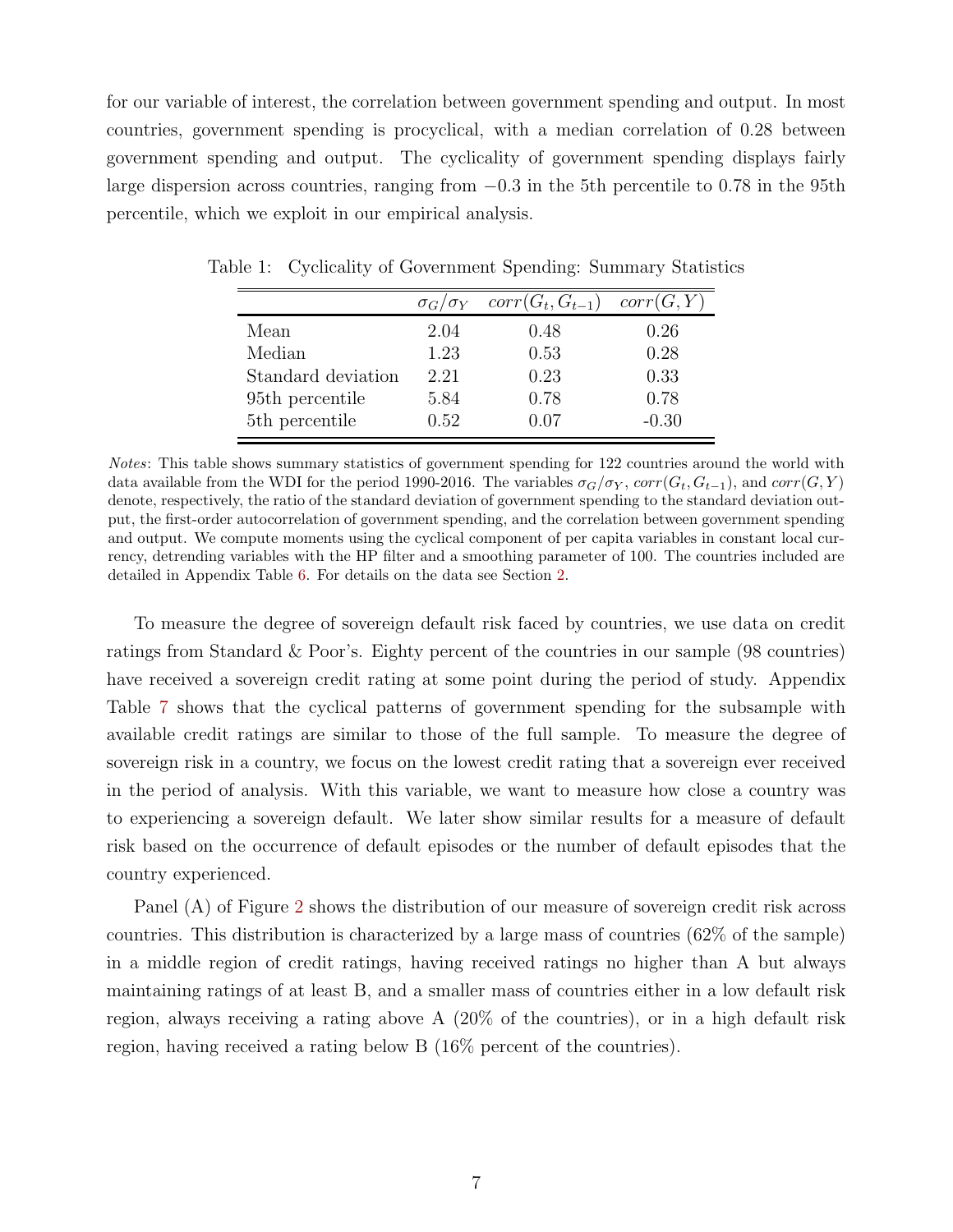

<span id="page-10-0"></span>Figure 2: Distribution of Credit Ratings and Fiscal Procyclicality

Notes: Panel (A) shows the distribution across countries of our baseline measure of default risk, defined as the minimum credit rating experienced by the country in the period of analysis. Data source: Standard & Poor's. Panel (B) shows the average cyclicality of government spending in the countries within a given category of default risk, measured by the correlation between the cyclical component of real per capita government spending and GDP (detrended using the HP filter, and a smoothing parameter of 100). Data source: WDI.

### 2.2 Empirical Findings

Panel (B) of Figure [2](#page-10-0) shows a positive relationship between the procyclicality of government spending and sovereign default risk, using the data described in the previous subsection. Countries with higher credit ratings tend to be more countercyclical. For instance, countries that received ratings below CCC display an average correlation of more than 0.6 between government spending and GDP, whereas countries that were always rated AAA tend to display countercyclical government spending, with an average correlation of  $-0.1$ .

To measure the relationship between procyclicality and sovereign risk, we estimate the regression

<span id="page-10-1"></span>
$$
f is cal\_procyclicality_i = \alpha + \beta's overeign\_risk_i + \gamma' X_i + \varepsilon_i,
$$
\n(1)

where fiscal procyclicality<sub>i</sub> is the correlation between government spending and output from country *i*, sovereign risk<sub>*i*</sub> is a vector measuring the sovereign risk of country *i*,  $X_i$  is a vector of country-level controls (discussed in detail later) and  $\varepsilon_i$  is a random error term. In our baseline specification, we include in the vector sovereign  $\text{risk}_i$  two dummy variables: medium risk, defined as a dummy variable that takes the value of 1 if a country ever had a rating below A but above B, and high risk, defined as a dummy variable that takes the value of 1 if a country ever had a rating below B. The omitted group includes countries with low default risk, measured by the fact that they always received sovereign ratings above or equal to A. Our coefficients of interest,  $\beta_{\text{medium}}$  and  $\beta_{\text{high}}$ , associated respectively with the variables medium risk and high risk, measure how much larger the correlation is between government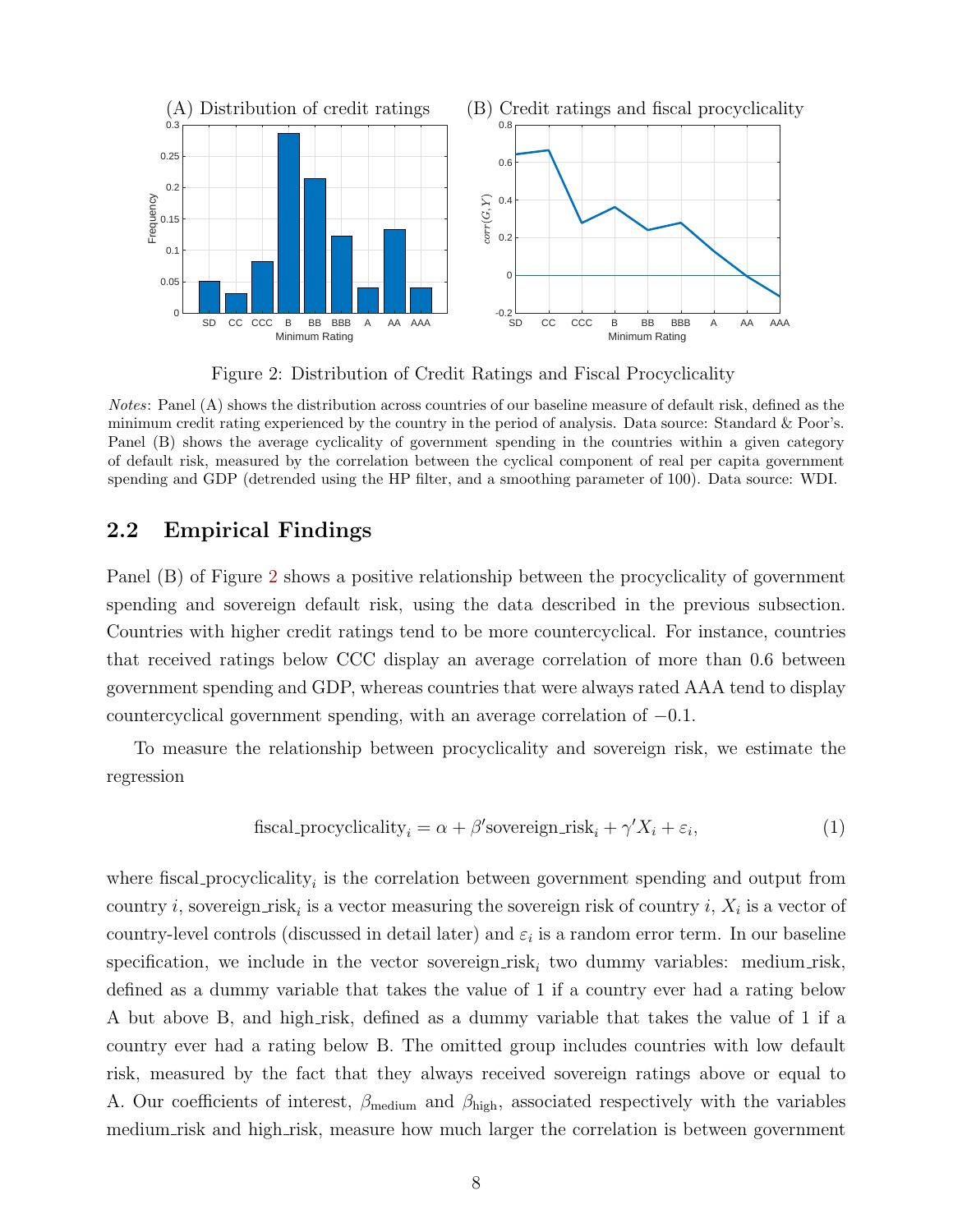spending and output for countries with medium and high default risk relative to those with low default risk.

Table [2](#page-12-0) shows the results from estimating regression [\(1\)](#page-10-1) with different sets of controls  $X_i$ . The first column shows the relationship with no controls, which indicates that countries with high and medium default risk tend to have, respectively, 0.46 and 0.3 higher procyclicality than countries with low default risk. To understand this result, Appendix Tables [8-](#page-50-1)[10,](#page-52-0) which include detailed data by country, show that the average correlations between government spending and GDP for high- and medium-risk countries, are, respectively, 0.41 and 0.3, whereas lowrisk countries are acyclical on average. Moreover, countercyclical fiscal policies are rarely observed in high- and medium-risk countries (the 25th percentile depicts an average positive correlation between government spending and GDP), whereas half of low-risk countries depict countercyclical policies, with prominent examples being the United States (−0.28 correlation between government spending and GDP), France (−0.6), and Sweden (−0.23).

Although low-income countries tend to have higher default risk (see Appendix Table [12\)](#page-53-0), Table [2](#page-12-0) shows that the relationship between fiscal procyclicality and default risk is not driven by the well-documented relationship between per capita income levels and fiscal procyclicality (also observed for our sample, as shown in Appendix Table [11\)](#page-52-1). In particular, columns (1)-(3) of Table [2](#page-12-0) show that the relationship between sovereign default risk and fiscal procyclicality is similar without controls than when we include log(GDP) per capita in PPP as a control variable, or when we control for dummies measuring whether the country is rich, emerging or poor.[9](#page-11-0)

The last column of Table [2](#page-12-0) shows that the relationship between sovereign default and fiscal procyclicality is not driven by other macroeconomic and institutional controls that have been identified in the literature as important drivers of fiscal procyclicality (see, for example, [Woo,](#page-48-4) [2009;](#page-48-4) Céspedes and Velasco, [2014;](#page-44-5) [Guerguil, Mandon and Tapsoba,](#page-46-9) [2017\)](#page-46-9). In particular, in this specification we include the following variables in the vector of controls  $X_i$ : rule of law, measured by the average ranking from the WDI for the period 1990-2016; education inequality, measured by the standard deviation of the percentage of population enrolled by school level (data source: [Barro and Lee,](#page-44-6) [1996\)](#page-44-6); *fiscal rule* measured by the number of years with a fiscal rule from the International Monetary Fund; *average fuel production* and *average* trade openness as a percentage of GDP (source: WDI), and *output volatility*, measured as the

<span id="page-11-0"></span><sup>9</sup>We define the dummy variables of poor, emerging, and rich countries with the thresholds defined in [Uribe](#page-48-5) and Schmitt-Grohé [\(2017\)](#page-48-5). According to their classification, a country is poor if the geometric average of its GDP per capita in PPP during the period 1990-2009 is less than \$3,000 USD, emerging if it is between \$3,000 USD and \$25,000 USD, and rich if it above \$25,000 USD. Other income controls, such as a polynomial of income, lead to similar results.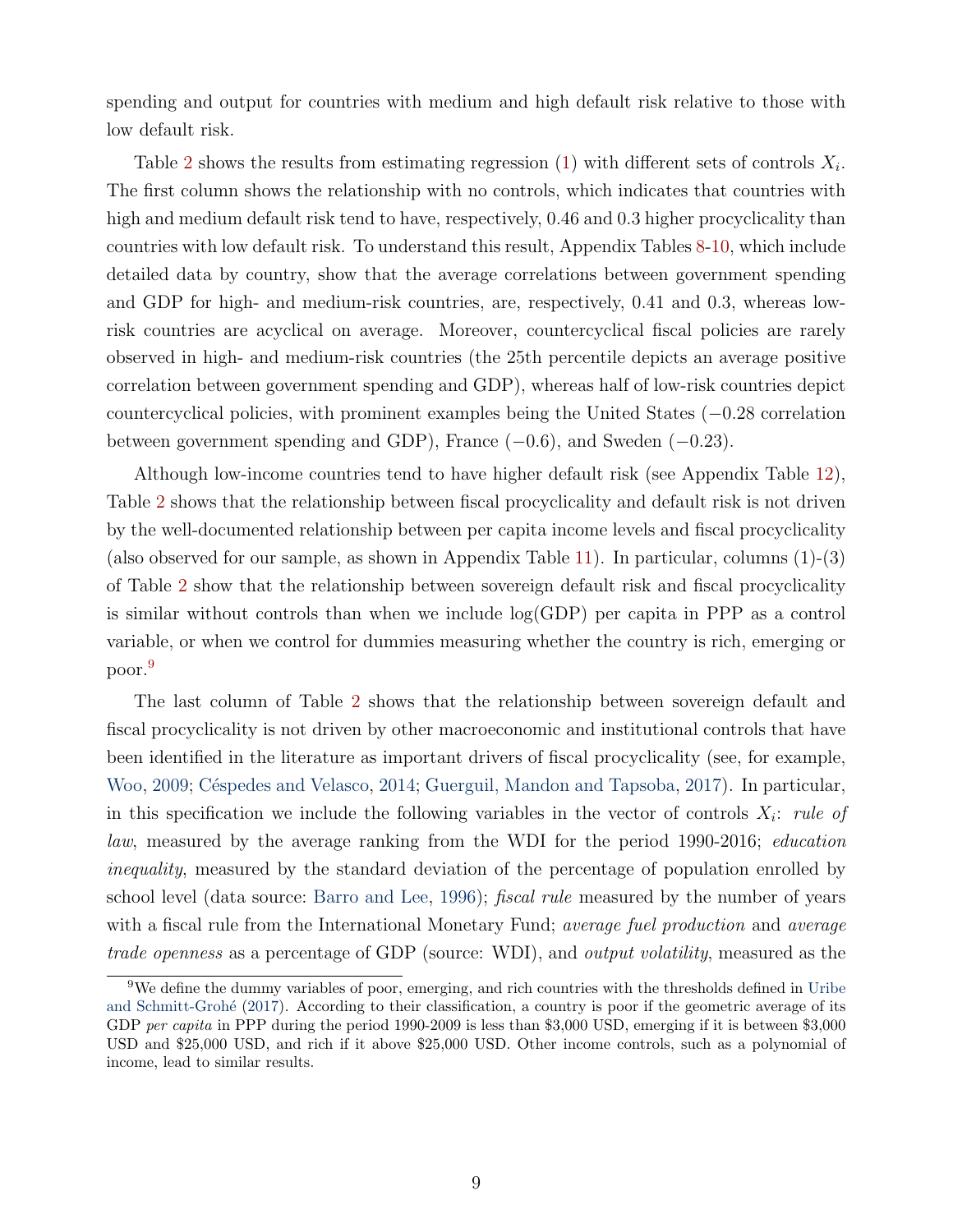standard deviation of output for the period 1990-2016 (source: WDI).<sup>[10](#page-12-1)</sup> Appendix Table [13](#page-54-0) shows the estimated coefficients associated with these additional variables.

|                     | (1)       | (2)            | (3)       | (4)       |
|---------------------|-----------|----------------|-----------|-----------|
| High Risk           | $0.46***$ | $0.45***$      | $0.43***$ | $0.56***$ |
|                     | (0.11)    | (0.12)         | (0.16)    | (0.14)    |
| Medium Risk         | $0.30***$ | $0.29***$      | $0.26*$   | $0.31***$ |
|                     | (0.08)    | (0.10)         | (0.14)    | (0.10)    |
| log(GDP)            |           | $-0.01$        |           |           |
|                     |           | (0.04)         |           |           |
| Rich                |           |                | $-0.13$   | $-0.15$   |
|                     |           |                | (0.16)    | (0.16)    |
| Emerging            |           |                | $-0.11$   | $-0.09$   |
|                     |           |                | (0.09)    | (0.13)    |
| Additional Controls | No        | N <sub>o</sub> | $\rm No$  | Yes       |
| Observations        | 98        | 98             | 98        | 59        |
| $R^2$               | 0.19      | 0.19           | 0.21      | 0.52      |

<span id="page-12-0"></span>Table 2: Fiscal Procyclicality and Sovereign Risk

Notes: Results from estimating the model

fiscal procyclicality<sub>i</sub> =  $\alpha + \beta_{\text{medium}}$ medium risk<sub>i</sub> +  $\beta_{\text{high}}$ high risk<sub>i</sub> +  $\gamma' X_i + \varepsilon_i$ ,

where fiscal procyclicality, denotes the correlation between government spending and output from country  $i$ , medium risk<sub>i</sub> is a dummy variable that takes the value of 1 if country *i* ever had a rating below A but above B, high risk<sub>i</sub> is a dummy variable that takes the value of 1 if country i ever had a rating below B,  $X_i$  is a vector of country-level controls, and  $\varepsilon_i$  is a random error term. Standard errors are shown in parentheses. Column (1) estimates the empirical model without controls. Column (2) includes as controls the log of the average GDP per capita in PPP. Column (3) includes as controls dummies measuring whether the country is rich or emerging, using the thresholds defined in Uribe and Schmitt-Grohé [\(2017\)](#page-48-5). Column (4) includes the following additional controls in the vector  $X_i$ : rule of law, measured by the average ranking from the WDI for the period 1990-2016; *education inequality*, measured by the standard deviation of the percentage of population enrolled by school level (data source: [Barro and Lee,](#page-44-6) [1996\)](#page-44-6); fiscal rule, measured by the number of years with a fiscal rule (source: IMF); average fuel production and average trade openness, as a percentage of GDP (source: WDI); and output volatility, measured as the standard deviation of output for the period 1990-2016 (source: WDI).

Finally, Appendix Tables [14](#page-55-0) and [15](#page-56-0) show that the relationship between fiscal procyclicality and sovereign default is robust to using other measures of sovereign default risk. Table [14](#page-55-0) uses

<span id="page-12-1"></span> ${}^{10}$ Catão and Sutton [\(2002\)](#page-44-7) document that more volatile countries are more prone to sovereign default. Controlling for the volatility of output is aimed at analyzing the relationship between fiscal procyclicality and default risk beyond that induced by an additional volatility in economic activity driven by procyclical government spending.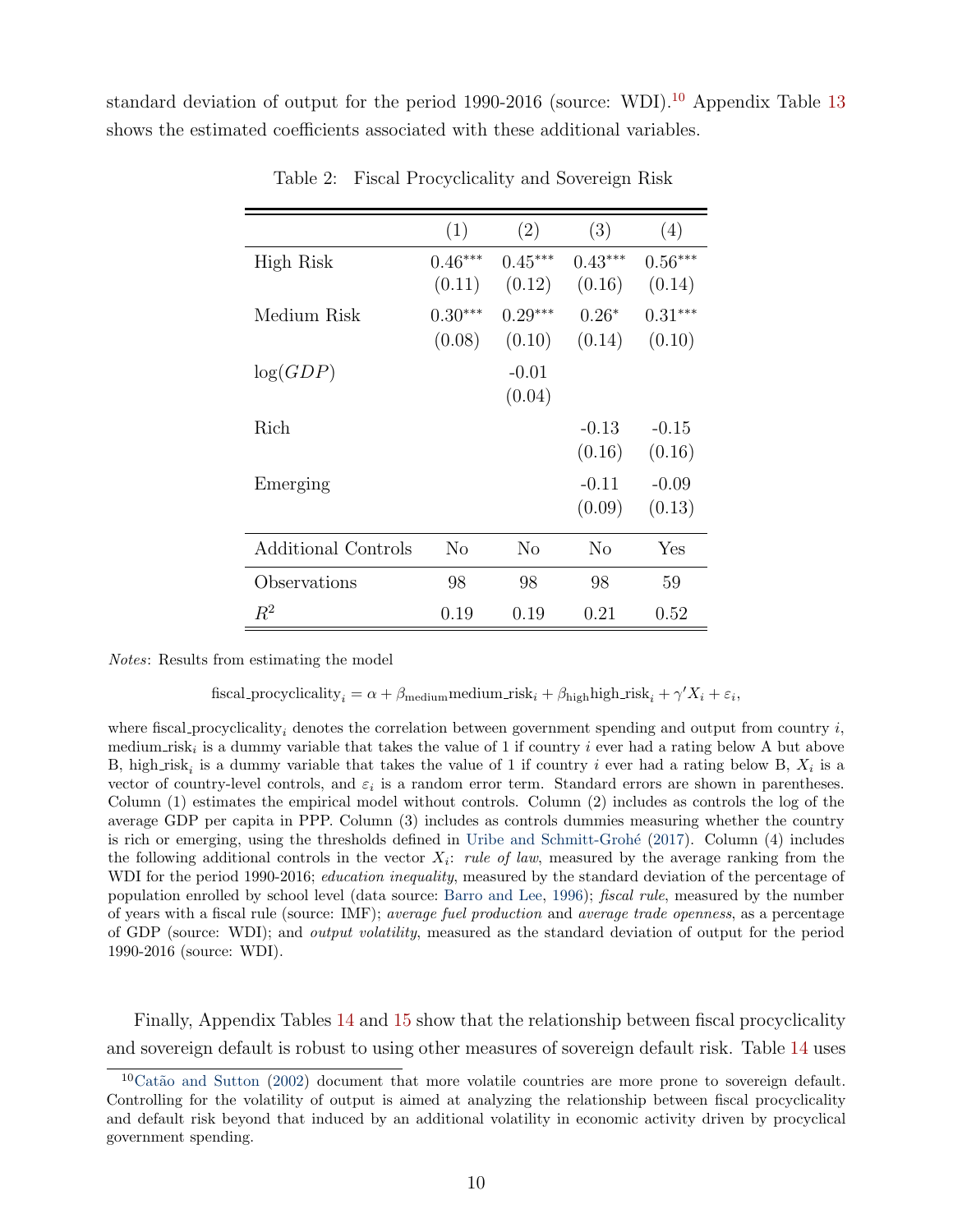a dummy variable if the country ever defaulted during the period 1990–2014. The estimated coefficient is positive and statistically significant, and indicates that countries that defaulted during the period are characterized by a correlation between government spending and output that is around 0.2 percentage points larger than those countries that did not default during the period. Table [15](#page-56-0) shows that similar results are obtained if we use the number of default events experienced by each country.

It is worthwhile to highlight that the evidence presented in this section is descriptive and not aimed at being causal. This descriptive evidence uncovers a strong relationship between fiscal procyclicality and sovereign default risk that can guide theories that include both of these elements. In the next section, we present a model of optimal fiscal policy that generates a higher procyclicality of government spending for countries subject to default risk, in line with the empirical patterns we documented.

### <span id="page-13-0"></span>3 Model

We study fiscal policy in a small open economy model with nominal rigidities and sovereign default risk. Households are endowed with one indivisible unit of labor and a stochastic stream of tradable goods. Firms have access to a technology to produce nontradable goods using labor. The government spends toward a nontradable public good, which is financed with a fixed income tax rate and external borrowing, in the form of non-state-contingent bonds. The government is benevolent and lacks commitment to repay. On the nominal side, wages are downwardly rigid, which gives rise to the possibility of involuntary unemployment and income inequality. Monetary policy follows a fixed exchange rate regime, or equivalently, the economy is a member of a currency union.

### <span id="page-13-3"></span>3.1 Households

There is a unit continuum of households indexed by j. Households' preferences over private and public consumption are given by

<span id="page-13-2"></span>
$$
\mathbb{E}_0 \sum_{t=0}^{\infty} \beta^t \left[ U(c_{jt}) + v(g_t^N) \right], \tag{2}
$$

where  $c_{jt}$  denotes private consumption of household j in period t,  $g_t^N$  denotes public spending in nontradable goods,  $\beta \in (0, 1)$  is the subjective discount factor, and  $\mathbb{E}_t$  denotes the expectation operator conditional on the information set available at time  $t$ .<sup>[11](#page-13-1)</sup> We assume constant relative

<span id="page-13-1"></span><sup>11</sup>We abstract from government spending in tradables because this represents a small share of total public spending and because only spending in non-tradables have a macroeconoomic stabilization role.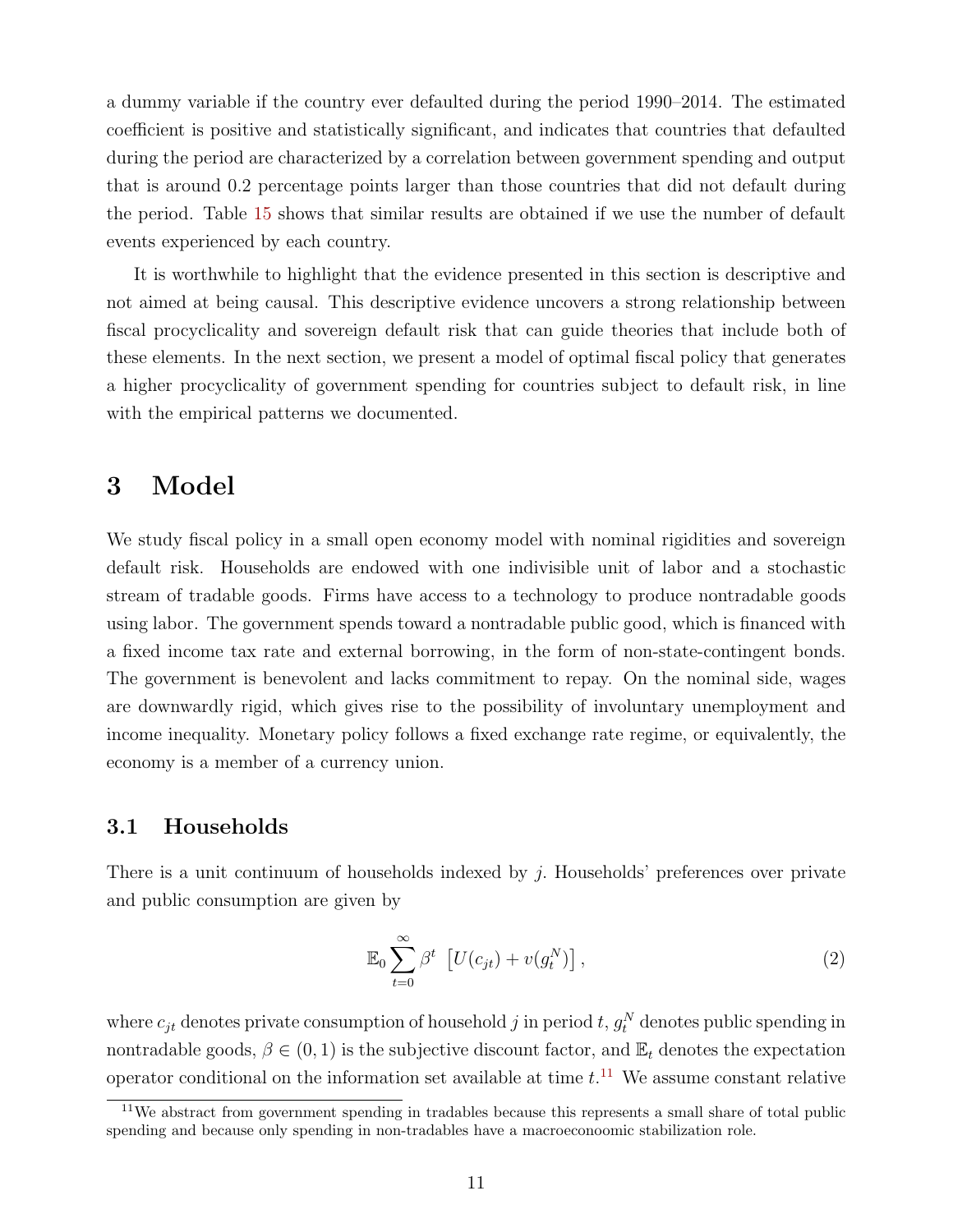risk aversion utility functions for private and public consumption with the same risk aversion coefficient  $U(c) = (1 - \psi_g) \frac{c^{1-\sigma}}{1-\sigma}$  $\frac{c^{1-\sigma}}{1-\sigma}$  and  $v(g) = \psi_g \frac{g^{1-\sigma}}{1-\sigma}$  $\frac{g^{1-\sigma}}{1-\sigma}$ , with  $\sigma > 0$ ,  $\psi_g \in (0,1)$ , and that the consumption good is a composite of tradable  $(c^T)$  and nontradable  $(c^N)$  goods, with a constant elasticity of substitution (CES) aggregation technology  $c = C(c^T, c^N) = [\omega(c^T)^{1-\frac{1}{\xi}} + (1-\frac{1}{\xi})^T]$  $(\omega)(c^N)^{1-\frac{1}{\xi}}\Big|\frac{\xi}{\xi-1}$  where  $\omega \in (0,1)$  and  $\xi > 0$  is the elasticity of substitution between tradable and nontradable goods.

Households are endowed with one indivisible unit of labor. Because of the presence of downward wage rigidity and rationing (to be described below), each household's actual hours worked is given by  $h_{jt} \in \{0, 1\}$ , which is taken as given by the individual household. Each period households receive a tradable endowment  $y_t^T$  and profits from the ownership of firms producing nontradable goods  $\Pi_t^N$ . We assume that  $y_t^T$  is stochastic and follows a stationary first-order Markov process. In addition, households face a tax  $\mathcal{T}_t(h_{jt})$  (transfer if negative). This tax is contingent on their idiosyncratic employment status  $h_{jt}$ , reflecting the availability of unemployment insurance. As is standard in the sovereign debt literature, we assume that households do not have direct access to financial markets, and we focus on a government that centralizes the choices of borrowing and repayment.<sup>[12](#page-14-0)</sup> Households' sequential budget constraint, expressed in domestic currency, is therefore given by

<span id="page-14-1"></span>
$$
P_t^T c_{jt}^T + P_t^N c_{jt}^N = P_t^T y_t^T + \Pi_t^N + W_t h_{jt} - \mathcal{T}_t(h_{jt}) \equiv \mathcal{Y}_t(h_{jt}),
$$
\n(3)

where  $P_t^T$ ,  $P_t^N$  denotes the price of tradables and nontradables in units of domestic currency,  $W_t$  denotes the wage in domestic currency, and  $\mathcal{Y}_t(h_{it})$  denotes the household's disposable income, which depends on aggregate variables and the idiosyncratic employment status  $h_{it}$ . The left-hand side of equation [\(3\)](#page-14-1) includes total consumption expenditures, and the right-hand side includes all sources of revenues net of taxes from the government.

The households' problem consists of choosing  $c_t^T$  and  $c_t^N$  to maximize [\(2\)](#page-13-2) given the sequence of state-contingent prices  $\{P_t^T, P_t^N, W_t\}_{t=0}^{\infty}$ , endowments  $\{y_t^T\}_{t=0}^{\infty}$ , profits  $\{\Pi_t^N\}_{t=0}^{\infty}$ , idiosyncratic employment status  $\{h_{jt}\}_{t=0}^{\infty}$ , and taxes  $\{\mathcal{T}_{t}(h_{jt})\}_{t=0}^{\infty}$ . The optimality conditions of this problem yield the equilibrium price of nontradable goods as a function of the ratio between tradable and nontradable consumption:

<span id="page-14-2"></span>
$$
\frac{P_t^N}{P_t^T} = \frac{1 - \omega}{\omega} \left( \frac{c_{jt}^T}{c_{jt}^N} \right)^{\frac{1}{\xi}}
$$
\n(4)

for all  $j \in [0, 1]$ . That is, the relative price of nontradables is equal to the marginal rate of substitution between tradables and nontradables for all households. Because of homothetic

<span id="page-14-0"></span><sup>&</sup>lt;sup>12</sup>This assumption is due to tractability and is not critical for our analysis. This structure can also be decentralized with taxes on borrowing (see [Na et al.,](#page-47-7) [2018\)](#page-47-7).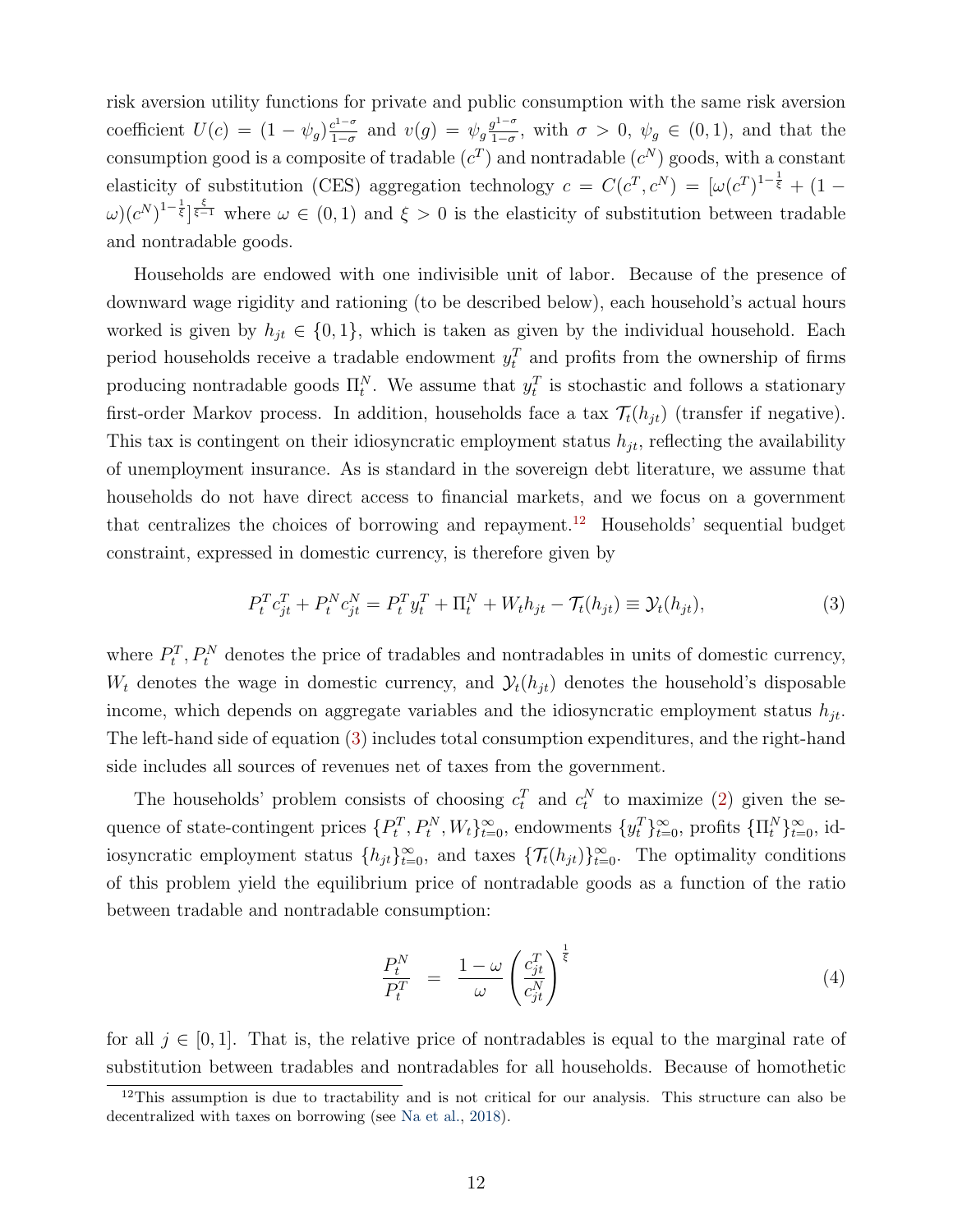preferences, the relative consumption of tradables to nontradables consumption depends only on the relative price between these two goods.

#### <span id="page-15-1"></span>3.2 Firms

Firms are competitive and have access to a decreasing returns to scale technology to produce nontradable goods with labor:

$$
y_t^N = F\left(h_t^d\right),
$$

where  $y_t^N$  denotes output of nontradable goods in period t,  $h_t^d$  denotes labor input hired by firms, and  $F(h) = (h^d)^\alpha$ . Firms' profits each period are then given by

$$
\Pi_t^N = P_t^N y_t^N - W_t h_t^d. \tag{5}
$$

The optimal choice of labor  $h_t^d$  equates the value of the marginal product of labor and the wage rate, all expressed in domestic currency:

$$
P_t^N F'\left(h_t^d\right) = W_t.
$$

### 3.3 Government

The government determines public spending, external borrowing, and default decisions, subject to a predetermined tax scheme. In terms of monetary policy, we assume that the government follows a fixed exchange rate policy  $e_t = \bar{e}$ . Alternatively, one can think of the economy as being part of a currency union.<sup>[13](#page-15-0)</sup>

External borrowing and budget constraint. In terms of borrowing, the government has access to long-term bonds with a deterministic decay rate [\(Hatchondo and Martinez,](#page-46-10) [2009,](#page-46-10) [Chatterjee and Eyigungor,](#page-44-8) [2012\)](#page-44-8). In particular, a bond issued in period  $t$  promises to pay  $\delta(1-\delta)^{j-1}$  units of the tradable good in period  $t+j$ , for all  $j\geq 1$ . Hence, debt dynamics is given by

$$
b_{t+1} = (1 - \delta)b_t + i_t,\tag{6}
$$

where  $b_t$  is the stock of bonds due at the beginning of period t, and  $i_t$  is the stock of new bonds issued in period  $t$ . The government trades these long-term bonds with competitive international lenders, further explained below. Debt contracts cannot be enforced, and each period, the government may decide to default.

<span id="page-15-0"></span><sup>&</sup>lt;sup>13</sup>It would also be straightforward to extend our analysis to allow for an arbitrary exchange rate policy, implemented, for example, with a Taylor rule for nominal interest rates.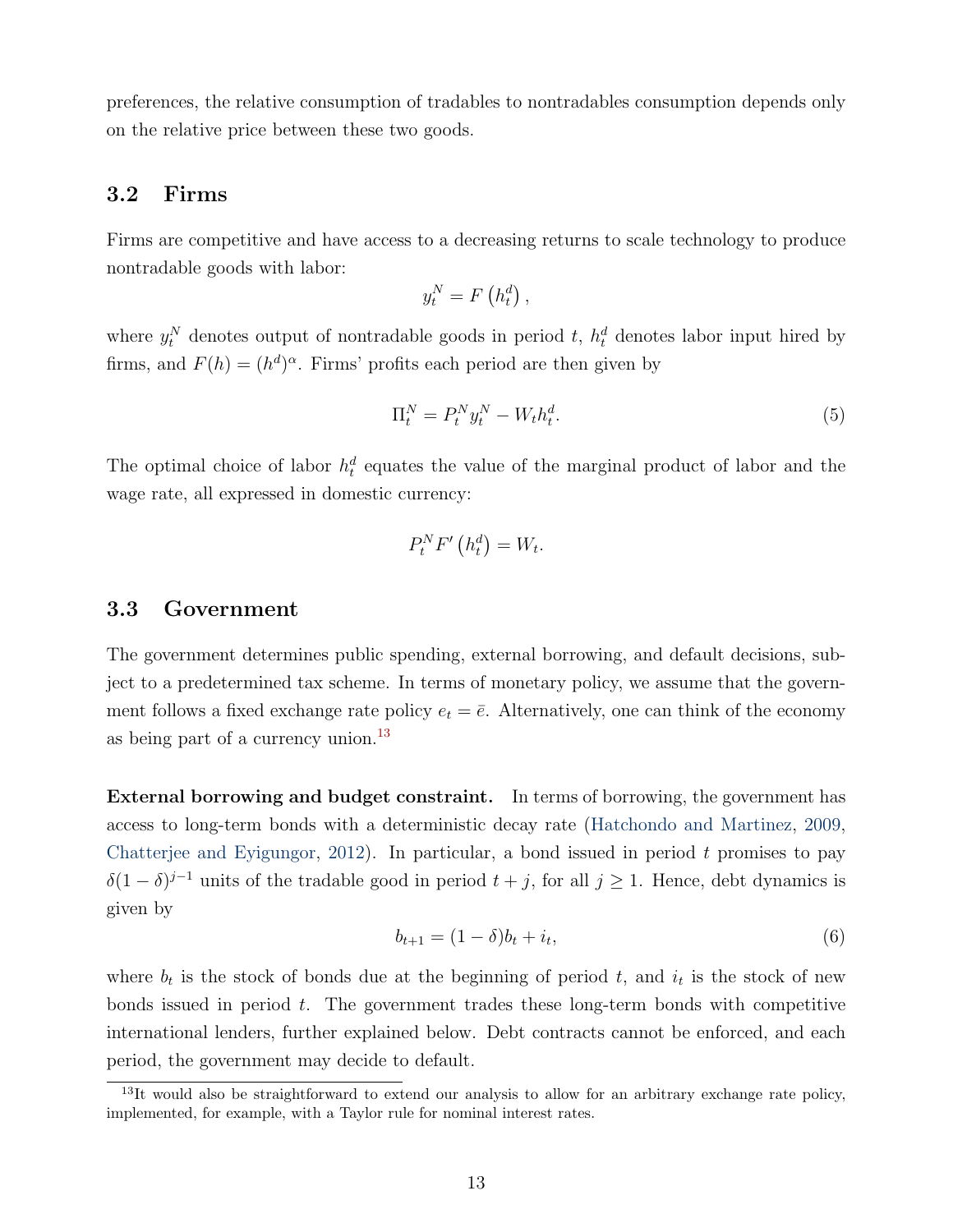The government's default entails two costs. The first cost is that the government is excluded from financial markets for a stochastic number of periods. Denote by  $\zeta_t$  a variable that takes the value of 1 if the government can issue bonds in period  $t$ , and zero otherwise. Its evolution is given by

<span id="page-16-3"></span>
$$
\zeta_t = (1 - \chi_t)\zeta_{t-1} + \vartheta_t(1 - \zeta_{t-1}),\tag{7}
$$

where  $\chi_t = 0(1)$  if the government repays (defaults) in period t, and  $\vartheta_t \in \{0, 1\}$  is a random variable that takes the value of 1 in period  $t$  when the government reenters financial market, which occurs with probability  $\theta$ <sup>[14](#page-16-0)</sup>. The second cost is a utility loss for households  $\psi_{\chi}(y^T)$ , which we assume to be increasing in tradable income. This utility loss can be seen as capturing various default costs related to reputation, sanctions, or misallocation of resources.[15](#page-16-1)

The government's sequential budget constraint during each period in which it has access to debt markets is given by

<span id="page-16-2"></span>
$$
P_t^N g_t^N = \int_{j \in [0,1]} \mathcal{T}(h_{jt}) \, \mathrm{d}j + q_t e_t i_t - \delta e_t b_t,\tag{8}
$$

where  $e_t$  is the nominal exchange rate and  $q_t$  is the price of the bond in units of foreign currency. In equilibrium the bond price will depend on the current shock, as well as on the government debt choice. The budget constraint [\(8\)](#page-16-2) indicates that tax revenues and new debt issuance have to finance public spending and the repayment of outstanding debt obligations. When the government is in financial autarky, its budget constraint collapses to

$$
P_t^N g_t^N = \int_{j \in [0,1]} \mathcal{T}(h_{jt}) \, \mathrm{d}j. \tag{9}
$$

Tax scheme. We assume that the government has a limited ability to raise tax revenues. The tax scheme has three components: taxes, transfers, and unemployment insurance. Tax revenues are a fixed proportion  $\tau \in (0,1)$  of households' total income. The government provides lump-sum transfers  $T_t \geq T$ . In our quantitative analysis, we rule out lump-sum taxes by setting  $\underline{T} = 0$ .

Finally, in the unemployment insurance scheme the government taxes each employed household with  $\tau_t^e$  units of domestic currency in period t and transfers  $\tau_t^u$  units of domestic currency

<span id="page-16-0"></span><sup>&</sup>lt;sup>14</sup> Equation [\(7\)](#page-16-3) indicates that if at time  $t-1$ , the government could issue bonds ( $\zeta_{t-1} = 1$ ), the government loses access to credit markets when it defaults at time  $t$ . If instead, the government was in financial autarky  $(\zeta_{t-1} = 0)$ , then the government recovers access to financial markets if the realization of the stochastic variable  $\vartheta_t$  takes the value of 1.

<span id="page-16-1"></span><sup>15</sup>An alternative assumption used in the literature is the cost of default in terms of output. Under the assumption that the utility function is log over the composite consumption, and output losses from default are proportional to the composite consumption in default, the losses from default would be identical for the output cost and utility cost specifications. If the fraction of output losses in the tradable and nontradable sectors are the same, the cost in terms of consumption is indeed proportional.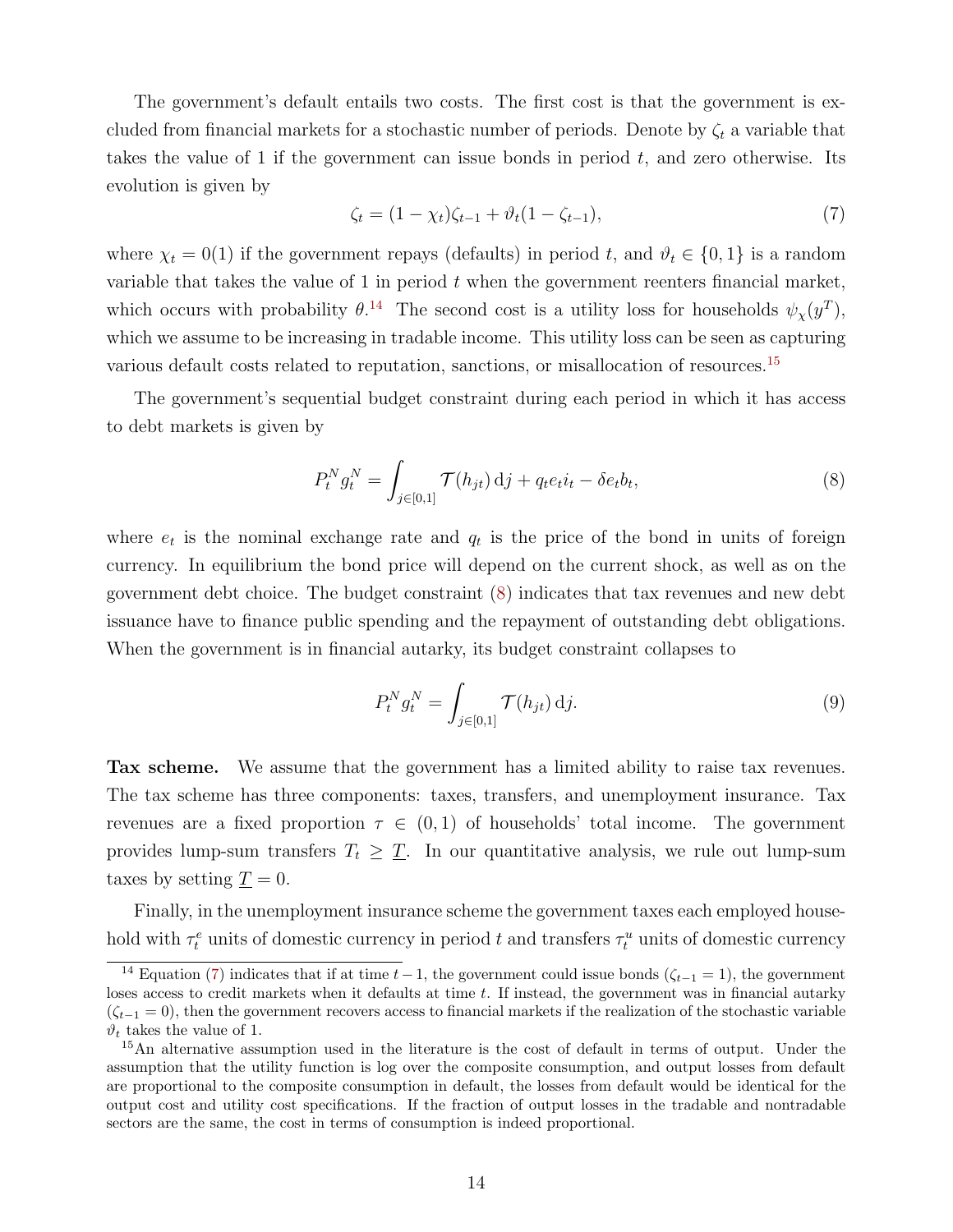to each unemployed household. Absent labor disutility and moral hazard associated with unemployment insurance, an optimal insurance mechanism would equalize the disposable income for employed and unemployed households. Effectively, this would lead to a representativeagent economy with complete markets for idiosyncratic risk. To preserve meaningful heterogeneity, we assume an imperfect insurance scheme. For simplicity, we assume that this scheme is such that the disposable income of employed and unemployed households is proportional to each other,

<span id="page-17-0"></span>
$$
\mathcal{Y}_t(0) = \kappa \mathcal{Y}_t(1) \text{ for all } t,\tag{10}
$$

with  $\kappa \in [0,1]$ . A value of  $\kappa = 1$  represents the case with complete insurance. We require that unemployment insurance is self-financed, which implies that

<span id="page-17-1"></span>
$$
\tau_t^u(1 - h_t) = \tau_t^e h_t \text{ for all } t,\tag{11}
$$

where  $h_t \equiv \int_{j\in[0,1]} h_{jt} \, \mathrm{d}j$  denote aggregate hours worked. Given that we are allowing for lumpsum transfers, the assumption that unemployment insurance is self-financed is relevant only insofar as it prevents the government from levying taxes on net with the insurance. Equations [\(10\)](#page-17-0) and [\(11\)](#page-17-1) define the path of state-contingent taxes  $\{\tau_t^e, \tau_t^u\}_{t=0}^{\infty}$  for any period t under the insurance scheme.

The assumed tax scheme implies that the government budget constraint in periods in which it has access to debt markets can be expressed as

$$
P_t^N g_t^N = \tau (P_t^T y_t^T + \Pi_t^N + W_t h_t) + q_t e_t i_t - \delta e_t b_t - T_t.
$$

Effectively, the tax scheme implies that the government can only raise revenues as a proportion of income. Similarly, while excluded from credit markets, the government budget constraint is

$$
P_t^N g_t^N = \tau (P_t^T y_t^T + \Pi_t^N + W_t h_t) + T_t.
$$

### 3.4 Foreign Lenders

Sovereign bonds are traded with atomistic, risk-neutral foreign lenders. In addition to investing through the defaultable bonds, lenders have access to a one-period riskless security paying a net interest rate r. By a no-arbitrage condition, equilibrium bond prices are then given by

<span id="page-17-2"></span>
$$
q_t = \frac{1}{1+r} \mathbb{E}_t [(1 - \chi_{t+1})(\delta + (1 - \delta)q_{t+1})]. \tag{12}
$$

Equation [\(12\)](#page-17-2) indicates that, in equilibrium, an investor has to be indifferent between selling a government bond in period t at price  $q_t$  and keeping the bond until next period bearing the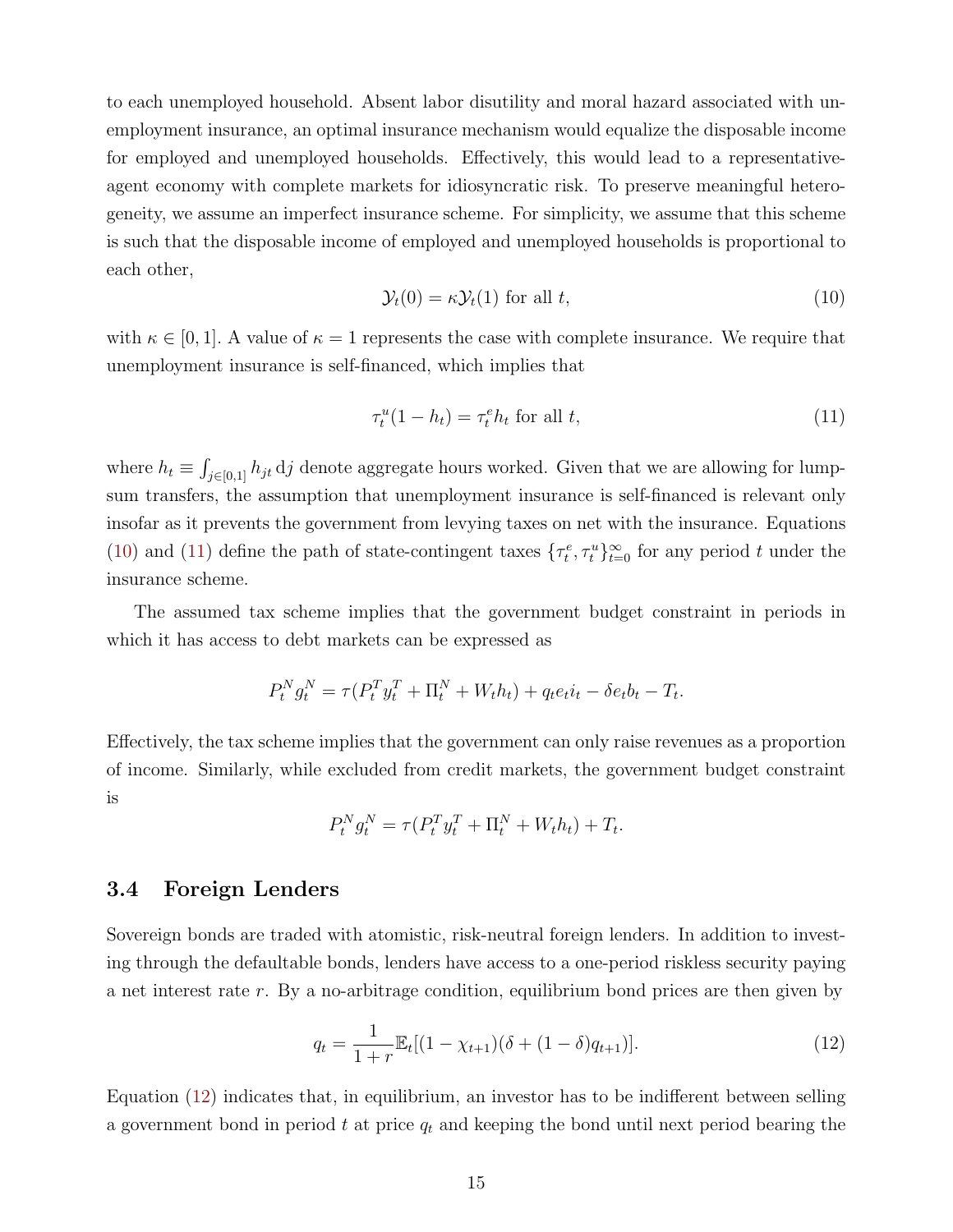risk of default. In case of repayment next period, the payoff is given by the coupon  $\delta$  plus the market value  $q_{t+1}$  of the non-maturing fraction of the bonds. In case of default, the price  $q_{t+1}$ is equal to zero since we assume no recovery of defaulted bonds. Equation [\(12\)](#page-17-2) will play a critical role when we turn to the optimal fiscal policy. If lenders anticipate a fiscal policy in the future that will make default more likely, they will demand lower bond prices, or equivalently higher bond returns, to compensate for a higher default risk. Similarly, if the government wants to run a debt-financed stimulus, this will increase the future default probability and reduce the current bond price today. In turn, if a default in the future is relatively more likely (e.g., because the economy is in a recession), the government will find it more costly to finance an expansionary fiscal policy.

### 3.5 Wage Rigidity and Competitive Equilibrium

In equilibrium, the market for nontradable goods clears:

<span id="page-18-0"></span>
$$
c_t^N + g_t^N = F(h_t^d),\tag{13}
$$

where  $c_t^N \equiv \int_{j \in [0,1]} c_{jt}^N \, \mathrm{d}j$ . We assume that the law of one price for tradable goods holds, that is,  $P_t^T = P_t^{T,*} e_t$ , where  $P_t^{T,*}$  denotes the price of the tradable good in foreign currency, assumed to be constant and normalized to one. Using the households' budget constraint [\(3\)](#page-14-1) and the definition of the firms' profits and market clearing condition [\(13\)](#page-18-0), the resource constraint of the economy can be rewritten as

$$
c_t^T = y_t^T + (1 - \zeta_t)[q_t i_t - \delta b_t],
$$
\n(14)

where  $c_t^T \equiv \int_{j \in [0,1]} c_{jt}^T \, \mathrm{d}j$ .

For the labor markets, we assume there exists a minimum wage in nominal terms,  $\overline{W}$ , such that [16](#page-18-1)

<span id="page-18-2"></span>
$$
W_t \ge \overline{W}.\tag{15}
$$

The existence of a minimum wage gives rise to a non-Walrasian labor market. We follow the notion of equilibrium in models with rationing (e.g., [Barro and Grossman,](#page-44-9) [1971;](#page-44-9) Drèze, [1975;](#page-45-11) [Benassy,](#page-44-10) [1975;](#page-44-10) Schmitt-Grohé and Uribe, [2016\)](#page-48-6) to determine the labor market allocations and prices. We assume that aggregate hours worked are the minimum between labor demand and

<span id="page-18-1"></span><sup>&</sup>lt;sup>16</sup>This assumption is similar to that in Schmitt-Grohé and Uribe [\(2016\)](#page-48-6). In their case,  $\overline{W}$  depends on the previous period wage. To simplify numerical computations, we take  $\overline{W}$  as an exogenous (constant) value. Different from another strand of models with nominal rigidities, under this framework there is no price setting, which keeps the model closer to a Walrasian setting and eliminates monopolistic rents. Moreover, there is only rationing on one side of the market (in this case, when market clearing wages are below the minimum).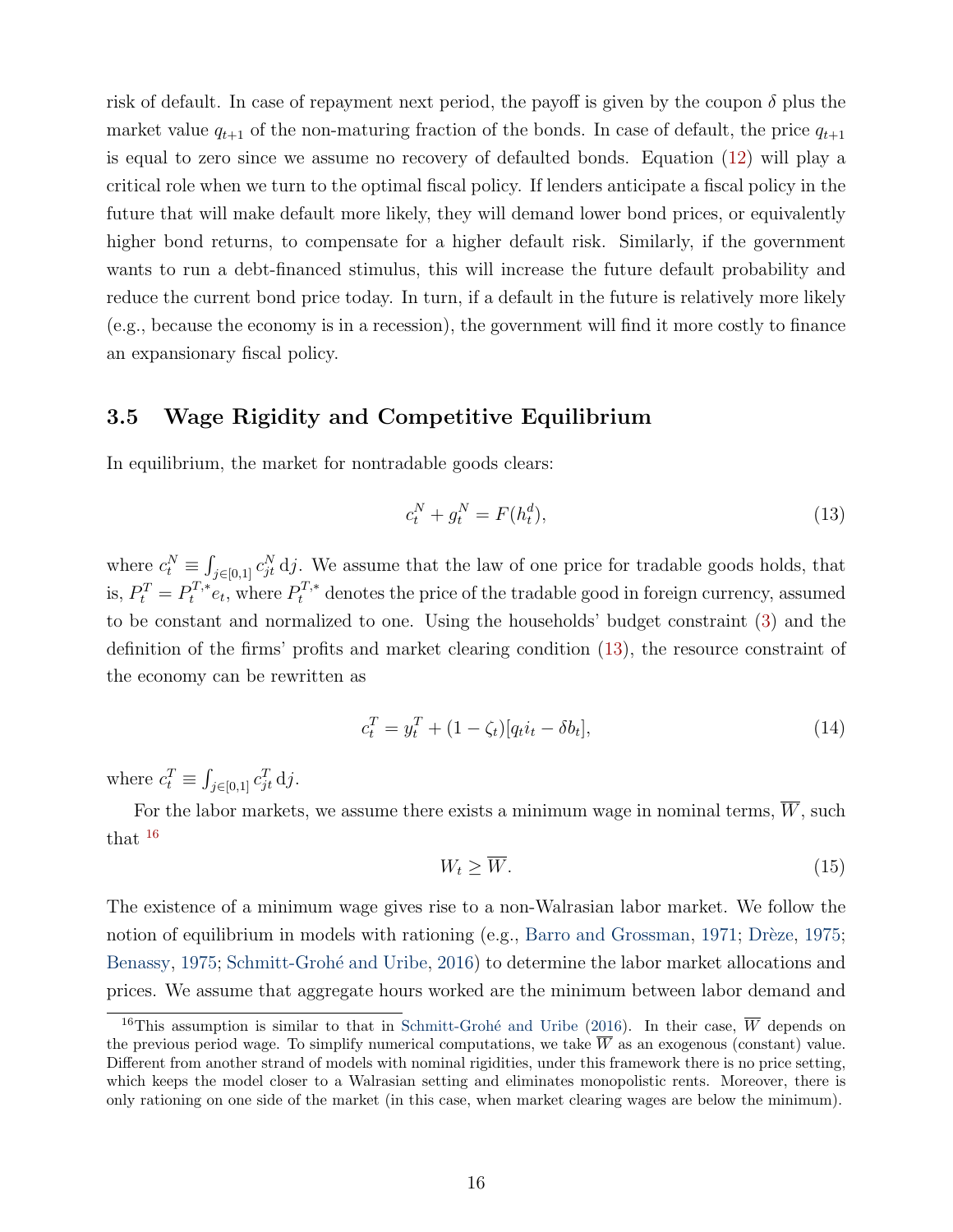labor supply,

$$
h_t = \min(1, h_t^d). \tag{16}
$$

If  $h_t < 1$ , it has to be that  $W_t = \overline{W}$ . If  $W_t > \overline{W}$ , the aggregate amount of hours worked equals the aggregate endowment of labor. These conditions can be summarized as

<span id="page-19-0"></span>
$$
(W_t - \overline{W}) (1 - h_t) = 0.
$$
\n<sup>(17)</sup>

When wage rigidity is binding, we assume that there is a random allocation of hours across households every period. This means that every household has a probability  $h_t$  of being employed every period. This lottery is realized at the beginning of each period after the aggregate shock is realized.

A competitive equilibrium, for a given set of government policies, is then defined as follows.

**Definition 1** (Competitive Equilibrium). Given initial debt  $b_0$  and  $\zeta_0$ , and sequences of exogenous processes  $\{y_t^T, \vartheta_t\}_{t=0}^{\infty}$ , government policies  $\{g_t^N, b_{t+1}, \chi_t, T_t, e_t\}_{t=0}^{\infty}$ , and credit market access  $\{\zeta_t\}_{t=0}^{\infty}$ , a *competitive equilibrium* is a sequence of allocations  $\{(c_{jt}^T, c_{jt}^N, h_{jt})_{j\in[0,1]}, h_t^d\}_{t=0}^{\infty}$ and prices  $\{P_t^N, P_t^T, W_t, q_t\}_{t=0}^{\infty}$  such that:

- 1. Consumption  $\{(c_{jt}^T, c_{jt}^N)_{j\in[0,1]}\}_{t=0}^\infty$  solves the households' problem, employment  $\{h_t^d\}_{t=0}^\infty$ solves firm's problem.
- 2. Government policies satisfy the government budget constraint and the law of motion for  $\zeta_t$  satisfies equation [\(7\)](#page-16-3).
- 3. The bond pricing equation [\(12\)](#page-17-2) holds.
- 4. The market for nontradable goods clears [\(13\)](#page-18-0).
- 5. The law of one price for tradable goods holds.
- 6. The labor market allocations and wages satisfy conditions [\(15\)](#page-18-2)-[\(17\)](#page-19-0).

### 3.6 Optimal Fiscal Policy

We now study Markov equilibria in which the government chooses policies sequentially and without commitment. We consider a benevolent and utilitarian government, which chooses fiscal policies to maximize households' welfare, subject to implementability conditions. As mentioned above, we focus on a fixed exchange rate regime, which leaves fiscal policy as the central instrument for macroeconomic stabilization.[17](#page-19-1)

<span id="page-19-1"></span><sup>&</sup>lt;sup>17</sup>As established in [Na et al.](#page-47-7) [\(2018\)](#page-47-7), under the optimal exchange rate policy, the government would undo the nominal rigidity and allocations would coincide with the flexible wages (see also [Bianchi and Mondragon,](#page-44-11) [2018\)](#page-44-11).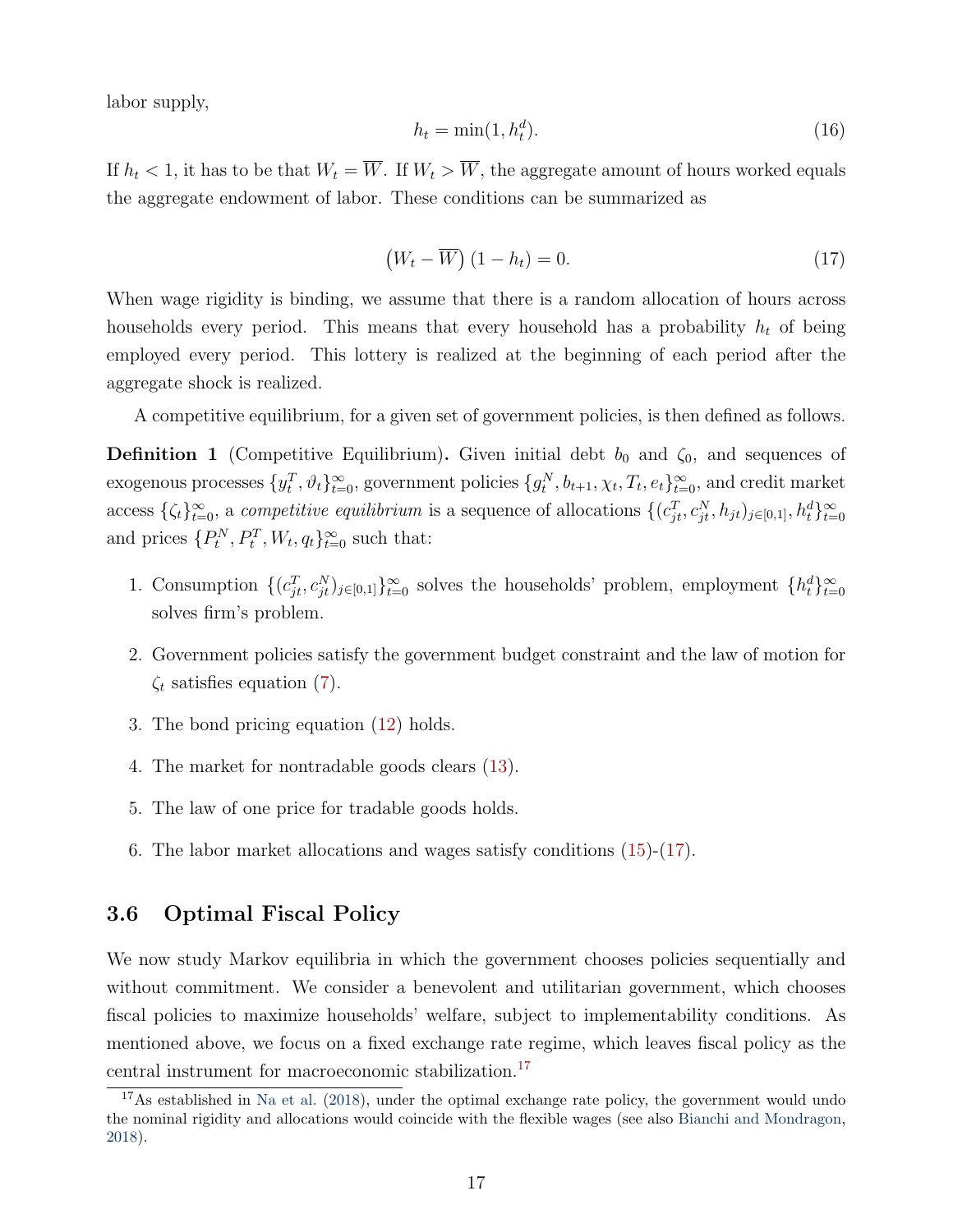Welfare criterion. The objective of the government is to maximize the average expected lifetime utility of households:

$$
\mathbb{E}_0 \sum_{t=0}^{\infty} \beta^t [\mathcal{U}_t((c_j^T)_{j \in [0,1]}, (c_j^N)_{j \in [0,1]}) + v(g_t^N) - (1 - \zeta_t) \psi_\chi(y_t^T)],
$$

where  $\mathcal{U}_t((c_j^T)_{j\in[0,1]},(c_j^N)_{j\in[0,1]})\equiv \int_{j\in[0,1]} u(c_j^T,c_j^T) d j$  is the social period utility from private consumption. Notice that here we are using  $u(\cdot)$  to denote  $u(c^T, c^N) = U(c(c^T, c^N))$ . The following result establishes how, in our environment, the social period utility from private consumption admits an aggregation result, in the sense that  $\mathcal{U}_t(.)$  can be expressed as a function of only aggregate variables.

<span id="page-20-0"></span>Lemma 1. The social period utility from private consumption can be expressed as

$$
\mathcal{U}_t((c_{jt}^T)_{j\in[0,1]}, (c_{jt}^N)_{j\in[0,1]}) = \underbrace{u(c_t^T, c_t^N)}_{\text{Utility of}\atop \text{converns}} \qquad \underbrace{\Omega(h_t)}_{\text{Inequality}},
$$

where  $\Omega(h) \equiv \frac{h + (1-h)\kappa^{1-\sigma}}{(h + (1-h)\kappa)^{1-\sigma}}$  $\frac{n+(1-h)\kappa}{(h+(1-h)\kappa)^{1-\sigma}}.$ 

Lemma [1](#page-20-0) indicates that the expression for welfare that would prevail in a representative-agent economy is modified to allow for inequality concerns, which can be summarized entirely in the term  $\Omega(.)$ . This result is useful because it implies that welfare can be evaluated based on a minimum but critical departure from a representative agent economy. For a given aggregate consumption bundle  $\{c_t^T, c_t^N\}$ , welfare is decreasing in the unemployment rate and in the dispersion of consumption between unemployed and employed agents, governed by the degree of unemployment insurance. These results follow since  $\frac{\partial \Omega(j)}{\partial h}$  $\frac{\partial \Omega(.)}{\partial h_t} > 0$  and  $\frac{\partial \Omega(.)}{\partial \kappa} > 0$ . Furthermore, a reduction in the unemployment rate leads to higher welfare, the bigger this dispersion in consumption is  $\frac{\partial \Omega(.)}{\partial h_t \partial \kappa} < 0$ .

Government problem. Every period in which the government enters with access to financial markets, it evaluates the lifetime utility of households if debt contracts are honored against the lifetime utility of households if they are repudiated. Given the current states,  $(y^T, b)$ , the government problem with access to financial markets can be formulated in recursive form as follows:

<span id="page-20-1"></span>
$$
V(y^T, b) = \max_{\chi \in \{0, 1\}} \{ (1 - \chi)V^R(y^T, b) + \chi V^D(y^T) \},\tag{18}
$$

where  $V^R(y^T, b)$  and  $V^D(y^T)$  denote, respectively, the value of repayment and the value of default. The value of repayment consists of maximizing the utility flow, adjusted by inequality, plus the expected continuation value. The constraints are given by the resource constraint, the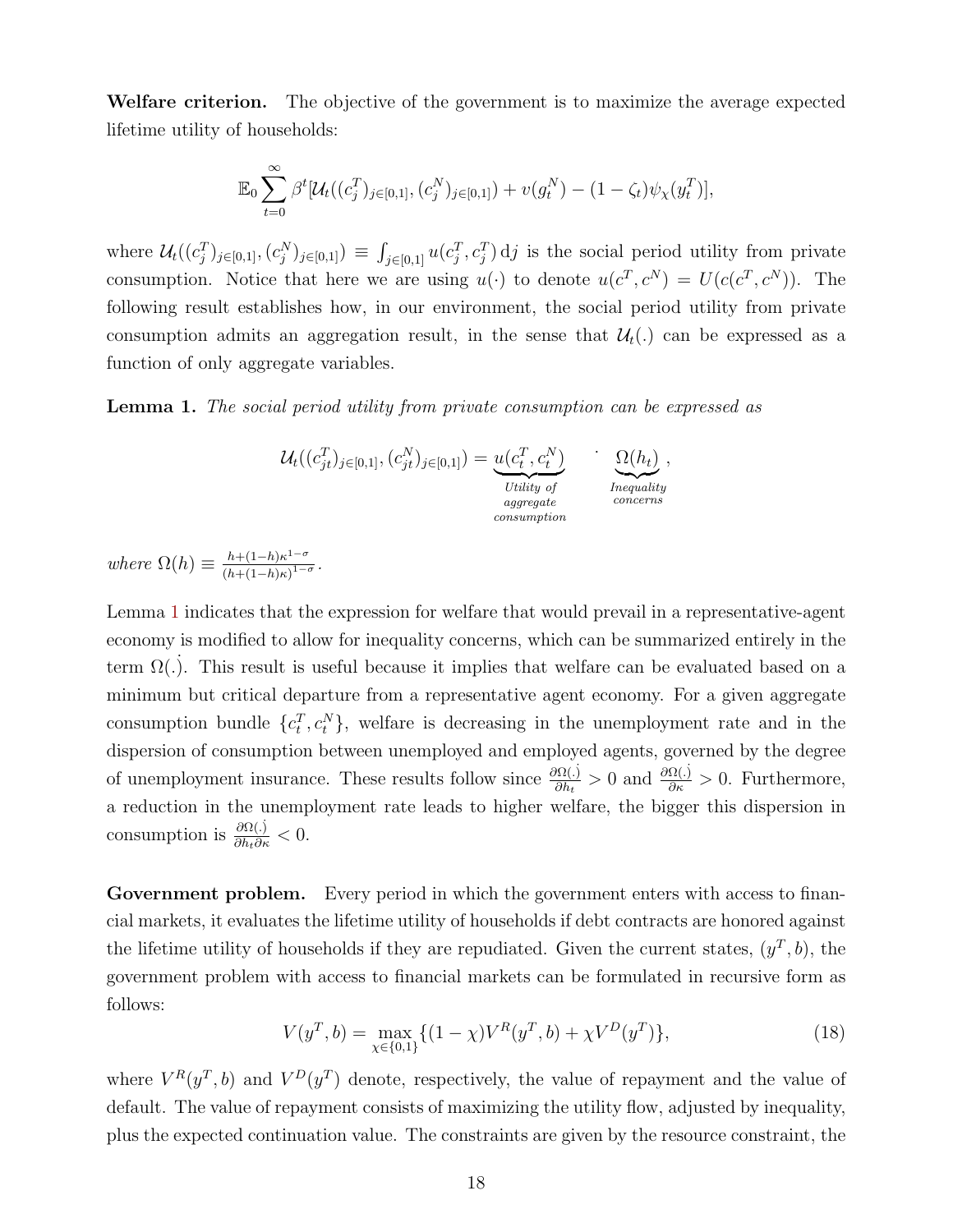government budget constraint, and the wage rigidity that characterizes the labor market.<sup>[18](#page-21-0)</sup>

<span id="page-21-1"></span>
$$
V^{R}(y^{T}, b) = \max_{g^{N}, b', T \ge 0, h \le 1} \{ u(c^{T}, F(h) - g^{N})\Omega(h) + v(g^{N}) + \beta \mathbb{E}V(y^{T'}, b') \qquad (19)
$$
  
subject to  

$$
c^{T} = y^{T} + q(y^{T}, b')[b' - (1 - \delta)b] + \delta b
$$

$$
\mathcal{P}^{N}(y^{T}, h, g^{N})g^{N} + \delta b + T = q(y^{T}, b')[b' - (1 - \delta)b] + \tau [P_{t}^{T}y_{t}^{T} + \mathcal{P}^{N}(y^{T}, h, g^{N})F(h)]
$$

$$
\mathcal{P}^{N}(y^{T}, h, g^{N})F'(h) \ge \overline{w},
$$
 (10)

We have used in this formulation that in any equilibrium with allocations  $(c_t^T, h_t, g_t^N)$ , the relative price of nontradable to tradable goods can be expressed as  $\mathcal{P}^N(c_t^T,h_t,g_t^N)\equiv \frac{1-\omega}{\omega}$  $\frac{c\omega}{\omega}\left(\frac{c_t^T}{F(h_t)-g_t^N}\right)$  $\Big)^{\frac{1}{\xi}},$ as obtained by combining households' optimality condition [\(4\)](#page-14-2) and market clearing condition [\(13\)](#page-18-0). In addition, we denote by  $\overline{w} \equiv \frac{W}{\overline{e}}$  $\frac{w}{\overline{e}}$  the wage rigidity parameter in terms of tradable goods and by  $q(y^T, b')$  the bond price schedule, taken as given by the government.

<span id="page-21-2"></span>The value of default, in turn, is given by

$$
V^{d}(y^{T}) = \max_{g^{N}, h \leq 1, T \geq T} \{ u(c^{T}, F(h) - g^{N})\Omega(h) + v(g^{N}) - \psi_{\chi}(y^{T}) + \beta \mathbb{E} \left\{ (1 - \theta)V^{d}(y^{T'}) + \theta V(y^{T'}, 0) \right\} \}
$$
\n(20)

\n
$$
\text{subject to}
$$
\n
$$
\mathcal{P}^{N}(y^{T}, h, g^{N})g_{t}^{N} + T = \tau \left[ P_{t}^{T}y_{t}^{T} + \mathcal{P}^{N}(y^{T}, h, g^{N})F(h) \right]
$$
\n
$$
\mathcal{P}^{N}(y^{T}, h, g^{N})F'(h) \geq \overline{w}.
$$

Notice that in the problem under default, once the lump-sum transfers are set, this determines the level of spending and employment via the government budget constraint and the labor market conditions.

Equilibrium under optimal government policies. Let  $\{\hat{c}^T(y^T,b),\hat{g}^N(y^T,b),\hat{\tau}(y^T,b),\hat{b}(y^T,b),$  $\hat{h}(y^T, b), \chi(y^T, b)$  be the optimal policy rules associated with the government problem. A Markov-perfect equilibrium is then defined as follows.

Definition 2 (Markov-perfect Equilibrium). A Markov-perfect equilibrium is defined by value functions  $\{V(y^T, b), V^r(y^T, b), V^d(y^T)\}\$ , policy functions  $\{\hat{c}^T(y^T, b), \hat{g}^N(y^T, b), \hat{T}(y^T, b), \hat{b}(y^T, b), \hat{h}(y^T, b), \chi(y^T, b)\}\$ , and a bond price schedule  $q(y^T, b)$ such that:

1. Given the bond price schedule, policy functions solve problems [\(18\)](#page-20-1), [\(19\)](#page-21-1), and [\(20\)](#page-21-2).

<span id="page-21-0"></span><sup>&</sup>lt;sup>18</sup>It can be shown that the complementary slackness condition [\(17\)](#page-19-0) does not bind, and so we omit it from the constraint.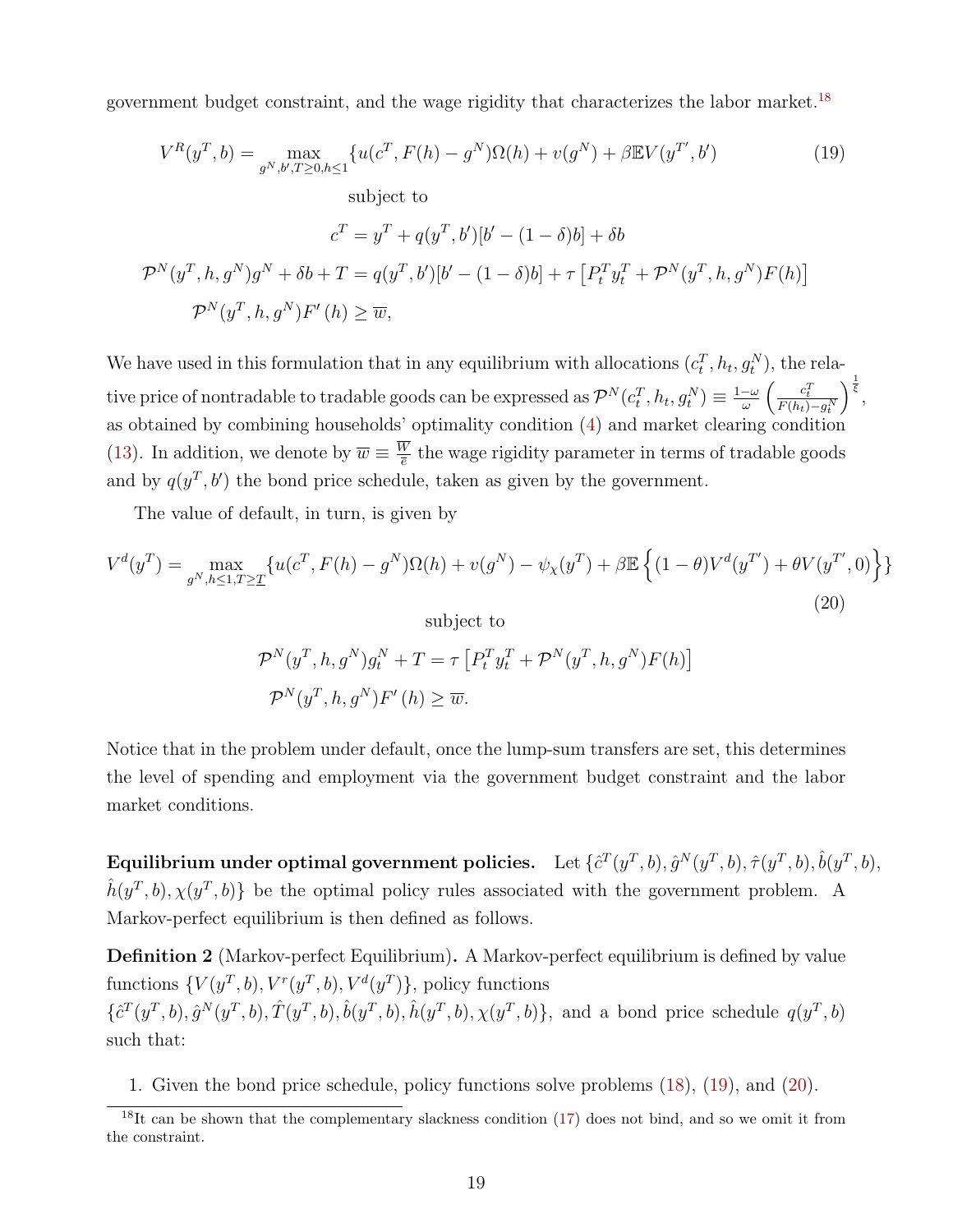2. The bond price schedule satisfies

$$
q(y^T, b') = \frac{1}{1+r} \mathbb{E}[(1-\hat{\chi}(y^T, \hat{b}(y^T, b')))(\delta + (1-\delta)q(y^T, \hat{b}(y^T, b'))].
$$

### <span id="page-22-0"></span>4 Fiscal Policy Trade-Offs

In this section, we articulate the trade-off between stimulus and austerity that the government faces. We show how an increase in spending can to help reduce unemployment and expand output in a recession, in line with the Keynesian channel, and how these benefits have to be balanced with sovereign default risk concerns. This result will provide theoretical guidance to interpret the empirical findings of Section [2](#page-8-1) when we turn to the quantitative simulations.

### 4.1 Stimulus versus Austerity: An Analytical Decomposition

We begin by examining the first-order condition with respect to  $g^N$  in the government problem [\(19\)](#page-21-1). Using  $\mu$  and  $\eta$  to denote, respectively, the Lagrange multipliers associated with the wage rigidity constraint and the government budget constraint, we obtain

<span id="page-22-1"></span>
$$
\underbrace{v'(g^N) - u_N(c^T, c^N)\Omega(h)}_{\text{Samuelson}} + \underbrace{\mu F'(h)\frac{\partial \mathcal{P}^N}{\partial g^N}}_{\text{Stimulus}} - \underbrace{\eta\left(p^N + \frac{\partial \mathcal{P}^N}{\partial g^N}(g^N - F(h)\tau)\right)}_{\text{Austerity}} = 0, \qquad (21)
$$

where  $u_N(c^T, c^N) \equiv \partial u(c_t^T, c_t^N) / \partial c^N$  and all variables correspond to time t. At the optimum, the government equates the marginal benefits from spending to the marginal costs. We will next analyze the three terms in this condition that we label "Samuelson", "stimulus" and "austerity".

Let us first focus on a version of the model without frictions (i.e., there are no nominal frictions or financing frictions). In this case, the net marginal benefits are given by the first term in [\(21\)](#page-22-1): the government would equate the marginal benefits of higher government spending,  $v'(g_t^N)$ , to the marginal costs of less private consumption,  $u_N(c_t^T, c_t^N)$ , or put differently, the government equates the marginal rate of substitution between private and public consumption to the marginal rate of transformation, which is equal to one in the model. This is the classic Samuelson rule for the efficient provision of public goods [\(Samuelson,](#page-48-7) [1954\)](#page-48-7). Assuming that the utility from tradables and nontradables is separable, and given the assumption of homothetic preferences, this would imply that government spending would be a constant fraction of nontradable output. The logic behind this principle is that movements in output get translated into absolute movements in government spending while keeping constant the share of public consumption.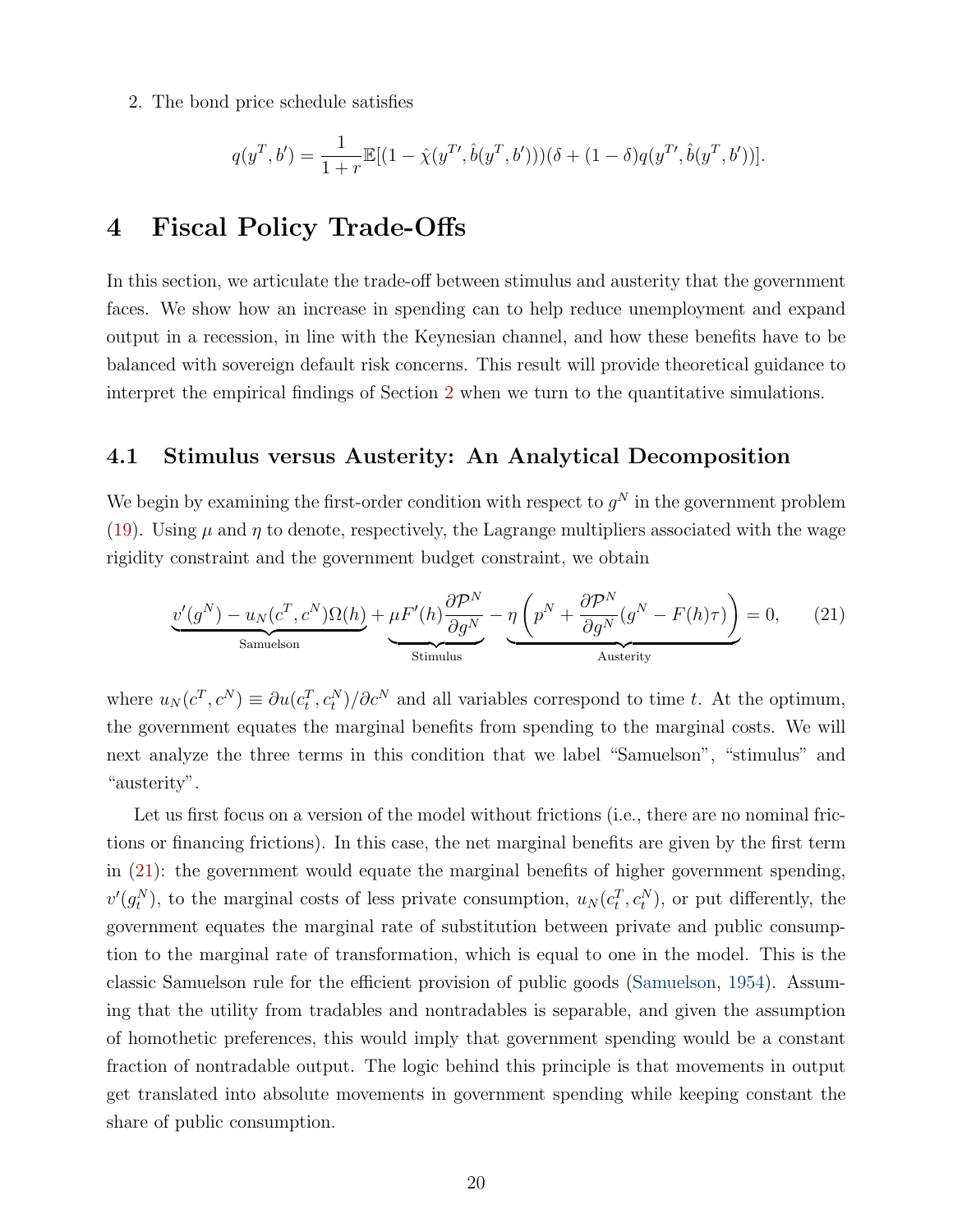In the presence of nominal rigidities, a second term in [\(21\)](#page-22-1) emerges because private consumption is not completely crowded out by public consumption when there is slack in the labor markets. In this case, an increase in one unit of government spending in nontradables leads to a rise in the price of non-tradables that increases the value of the marginal product of labor by  $(\partial \mathcal{P}_t^N / \partial g_t^N) F'(h)$ , which, in turn, relaxes the wage rigidity constraint that has a marginal utility benefit  $\mu_t$ . Essentially, the increase in government spending generates an increase in nontradable output, and hence private consumption does not fall one to one with government spending.[19](#page-23-0)

It is also worth highlighting that with nominal rigidities, the limited insurance against unemployment at the idiosyncratic level implies a welfare adjustment in the Samuelson term (i.e., the  $\Omega(h)$  factor). When spending rises, employed households end up paying higher taxes than unemployed agents, and this implies that crowding out effect on nontradable consumption falls disproportionately more for these households. On the other hand, the increase in  $g^N$  applies to all households equally. Because  $\Omega(h)$  is increasing in h, this means that a a higher unemployment entails a lower cost from the crowding out in nontradable consumption. Effectively, when some unemployed households become employed as a result of the stimulus, this reduces the gap in inequality across households, and this calls for a more expansionary fiscal policy.

To shed light on the benefits from the stimulus term, we can turn to the first-order condition with respect to  $h_t$ , to obtain an expression for the Lagrange multipliers on the wage rigidity constraint  $\mu$ . Assuming  $h < 1$ , we have

<span id="page-23-1"></span>
$$
-\mu \underbrace{\left(\frac{\partial \mathcal{P}^N}{\partial h} F'(h) + p^N F''(h)\right)}_{\text{Value of stimulus}} = \underbrace{u_N(c^T, c^N) \Omega(h) F'(h)}_{\text{more } c^N} + \underbrace{U(c^T, c^N, g^N) \Omega'(h)}_{\text{else consumption inequality}} + \underbrace{\eta \left(\frac{\partial \mathcal{P}^N}{\partial h} F(h) + p^N F'(h)\right) \tau}_{\text{effect on tax revenues}} - \underbrace{\eta \frac{\partial \mathcal{P}^N}{\partial h} g^N}_{\text{price effect on } g^N}.
$$
 (22)

Equation [\(22\)](#page-23-1) shows that whenever there is slack in the labor market, the shadow benefit from relaxing the wage rigidity constraint arises from the higher amount of output available for consumption and the reduction in inequality. These two objects are captured by the first two terms on the right-hand side of [\(22\)](#page-23-1). In addition, two additional terms interact with the government budget constraints: an adjustment in the tax base because tax revenues are proportional to output, and a price effect that occurs because the increase in employment modifies the relative price at which the government makes purchases. These are, respectively, the third and fourth terms on the right-hand side of [\(22\)](#page-23-1).

<span id="page-23-0"></span><sup>&</sup>lt;sup>19</sup>It should be clear that under the optimal exchange rate policy, the stimulus term would not arise because the government undoes the nominal rigidity by depreciating the exchange rate.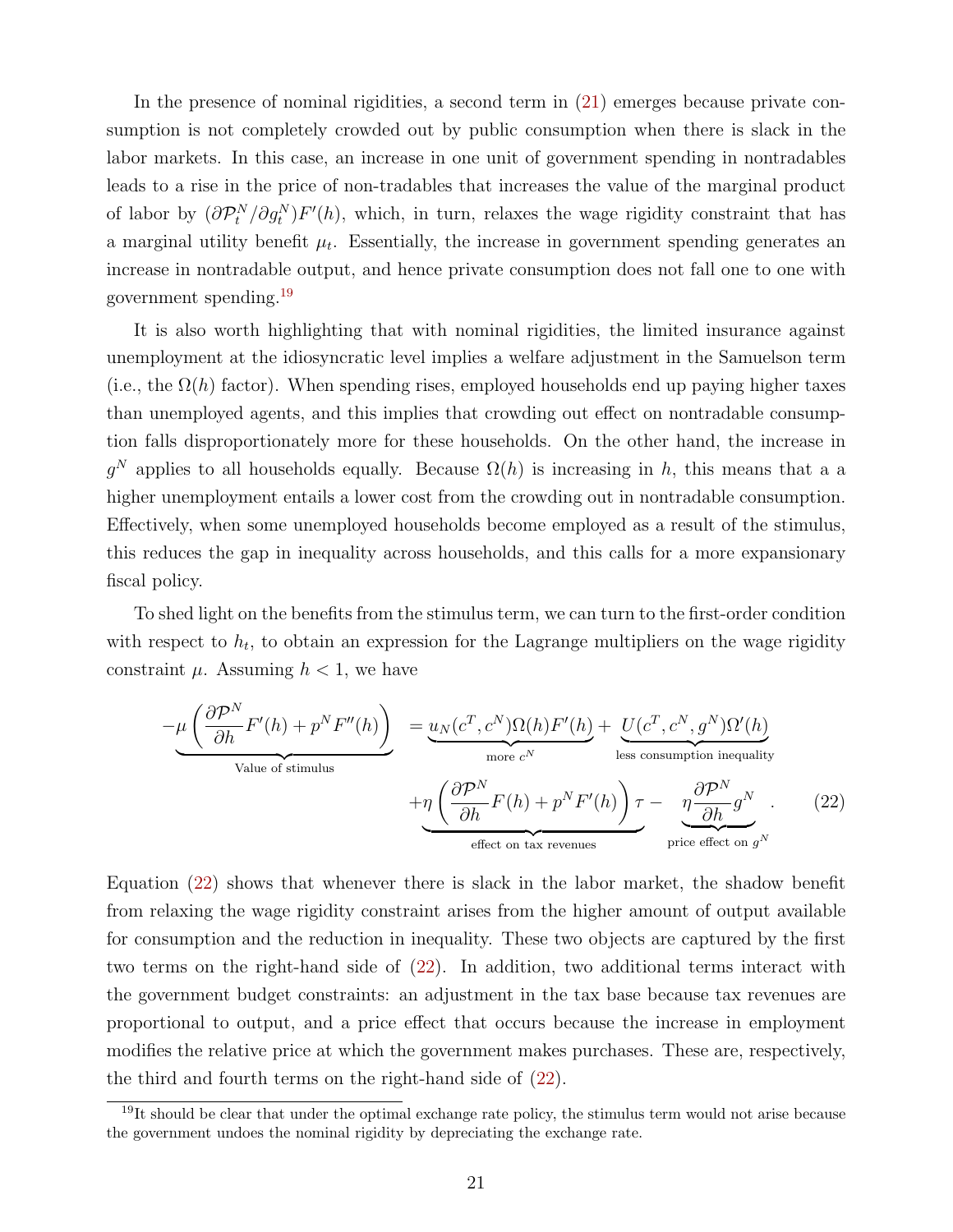Let us now focus on the austerity term on equation [\(21\)](#page-22-1). When the government faces financing frictions, there are additional costs from spending that go beyond the potential crowding-out effects of private consumption. The last term in equation [\(21\)](#page-22-1) indicates the marginal utility cost of how an increase in spending tightens the government budget constraint. If the government spends one additional unit, it directly tightens the budget constraint by  $p^N$ , which is the cost for the government to provide the extra unit of public goods. In addition, two general equilibrium effects arise from the increase in  $p<sup>N</sup>$  that results from the increase in spending. First, the increase in the price raises the inframarginal units of spending, and this tightens the budget constraint by  $\frac{\partial \mathcal{P}_t^N}{\partial g_t^N} g_t^N$ . At the same time, an offsetting general equilibrium effect occurs because the increase in  $g^N$  also raises the amount of tax revenues (due to revenues representing a fraction of total income). The overall marginal utility cost of tightening the government budget constraint is given by the product of the sum of these three terms and  $\eta$ , the Lagrange multiplier on the government budget constraint.

We argue next that the austerity term depends critically on the degree of default risk. We have the following Euler equation for borrowing

$$
(\lambda_t + \eta_t) \left( q_t + \frac{\partial q_t}{\partial b_{t+1}} i \right) = \beta \mathbb{E}_t [(\lambda_{t+1} + \eta_{t+1})(1 - \chi_{t+1})(\delta + q_{t+1}(1 - \delta))], \tag{23}
$$

where  $\lambda_t$  denotes the Lagrange multiplier with respect to the resource constraint of tradables in period  $t$ . This condition says that the marginal benefit from borrowing today is equated to the marginal cost of repaying the debt tomorrow. Borrowing one unit of resources today helps to relax today's government budget constraint and increase the amount of tradable resources, which has an overall marginal utility benefit of  $\lambda_t + \eta_t$ . By the same token, repaying the debt tomorrow has the opposite effects, as captured by the term  $\lambda_{t+1} + \eta_{t+1}$  on the righthand side. Importantly, the overall trade-off is guided by how the bond price changes in response to higher debt  $(\frac{\partial q_t}{\partial b_{t+1}})$ , which, in turn, depends on how much the government raises the degree of default risk by increasing the amount of debt. Notice that while a lower bond price reflects that the government will pay in fewer states of nature tomorrow, it still faces higer default costs, which represent a deadweight loss for the economy. If the bond price falls sharply when the government borrows more, this means that for the given expected marginal utility costs from repayment and for a given  $\lambda_t$ , there is a larger shadow cost from tightening the government budget constraint today,  $\eta_t$ . In turn, as indicated by equation [\(21\)](#page-22-1) a higher  $\eta$  makes the austerity term bigger. Put it simply, if the bond price falls significantly, the government obtains fewer resources for the same amount of debt issuances, making stimulus less desirable.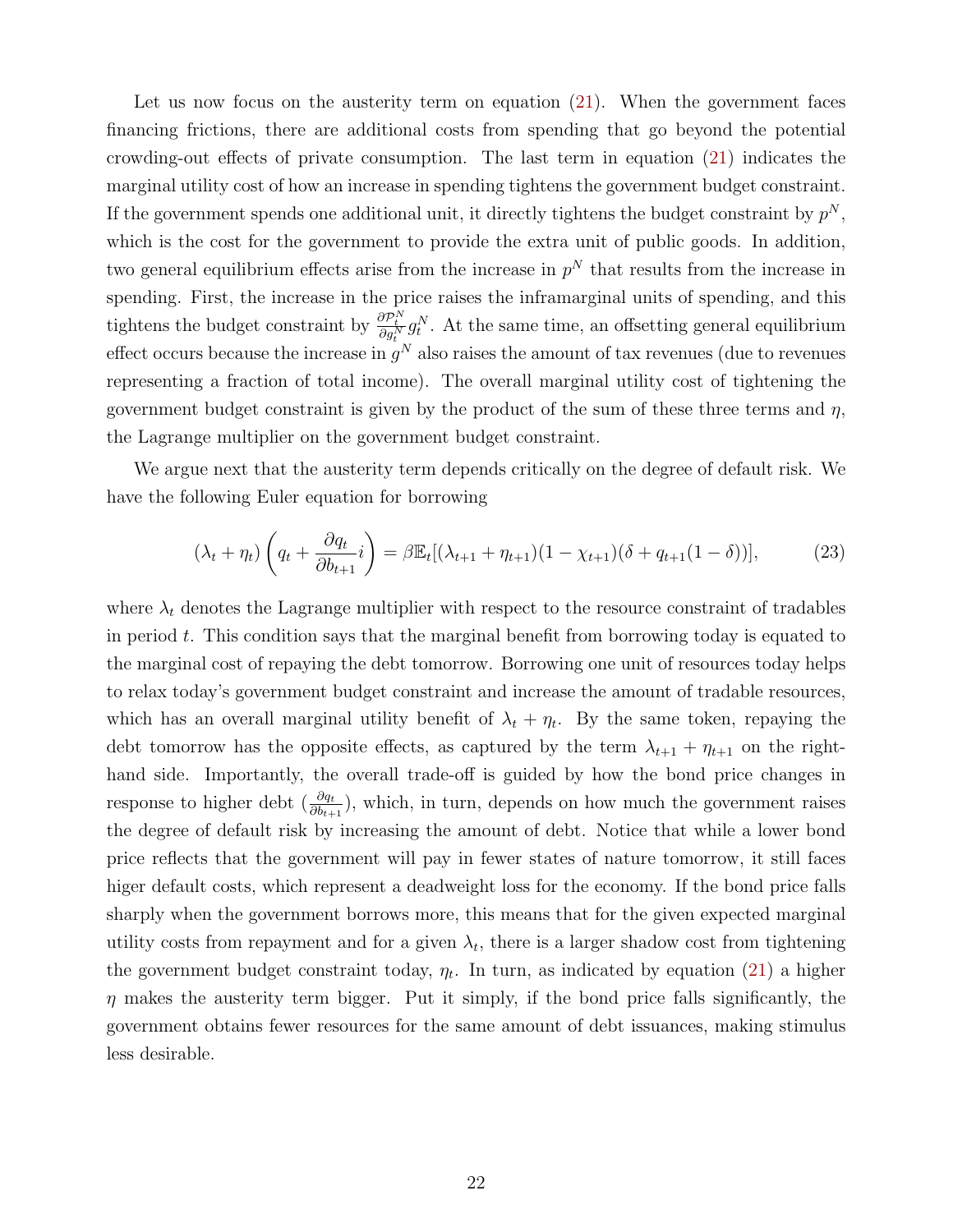### 4.2 Simple example

Under some simplifying conditions, we can provide a sharp characterization of fiscal policy that sheds further light on the different dimension of fiscal policy discussed above. In particular, under lump-sum taxes and a linear production function, we show in the next proposition that the government finds it optimal to adjust spending to implement an allocation with full employment at all times.

<span id="page-25-0"></span>**Proposition 1** (Benefits of Fiscal Stimulus). If there is a linear production function ( $\alpha = 1$ ) and the government has access to lump-sum taxes  $(\underline{T} = -\infty)$ , then full employment is optimal:  $h_t = 1$  for all t.

This proposition highlights the effectiveness of fiscal policy to stabilize the economy. With a linear production function, for a given level of tradable consumption, the value of the fiscal multiplier  $\frac{\Delta y_t}{\Delta g_t^N}$  is one, meaning that whenever there is unemployment, an increase in spending does not lead to a crowding out of private consumption. To see this, notice that when the economy features unemployment, given the firms' first-order condition for labor demand, it must be that  $p^N = \overline{w}$ . Using market clearing conditions and households' optimization, we arrive at

$$
\frac{1-\omega}{\omega} \left( \frac{c^T}{h-g^N} \right)^{\frac{1}{\xi}} = \overline{w}.
$$

For a given  $c^T$ , an increase in spending needs to be accommodated by a one-to-one increase in nontradable output. The linearity of the production function is key for this result. When the production function features decreasing returns, firms require a higher price to increase production, and hence this leads to a fall in private consumption of nontradables, which implies a fiscal multiplier below one.

From a normative standpoint, this implies that, as stated in Proposition [1,](#page-25-0) thanks to the unit multiplier, the government eliminates any unemployment as long as it is able to raise funds frictionlessly. In effect, fiscal stimulus is a free lunch in this case, and the government spends until there is no slack in labor markets. It is worth noting that the result holds even if there is no value from public spending (i.e., if government spending is wasteful). Because the reduction in the fraction of unemployed households reduce inequality and improve aggregate welfare, increasing spending until implementing full employment is optimal, even if  $v(g^N) = 0$ .

A natural question that follows is, how should the government adjust spending through the business cycle to ensure that the economy is at full employment. The next corollary shows that if tradable consumption comoves positively with the endowment of tradables (as would typically be the case in incomplete market models), the government follows a countercyclical fiscal policy.

Corollary 1 (Countercyclical Fiscal Policy). Under the assumptions of Proposition [1,](#page-25-0) given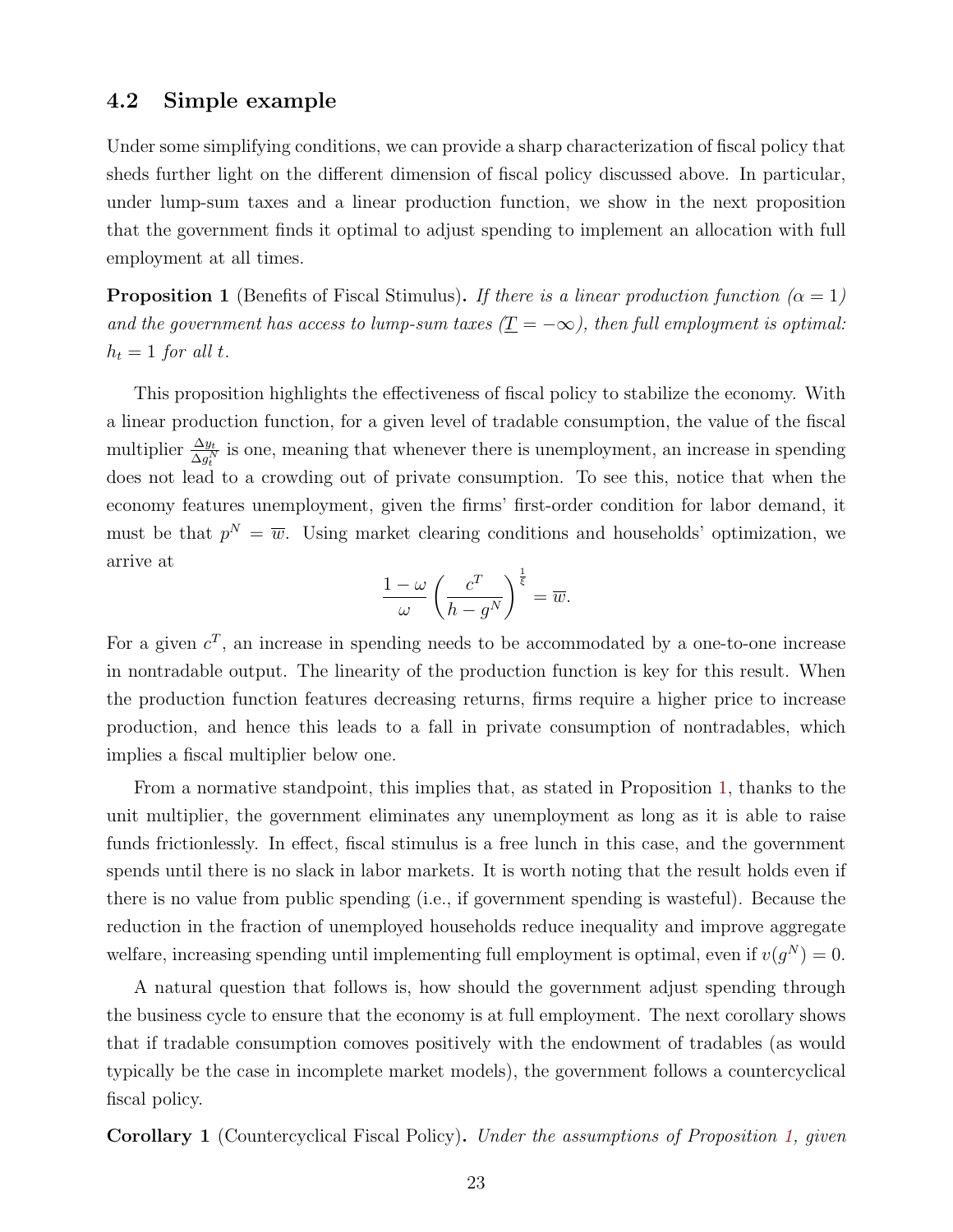states  $\{b, y^T\}$  and  $\{\tilde{b}, \tilde{y}^T\}$  such that  $c^T(b, y^T) > c^T(\tilde{b}, \tilde{y}^T)$ , it follows that  $g^N(\tilde{b}, \tilde{y}^T) > g^N(b, y^T)$ .

The intuition for this corollary is that a low tradable endowment generates a contraction in aggregate demand and requires a higher amount of spending to reduce the slack in the labor market.

#### 4.3 Counterfactual Experiment

The previous section underscores the key trade-off the government faces in the model. Raising spending when there is slack in the labor market leads to an increase in output, whereas financing the spending with debt leaves the government more exposed to default risk. To shed light on how the government chooses the actual optimal level of spending, we conduct a perturbation exercise in which we allow the government to choose a level of spending that is different from the optimal one. The idea is to trace how output and sovereign spreads would differ if the government were to choose a different level of spending.

Let us describe the experiment in more detail. We study how a change in spending today, taking as given all future policies and value functions as defined in the Markov equilibrium, affects current allocations and prices. To balance the changes in spending, we assume the government adjusts the debt level and transfers to satisfy the budget constraint. Formally, in terms of the government problem [\(19\)](#page-21-1), rather than maximizing with respect to the entire set of allocations, we fix an arbitrary level of government spending and solve optimally for the remaining allocations conditional on that level of spending. Our model simulations will be based on the optimal level of spending chosen by the government, but it is instructive to consider alternative values of spending to understand the optimal choice.<sup>[20](#page-26-0)</sup>

The results of this experiment are shown in Figure [3,](#page-27-0) using the parameter values of the calibrated economy that we will describe in Section [5.](#page-28-0) As initial values for the states, we assume that tradable endowment income is at its unconditional mean and current debt is 10% above its average (results are qualitatively similar for other states). In each panel, the solid dot indicates the level of the variable of interest at the optimal level of government spending, which, as panel (a) shows, achieves the maximum welfare (i.e., at the optimum, the utility value coincides with  $V(b, y^T)$ ). The blue lines trace the values of all variables if the government were to choose the alternative value of spending, which delivers strictly lower utility values.

As Figure [3](#page-27-0) shows, an increase in government spending stimulates economic activity. The increase in spending raises the price of nontradables (panel b) and lowers unemployment (panel a). Essentially, the increase in demand for nontradable goods raises the relative price and leads firms to produce more in equilibrium. This is part of the standard channel from fiscal

<span id="page-26-0"></span> $^{20}$ Another way to see this exercise, which is potentially useful for interpreting empirical findings, is that this constitutes a pure "fiscal shock."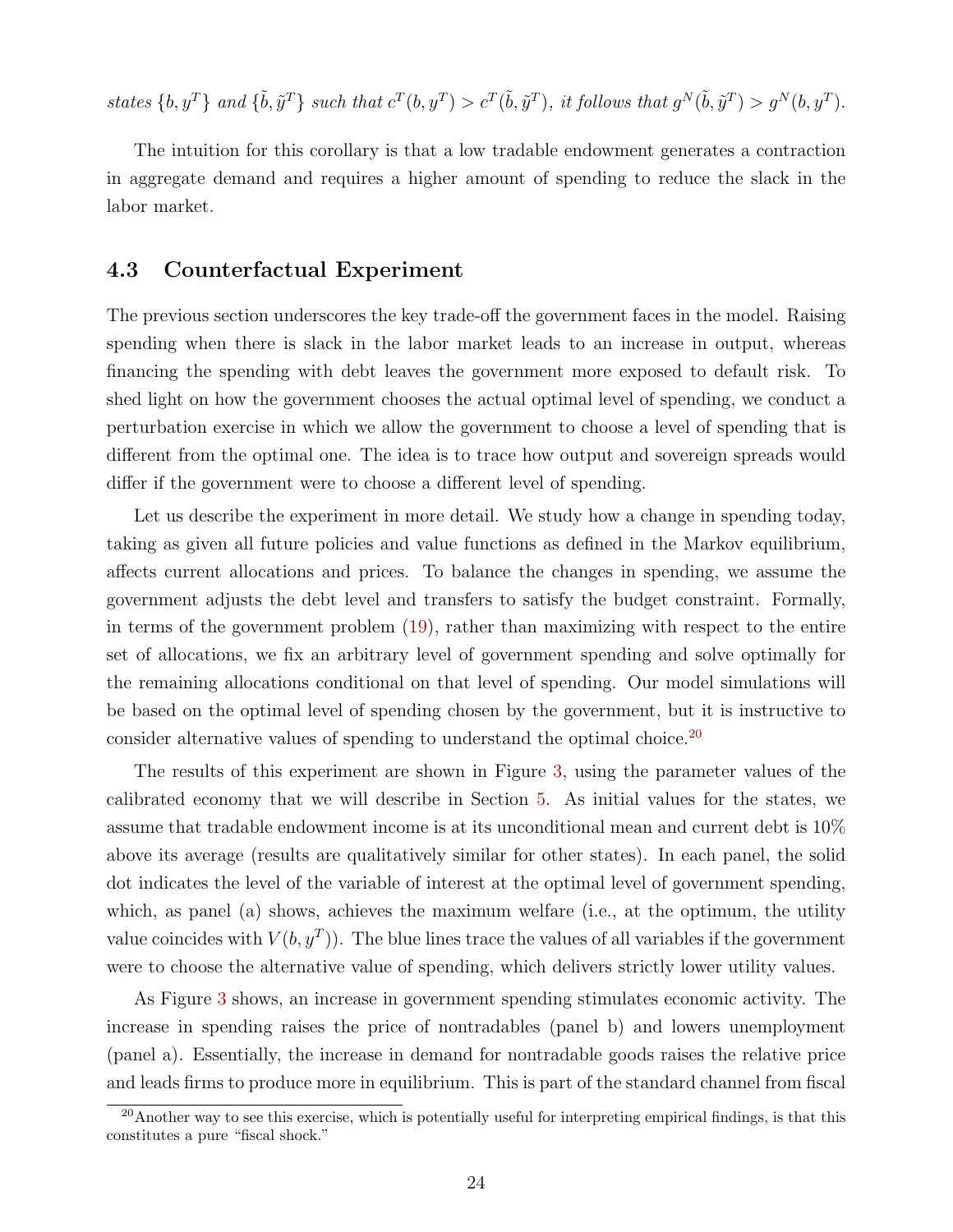

<span id="page-27-0"></span>Figure 3: Welfare, Prices and Allocations with Alternative Spending.

Notes: In this figure, the blue lines indicate the current repayment levels in the default model of utility, unemployment, nontradable consumption, relative price of nontradables, spreads, and debt, as a function of current government spending, given that current tradable income is set to its unconditional mean and current debt is 10% above its average level. From next period on, allocations and value functions are given by the Markov equilibrium. Dots indicate the equilibrium levels associated with optimal government spending.

policy in open economies and is consistent with a large empirical literature (e.g. [Monacelli](#page-47-10) [and Perotti,](#page-47-10) [2010,](#page-47-10) Ilzetzki, Mendoza and Végh, [2013,](#page-47-11) [Miyamoto, Nguyen and Sheremirov,](#page-47-12)  $2019$ .<sup>[21](#page-27-1)</sup> A more subtle effect that emerges here from the fact that wages are only downwardly rigid is the asymmetry and the state dependency of the expansionary effect on output, as will become more clear below (see Born, D'Ascanio, Müller and Pfeifer, [2019](#page-44-12) for evidence on this asymmetry). One can also see that since nontradable consumption increases together with government consumption (panel c), the fiscal multiplier is larger than one. Relative to Proposition [1,](#page-25-0) the fiscal multiplier is bigger than one because spending is debt financed (panel h) rather than tax financed, in line with the results from [Farhi and Werning](#page-45-3) [\(2017\)](#page-45-3).

An important observation from panel (e) of Figure [3](#page-27-0) is that the increase in government spending leads to an increase in spreads. Such increase reflects the higher risk of future default associated with higher debt levels. This increase in spreads is a key factor deterring the government from providing sufficient stimulus to attain full employment.

<span id="page-27-1"></span><sup>&</sup>lt;sup>21</sup>The stimulative role of fiscal policy that we analyze in this paper shares the core of the mechanism to the closed economy counterpart. A different form of monetary policy constraint emphasized in the closed economy literature is the zero lower bound. For a very clear exposition on this comparison see [Farhi and](#page-45-3) [Werning](#page-45-3) [\(2017\)](#page-45-3).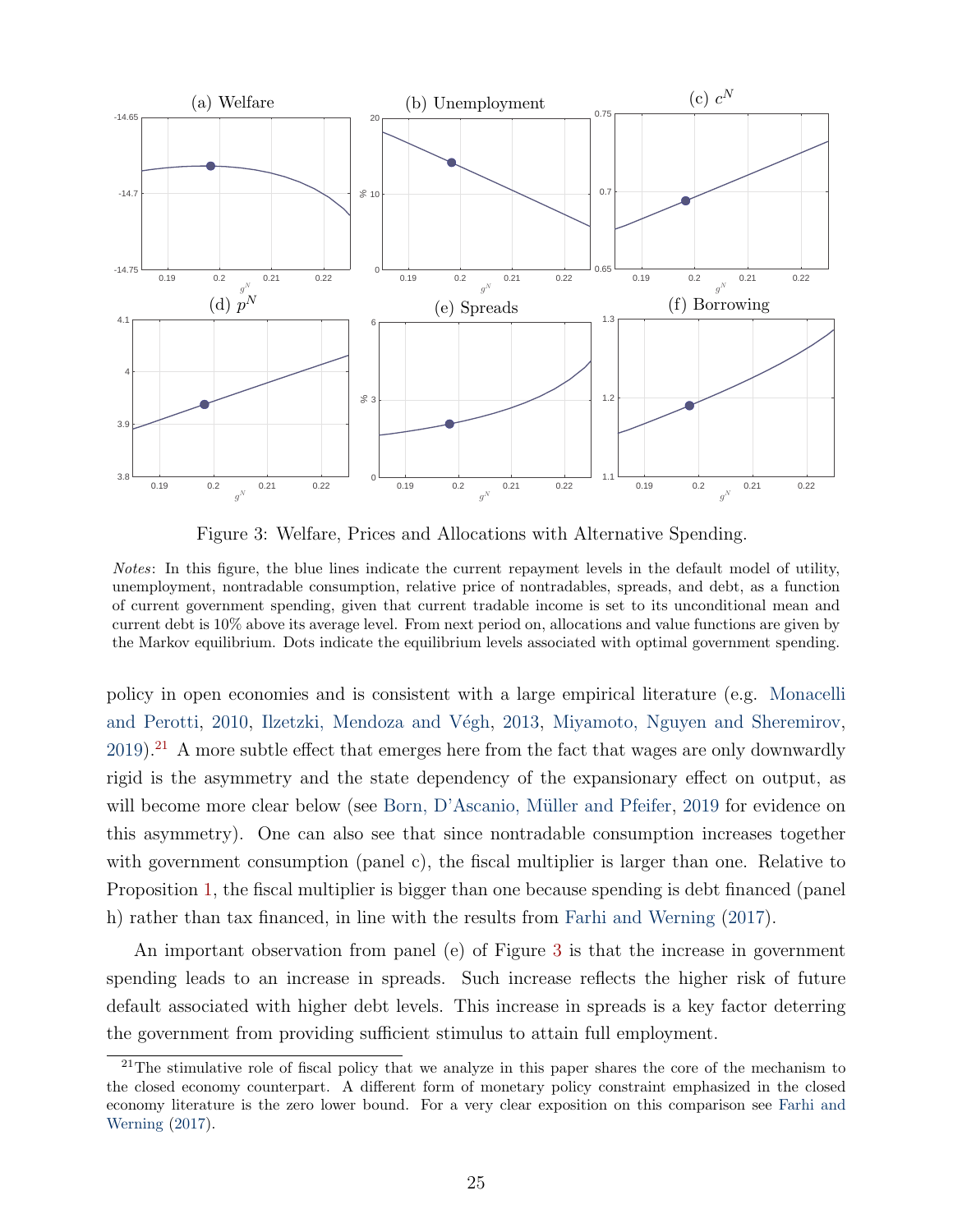Overall, we have shown in this section how the presence of nominal rigidities and sovereign risk create an austerity-stimulus trade-off for the government. When there is slack in the labor market, spending helps to stimulate the economy. Investors, however, anticipate that the increase in spending and borrowing makes the government more prone to default. As a result, they are only willing to purchase government bonds at lower prices, and this makes stimulus less desirable. In the quantitative section that follows, we will show how the level of debt and income shocks are key to shaping the conduct of fiscal policy over the business cycle.

### <span id="page-28-0"></span>5 Quantitative Analysis

### 5.1 Calibration

To characterize the aggregate dynamics under the optimal fiscal policy, we calibrate the model to match key moments of the Spanish economy and use a year as the model period. We calibrate the model to Spain because, as mentioned in the introduction, the recent Eurozone crisis provides a prototypical example of the main mechanisms featured in our model: a sharp increase in unemployment and sovereign default risk, and a currency peg that leaves fiscal policy as the only instrument for macroeconomic stabilization. The model is solved numerically using value function iteration. For details on the solution method, see Appendix [C.1.](#page-13-3)

Functional Forms. As mentioned in Section [3,](#page-13-0) we assume constant relative risk aversion utility functions for private and public consumption, a CES aggregator for tradable and nontradable goods, and an isoelastic production function. These functional forms imply four relatively standard parameters on preferences and technology  $\{\sigma, \psi_g, \xi, \alpha\}$ . For the cost of default, we assume the following functional form:

$$
\psi_{\chi}(y_t^T) = \max\{0, \psi_{\chi}^0 + \psi_{\chi}^y \log(y_t^T)\},\tag{24}
$$

with  $\psi_{\chi}^{y} > 0$ , which has been used in related literature to match the bond spread dynamics observed in the data (see [Bianchi, Hatchondo and Martinez,](#page-44-13) [2016;](#page-44-13) [Chatterjee and Eyigungor,](#page-44-8) [2012,](#page-44-8) for related functional forms on default costs).

The tradable endowment  $y_t^T$  follows a log-normal AR(1) process,

$$
\log y_{t+1}^T = \rho \log y_t^T + \sigma_y \varepsilon_{t+1},
$$

with  $|\rho| < 1$  with  $\varepsilon_{t+1}^y \sim i.i.d. \mathcal{N}(0, 1)$ .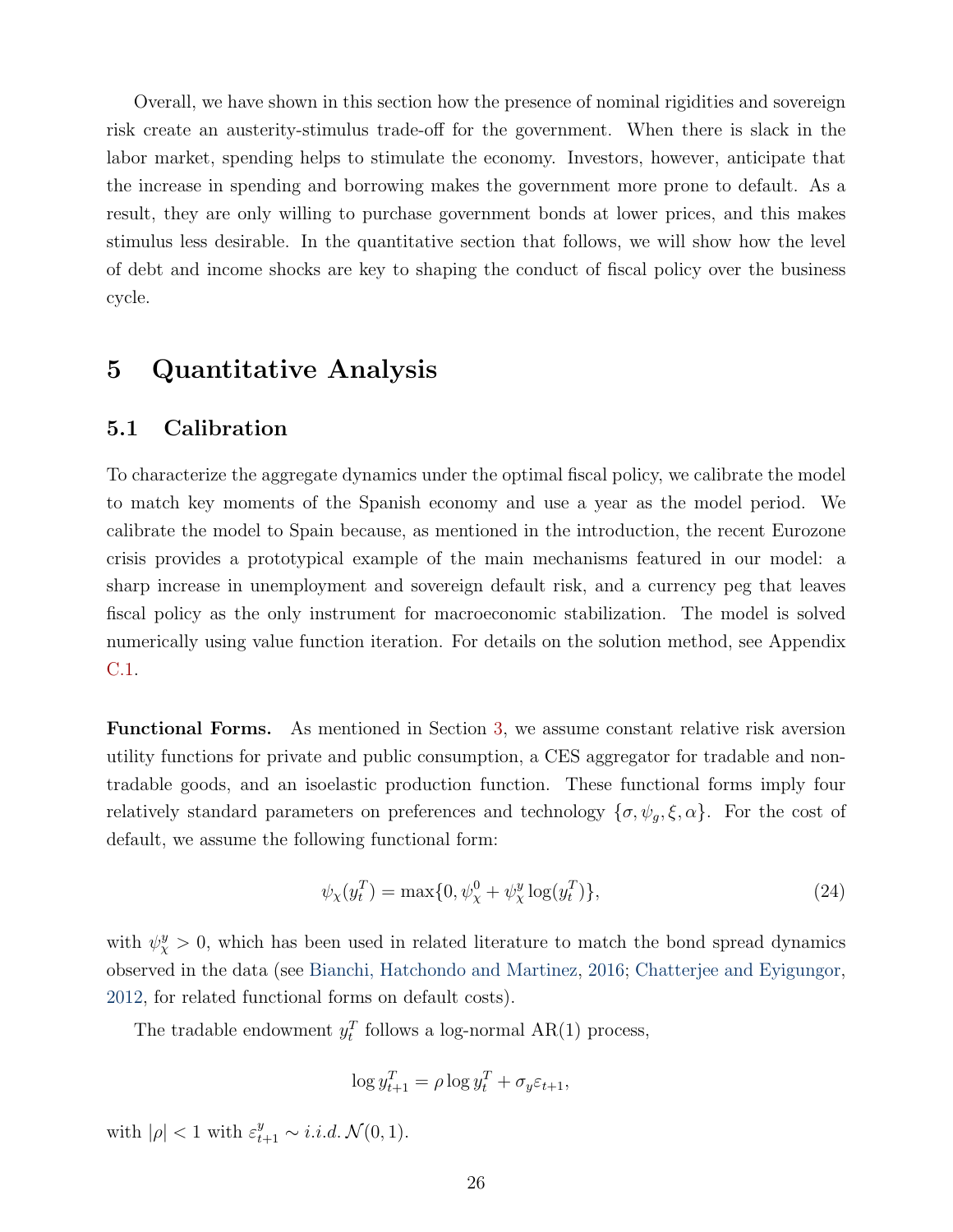Parameter Values. All selected parameter values used in the baseline calibration are shown in Table [3.](#page-30-0) We choose a subset of parameters according to predetermined values and then choose the rest of the parameters to match key moments in the data. Data used for moments targeted in the calibration are detailed in Appendix [C.2.](#page-15-1)

In the group of predetermined parameters, we set the coefficient of relative risk aversion to  $\sigma = 2$  and the elasticity of substitution between tradable and nontradable goods to  $\xi = 0.5$ , which is in the range of values considered in the literature;<sup>[22](#page-29-0)</sup> the share of tradables in the consumption aggregator to  $\omega = 0.3$ , which implies a ratio of tradable output to total output of around 20%, in line with the data for Spain in the period of analysis; and the labor share from the nontradable sector to  $\alpha = 0.75$ , following the estimate in [Uribe](#page-48-8) [\(1997\)](#page-48-8). For the unemployment insurance, we set the ratio of the consumption of unemployed households to that of employed households to  $\kappa = 0.7$ , which is in line with the average expenditure on nondurable goods and services during unemployment estimated by [Chodorow-Reich and](#page-45-12) [Karabarbounis](#page-45-12) [\(2016\)](#page-45-12) for the United States.<sup>[23](#page-29-1)</sup> Finally, we estimate the parameters  $\rho$  and  $\sigma_{\epsilon}$  for the stochastic process of  $y_t^T$  using Spanish national accounts data for agriculture and manufacturing sectors, log-quadratically detrended. This estimation yields  $\rho = 0.78$  and  $\sigma_y = 0.029$ .

For the parameters related to the debt market, we set the international risk-free rate  $r$  equal to 2%, which is roughly the average annual gross yield on German 5-year government bonds; the maturity parameter  $\delta = 0.184$ , to generate an average bond duration of five years, in line with the OECD data for Spain over the period  $2000-2010$ ;<sup>[24](#page-29-2)</sup> and the reentry probability  $\theta = 0.18$ , to generate an average autarky spell of six years, which is close to the average resumption of financial access reported by [Gelos, Sahay and Sandleris](#page-46-11) [\(2011\)](#page-46-11) over the period 1980-2000 for 150 developing countries.

$$
D = \sum_{t=1}^{\infty} t \frac{\delta}{q} \left( \frac{1-\delta}{1+i_b} \right)^t = \frac{1+i_b}{\delta + i_b},
$$

where the constant per-period yield  $i_b$  is determined by  $q = \sum_{t=1}^{\infty} \delta(\frac{1-\delta}{1+i_b})^t$ . The debt level in the model is computed as the present value of future payment obligations discounted at the risk-free rate r. Given our coupon structure, we thus have that the debt level is given by  $\frac{\delta}{1-(1-\delta)/(1+r)}b_t$ .

<span id="page-29-0"></span><sup>&</sup>lt;sup>22</sup>This parameterization implies that the intertemporal elasticity of substitution equals the intertemporal elasticity of substitution, and hence the marginal utility of tradables and nontradables is separable. Another useful implication is that the amount of public spending, according to the Samuelson rule, does not depend on debt nor on  $y^T$ .

<span id="page-29-1"></span><sup>&</sup>lt;sup>23</sup>In Spain, the monthly benefit amount is 70% of the monthly base over the first six months and 50% thereafter until the unemployment spell reaches two years, as indicated by the Servicio Público de Empleo Estatal.

<span id="page-29-2"></span><sup>&</sup>lt;sup>24</sup>The Macaulay duration of a bond with price q and our coupon structure is given by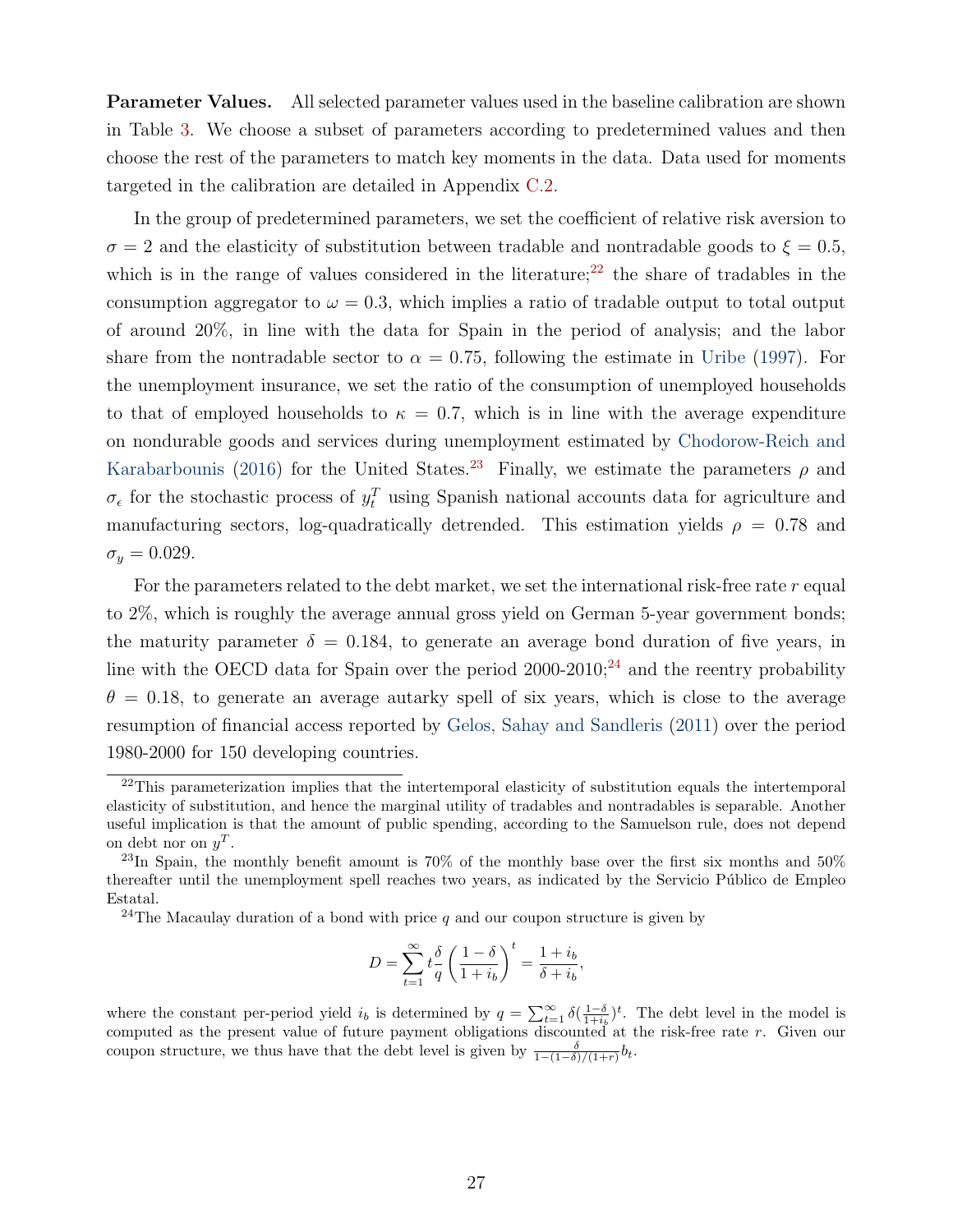| Parameter                    | Value  | Description                           | Target statistic/Source                 |
|------------------------------|--------|---------------------------------------|-----------------------------------------|
| Predetermined parameters     |        |                                       |                                         |
| $\sigma$                     | 2      | Coefficient of risk aversion          | Standard business cycle literature      |
| ξ                            | 0.5    | Intratemporal elasticity of subst.    | Standard business cycle literature      |
| $\omega$                     | 0.3    | Share of tradables                    | Share of tradable GDP $(20\%)$          |
| $\alpha$                     | 0.75   | Labor share in nontradable sector     | Uribe and Schmitt-Grohé (2017)          |
|                              | 0.02   | Risk-free rate                        | Average German 5-year bond return       |
| $\delta$                     | 0.184  | Coupon decaying rate                  | Average bond duration (5 years)         |
| $\theta$                     | 0.18   | Reentry probability                   | Average autarky spell (5.5 years)       |
| $\kappa$                     | 0.7    | Relative consumption unemployed       | Chodorow-Reich and Karabarbounis (2016) |
| $\rho$                       | 0.777  | AR(1) coefficient of $y_t^T$          | Spanish tradable GDP process            |
| $\sigma_y$                   | 0.029  | Standard deviation of $\varepsilon_t$ | Spanish tradable GDP process            |
| <i>Calibrated parameters</i> |        |                                       |                                         |
| ß                            | 0.907  | Discount factor                       | External debt/GDP $(22.8\%)$            |
|                              | 0.3277 | Utility loss from default (intercept) | Average bond spread $(1.05\%)$          |
| $\psi^0_\chi\ \psi^0_\chi$   | 2.42   | Utility loss from default (slope)     | Volatility of bond spreads $(1.4\%)$    |
| $\psi_g$                     | 0.02   | Weight of gov. good in utility        | Average govt. spending/GDP $(18.1\%)$   |
| $\tau$                       | 0.19   | Income tax rate                       | Volatility of govt. spending/GDP $(2)$  |
| $\overline{w}$               | 3.068  | Minimum wage                          | Unemployment increase crisis $(2.5\%)$  |

<span id="page-30-0"></span>Table 3: Calibration

The six remaining parameters are calibrated to match six moments from the data.<sup>[25](#page-30-1)</sup> Targeted moments are detailed in Table [3](#page-30-0) and are informative of the default risk in the economy, unemployment, and government spending, which are the key components of the trade-off faced by fiscal policy. The first three moments speak to the amount of default risk in the economy. These moments are the average Spanish public external debt-to-GDP ratio of 22.8%, and the average and volatility of Spanish bond spreads of 1.05% and 1.4%, respectively. Although all parameters affect all moments in our calibration, these three moments are mostly governed by the discount factor  $\beta$  and the parameters on the default cost function  $\psi_{\chi}^0$  and  $\psi_{\chi}^y$ . The second group of moments is linked to government spending and taxes. We target the mean

<span id="page-30-1"></span><sup>&</sup>lt;sup>25</sup>The parameters and moments reported in this subsection correspond to those that result from calibrating the model with optimal fiscal policy with default risk. To compute the business cycle statistics, we run 10,000 Monte Carlo simulations of the model with 10,000 periods each and construct 1,000 subsamples of 32 periods of financial access. The number of periods for each subsample is chosen to roughly match the number of years in our sample period 1980-2012. To avoid dependence on initial conditions, we disregard the first 1,000 periods from each simulation. Also, in our model the borrower regains access to credit with no liabilities after defaulting, whereas in the data countries typically do so, carrying a positive amount of debt settled at a restructuring stage. We therefore impose that our candidate subsamples cannot be preceded by reentry episodes for less than four years. To analyze the economy with no default risk (in the next subsection) we re-calibrate the discount factor and the tax rate so that this economy is comparable with the data in terms of external debt and government spending. Also, given the high persistence in the debt dynamics, we run longer simulations for 140,000 periods. After disregarding the initial 100,000 periods, we construct 100,000 subsamples, allowing for 2, 000 periods between consecutive subsample time intervals.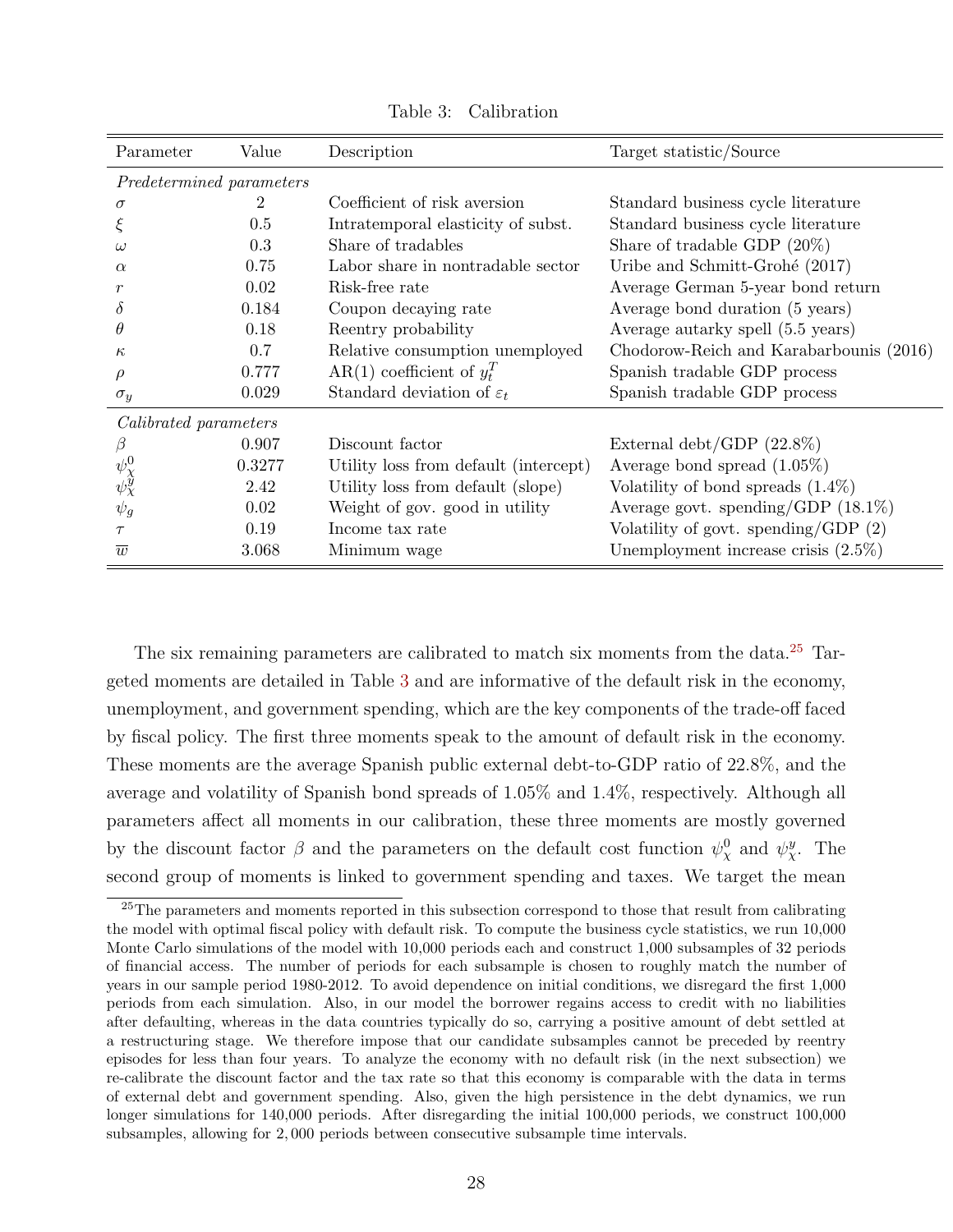Spanish government spending over GDP of 18%, and the ratio of the volatility of government spending to the volatility of output of 2. These moments are mostly influenced by the weight of the government good in the utility function,  $\psi_q$ , and the income tax rate,  $\tau$ . Finally, we calibrate  $\overline{w}$  to be consistent with the surge in unemployment during the episode of high sovereign spreads. In the data, the increase in unemployment in Spain in 2011 relative to 2009-2010 was about 2.5%. Accordingly, we set  $\overline{w}$  so that the average increase in unemployment in the two years before a default is 2.5%. This yields  $\overline{w} = 3.068$ . Appendix Table [16](#page-57-0) shows that our calibrated model approximates the targeted moments fairly well. $^{26}$  $^{26}$  $^{26}$ 

### <span id="page-31-3"></span>5.2 Fiscal Policies over the Business Cycle

In this section we study how default risk shapes optimal fiscal policy over the business cycle. To do so, we first consider an economy in which we shut down default risk, and then show how incorporating default risk changes the nature of the optimal fiscal policy response. We calibrate the two economies to match the same data targets, with the exception of spreads, whiich are, of course, zero for the risk-free economy.<sup>[27](#page-31-1)</sup>

Countercyclical fiscal policy with no default risk. Table [4](#page-32-0) reports key business cycle moments of the economy with risk-free debt and compares them with their data counterparts.<sup>[28](#page-31-2)</sup> The main result is that in the absence of default risk, optimal fiscal policy is countercyclical, with a correlation of −0.81 between government spending and GDP. This result stems from the countercyclicality of the benefits of fiscal stabilization stressed in Section [4.](#page-22-0) This model prediction is in sharp contrast to the procyclical behavior of government spending observed for Spain (0.46 in our sample) and, more generally, contrasts with the behavior we documented for economies with medium and high default risk. However, it is qualitatively consistent with the countercyclicality of economies with the highest credit ratings, as shown in Figure [2.](#page-10-0) Table [4](#page-32-0) also shows that, thanks to the effective stabilization role of fiscal policy, the fluctuations of unemployment are small: one order of magnitude smaller that those observed in the data for Spain.

The key takeaway from these simulations is that when the government can finance spending with external risk-free borrowing, there are large gains from stabilization that lead to strong

<span id="page-31-0"></span><sup>&</sup>lt;sup>26</sup>An exception is the volatility of spreads, which the model falls short in replicating that observed in the data. As discussed in [Aguiar, Chatterjee, Cole and Stangebye](#page-43-12) [\(2016\)](#page-43-12), this is a common challenge faced by the canonical sovereign debt model.

<span id="page-31-1"></span> $27$ Essentially, we choose the same parameter values as in our baseline economy (detailed in Table [3\)](#page-30-0), except for the discount factor and utility of government spending, which we set to match the same average debt-to-GDP and government-spending-to-GDP ratios as in our baseline economy, and the parameters governing the default costs, which are set to large enough values to ensure that the economy never defaults for the targeted debt levels.

<span id="page-31-2"></span><sup>&</sup>lt;sup>28</sup>Time series for public and private consumption and GDP are log-quadratic detrended.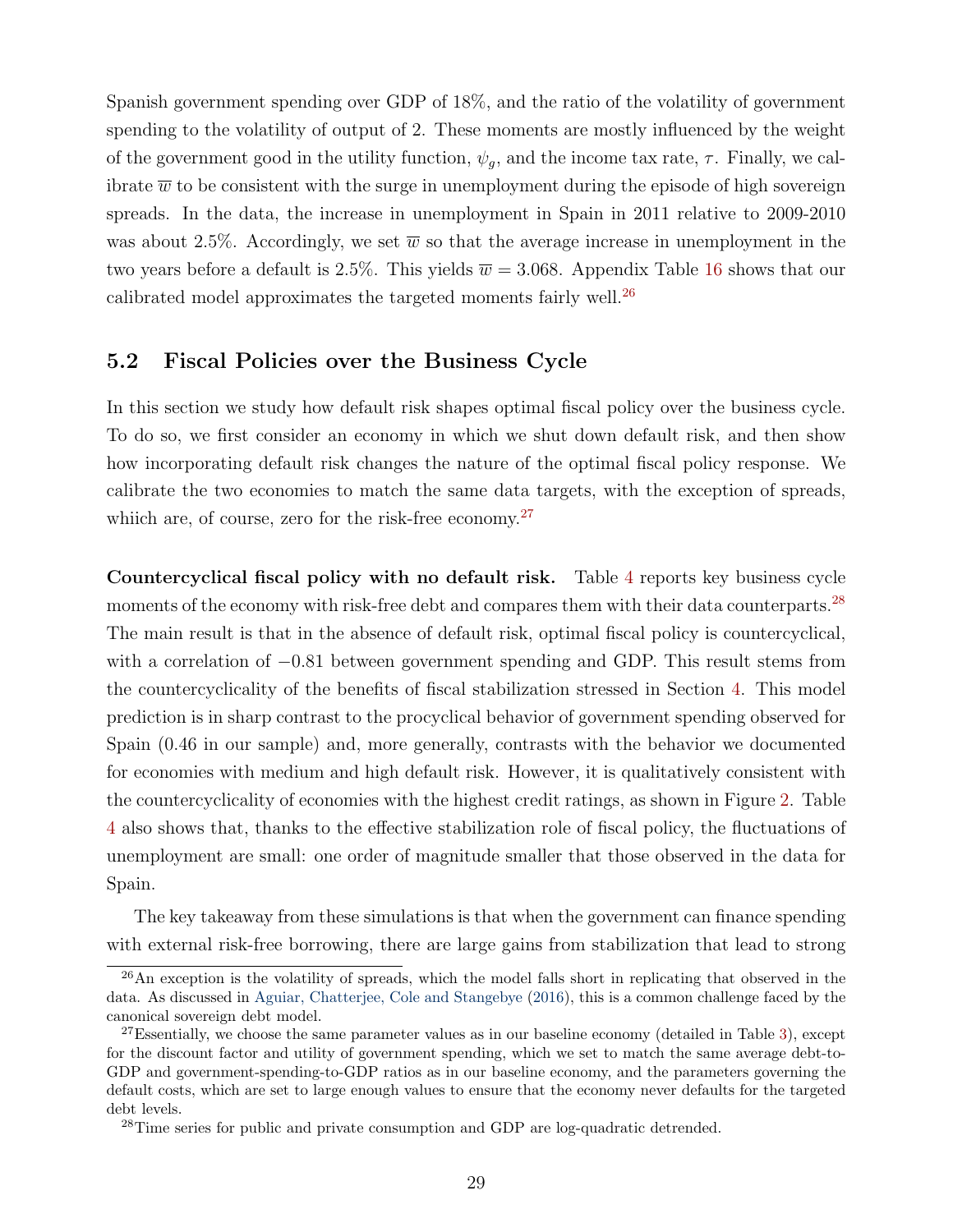|                                     |         | Model     |         |
|-------------------------------------|---------|-----------|---------|
| Statistic                           | Data    | Risk-free | Default |
| <i>Averages (in percent)</i>        |         |           |         |
| mean(spreads)                       | 1.05    | 0.00      | 1.09    |
| mean(debt/y)                        | 22.8    | 22.4      | 22.6    |
| $\text{mean}(p^Nq^N/y)$             | 18.1    | 18.6      | 18.2    |
| Correlations with GDP               |         |           |         |
| $corr(GDP,q^N)$                     | 0.46    | $-0.81$   | 0.72    |
| corr(GDP, c)                        | 0.98    | 1.00      | 0.98    |
| $corr(GDP,$ spreads)                | $-0.38$ | 0.00      | $-0.95$ |
| corr(GDP,unemployment)              | $-0.34$ | $-0.97$   | $-0.44$ |
| <i>Volatilities (in percent)</i>    |         |           |         |
| $\sigma$ (GDP)                      | 3.5     | 1.2       | 4.3     |
| $\sigma(p^Nq^N)/\sigma(\text{GDP})$ | 2.0     | 1.6       | 2.0     |
| $\sigma(c)/\sigma(\text{GDP})$      | 1.1     | 1.1       | 1.1     |
| $\sigma$ (spreads)                  | 1.4     | 0.0       | 0.7     |
| $\sigma$ (unemployment)             | 4.1     | 0.6       | 5.6     |

<span id="page-32-0"></span>Table 4: Business Cycle Statistics: Data and Models

Notes: This table reports business cycle statistics for the data and the models with risk-free and risky debt. Bond spreads are computed as the differential between the annual sovereign bond return and the annual risk-free rate. The variables GDP and y denote total output at constant and current prices, respectively.

countercyclical fiscal policies. These policies are inconsistent with the data for Spain and for economies with sovereign risk, which tend to follow procyclical fiscal policies. We show next that default risk can provide an explanation for the observed empirical patterns.

Procyclical fiscal policy with default risk. The last column of Table [4](#page-32-0) shows the business cycle statistics for our baseline economy with default risk. The main result is that government spending is procyclical, with a correlation of 0.72 with output. This table shows that the resulting fluctuations in unemployment are also more aligned with the data.

The sharp contrast between the conduct of fiscal policy in the risk-free economy and the economy with default risk can be clearly seen in Figure [4.](#page-33-0) This figure displays the optimal policy function for government spending for the two economies. As the figure shows, optimal government spending with risk-free debt, depicted by the solid red line, is monotonically decreasing with income. In contrast, optimal government spending with defaultable debt, depicted by the dashed blue line, features lower spending for small levels of income the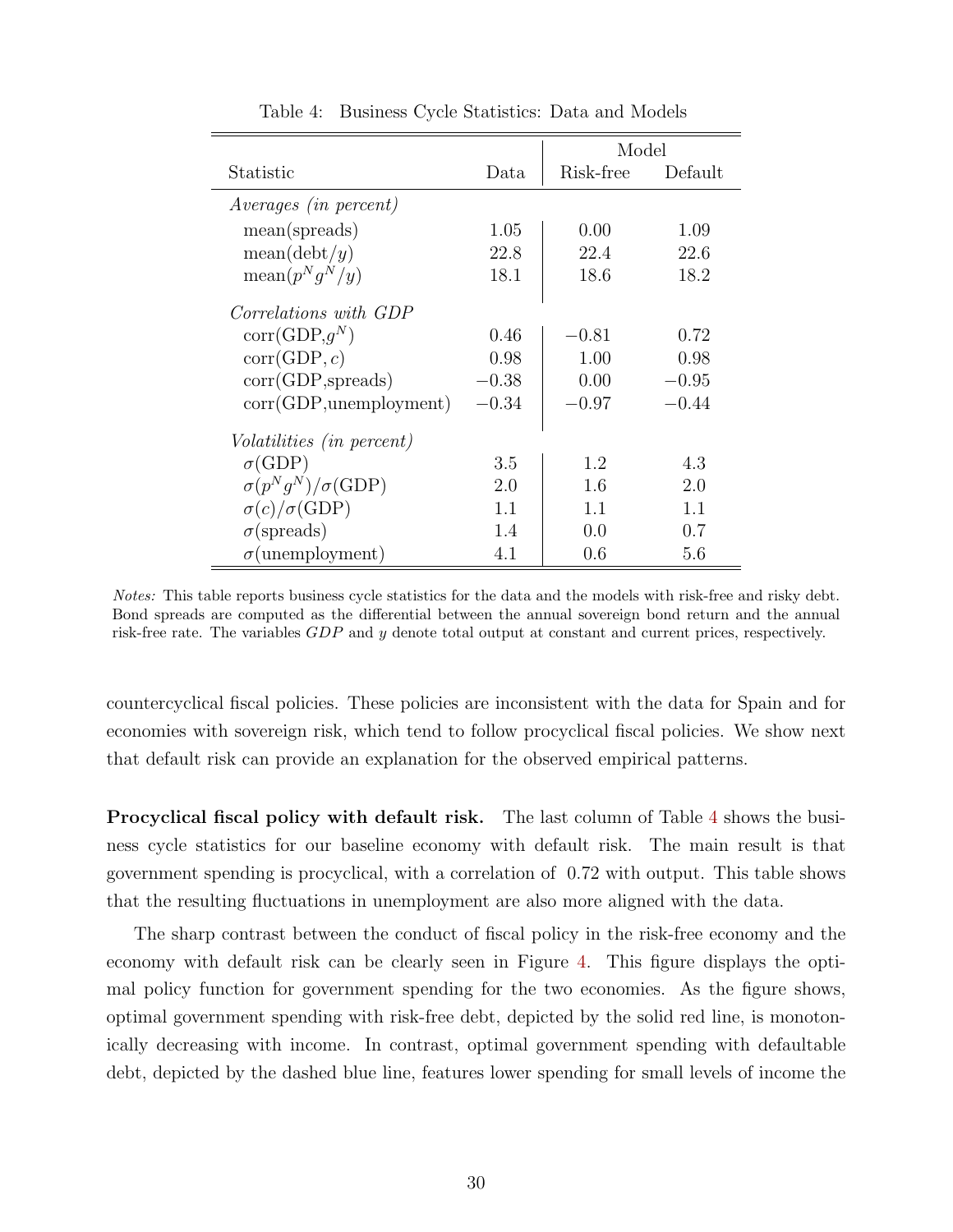

<span id="page-33-0"></span>Figure 4: Government Spending as a Function of  $y<sup>T</sup>$ 

Notes: This figure shows the optimal government spending in the risky and risk-free debt models, as a function of  $y^T$ . Debt is set to its average level. The solid red lines correspond to the risk-free debt model and the dashed blue lines to the risky model. The dotted vertical lines in black correspond to the default threshold.

government chooses to repay.[29](#page-33-1)

To understand the optimal procyclicality in the economy with risky debt, Figure [5](#page-34-0) shows two key objects we discuss in the context of the optimal policy tradeoffs in Section [4.](#page-22-0) Panel (a) shows the fiscal multiplier, defined as the increase in output from a marginal increase in government spending, as a function of tradable endowment. As the figure shows, the fiscal multiplier is positive when income is low and becomes zero once the economy is at full employment. Panel (b) shows the increase in spreads that result from the increase in external debt to finance one unit of government spending. A key property illustrated in the figure is that the marginal financial cost is larger when income is low. This property stems from the fact that periods with low income are periods in which incentives to default are higher [\(Arellano,](#page-43-1) [2008\)](#page-43-1). Overall, this figure shows that although in bad times the fiscal multipliers are larger, the fact that the financial cost is also larger implies that the government chooses to cut spending and follow a procyclical fiscal policy.

It is important to highlight that departing from the optimal fiscal policy under default risk can entail large welfare costs. To show this, we replace the optimal countercyclical spending with a benchmark Samuelson rule that specifies a constant  $g<sup>N</sup>$  over the business cycle and evaluate the welfare costs from following this rule as opposed to the optimal one. Our results

<span id="page-33-1"></span> $29$ Notice also that the amount of spending increases to the left of the default threshold. The reason is that when the government repays and is close to the default threshold, it runs a fiscal surplus.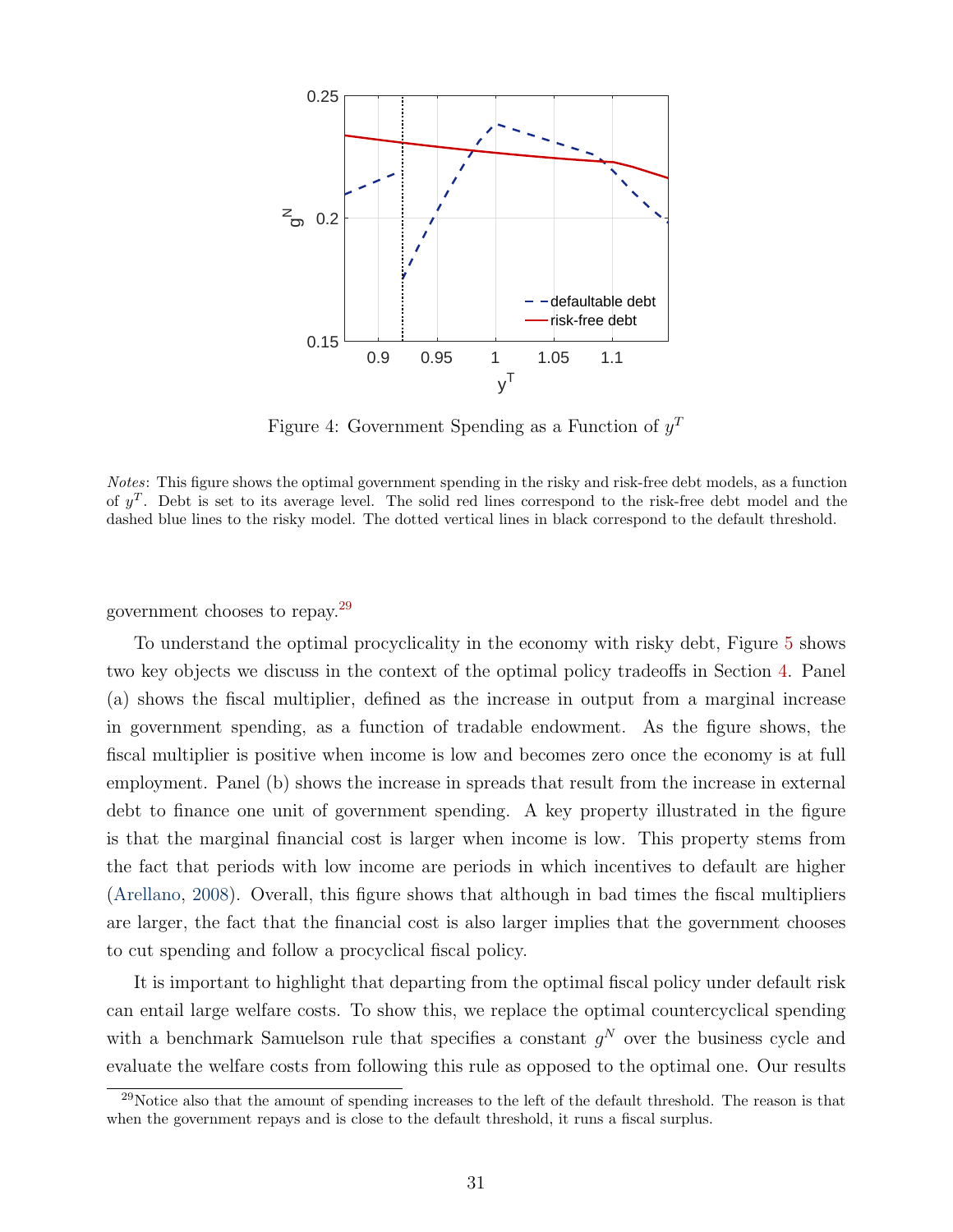

<span id="page-34-0"></span>Figure 5: Fiscal Multipliers and Borrowing Costs as Function of  $y<sup>T</sup>$ .

Notes: This figure shows the fiscal multiplier (left panel) and a measure of the marginal variation in borrowing costs when increasing debt (right panel), as a function of  $y<sup>T</sup>$ . Fiscal multipliers are computed using the steady-state relative price  $p^N$ . Current debt is set to 10% above its average level. The marginal increase in borrowing costs is given by  $\frac{\partial q}{\partial b'}(b' - (1 - \delta)b)$ .

show that the average welfare cost is  $3.5\%$  of permanent consumption.<sup>[30](#page-34-1)</sup> Moreover, the welfare costs are significantly larger for states with high debt and relatively low levels of income. This is because in these states the sovereign default risk of the economy is higher, and by following a constant spending rule the economy becomes over exposed to the risk of a default. Welfare costs are also larger for lower  $y<sup>T</sup>$  in low-debt states, where the government spends more than prescribed by the Samuelson rule so as to reduce unemployment and stabilize the economy. In contrast to [Lucas](#page-47-13) [\(1977\)](#page-47-13), macroeconomic stabilization entails significant welfare consequences.

Overall, the quantitative analysis of the model shows that default risk can account for the procyclicality observed in the data in economies with sovereign default risk. This is in spite of the fact that we constructed an economy with large fiscal multipliers that create an important scope for fiscal stabilization.<sup>[31](#page-34-2)</sup>

<span id="page-34-1"></span><sup>&</sup>lt;sup>30</sup>This calculation is obtained by first computing conditional welfare gains (i.e., the increase in private and public consumption across all states of nature that leave the household indifferent between living in the economy with a Samuelson rule and switching to the economy with the optimal policy). The unconditional welfare gain of moving from the Samuelson policy to the optimal policy is computed as the expected conditional gain under the ergo dic distribution of the state in the former economy. For more details on the computation of the welfare gains, see Appendix [C.1.](#page-13-3)

<span id="page-34-2"></span> $31$ In fact, fiscal multipliers in our model are above 2 in a large region of the state space, and this is in the upper tail of empirical estimates in the literature of open economy multipliers (see, for example, [Chodorow-](#page-45-13)[Reich,](#page-45-13) [2019;](#page-45-13) [Nakamura and Steinsson,](#page-47-3) [2014;](#page-47-3) [House, Proebsting and Tesar,](#page-46-12) [2019\)](#page-46-12).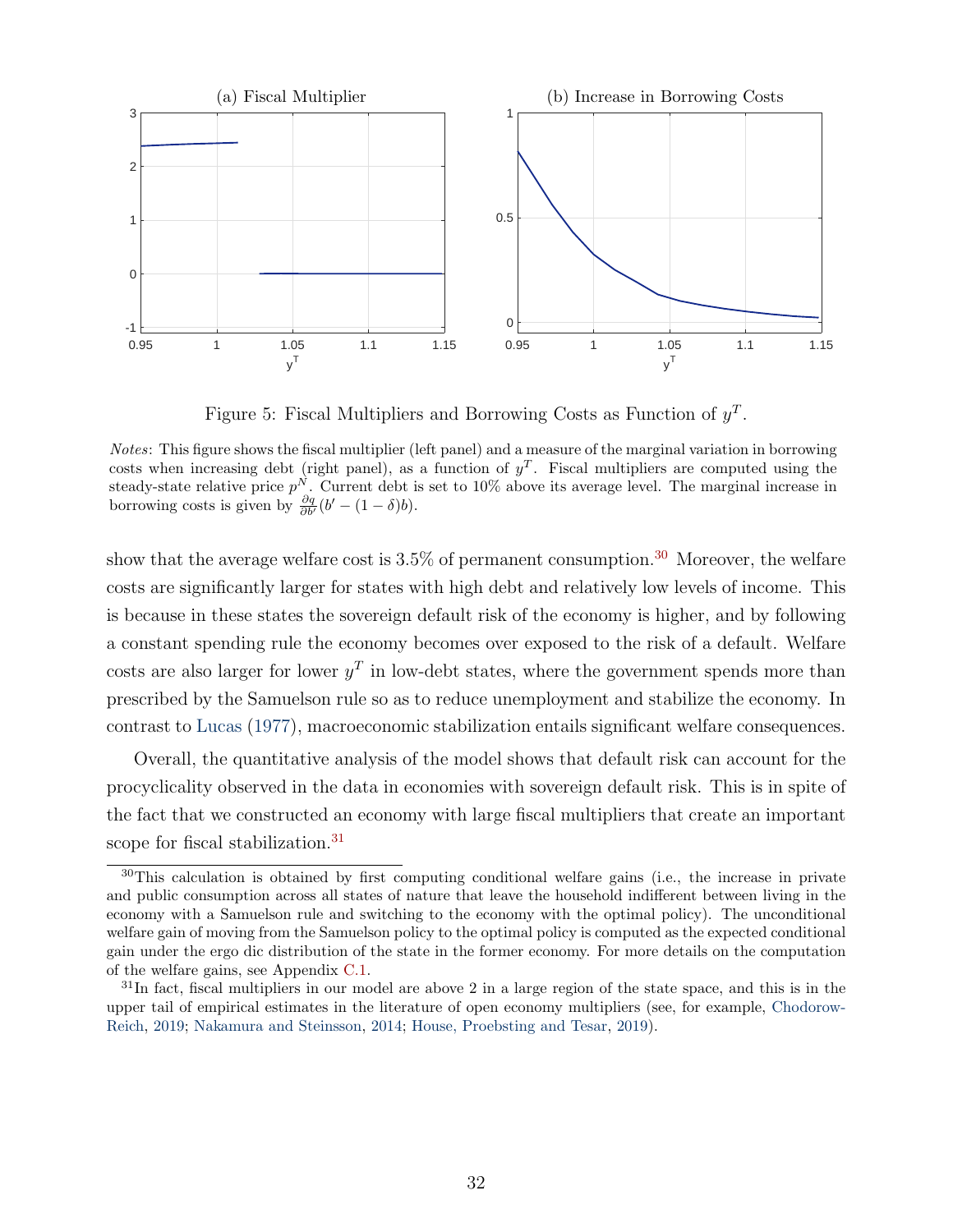### 5.3 The Debt Dependence of Optimal Fiscal Policy

In this section we show that default risk considerations lead to an important state dependency in the optimal fiscal policy. In particular, the government's optimal response to shocks depends crucially on the country's level of debt. To illustrate this debt state dependence, we consider a one-standard-deviation drop in tradable endowment and simulate the model forward under the expected path of income, starting from two initial levels of debt, one that is 25% below the steady-state level ("low debt") and another that is 25% above the steady-state level ("high  $debt$ ").<sup>[32](#page-35-0)</sup>

Figure [6](#page-36-0) shows the results of this exercise. The figure reports the differences in macroeconomic variables and spreads under the negative shock compared to the economy without the shock. The dotted black line corresponds to the economy that starts with low debt. In this case, the government chooses an expansionary path for government spending and borrowing (panels (b) and (c) respectively). Facing low default risk, the government resorts to a fiscal stimulus that virtually prevents any increase in unemployment (panel (f)).

In sharp contrast, the solid red line in Figure [6](#page-36-0) shows that when initial debt levels are high, the government chooses to contract government spending and reduce debt levels. Because the negative shock triggers an increase in sovereign risk, the government finds it too costly to engage in an expansionary fiscal policy. The increase in spreads that would result from the increase in borrowing makes the stimulus too costly. This scenario is characterized by a large increase in unemployment (around 8 percentage points) resulting from the contraction in both public and private consumption.

The state dependency of the optimal fiscal policy predicted by the model is consistent with important empirical observations. As shown by [Romer and Romer](#page-47-2) [\(2019\)](#page-47-2) countries use fiscal policy tools more aggressively during recessions when these episodes are preceded by relatively low debt-to-GDP ratios. By the same token, countries that have higher "fiscal space" are able to better mitigate the effects of recessionary shocks. Interestingly, the model is also consistent with the dynamics of government spending for Spain in recent years. When the Great Recession hit, government debt did not exceed 20% of GDP. In line with our model, the Spanish government responded by a fairly aggressive fiscal stimulus. At that time, borrowing costs remained quite modest and government spending kept rising (see Figure [1\)](#page-3-1). In 2011- 2012, there was a new slump in economic activity, but the situation was quite different. Facing mounting spreads, the Spanish government decided to cut spending following the austerity

<span id="page-35-0"></span><sup>&</sup>lt;sup>32</sup> For this quantitative exercise, we simulate from  $t = 2$  onward 10,000 tradable income paths. Naturally, along some paths, default occurs during some periods. To compute the impulse responses, we consider all the simulations in each period and calculate the cross-sectional median of the variables.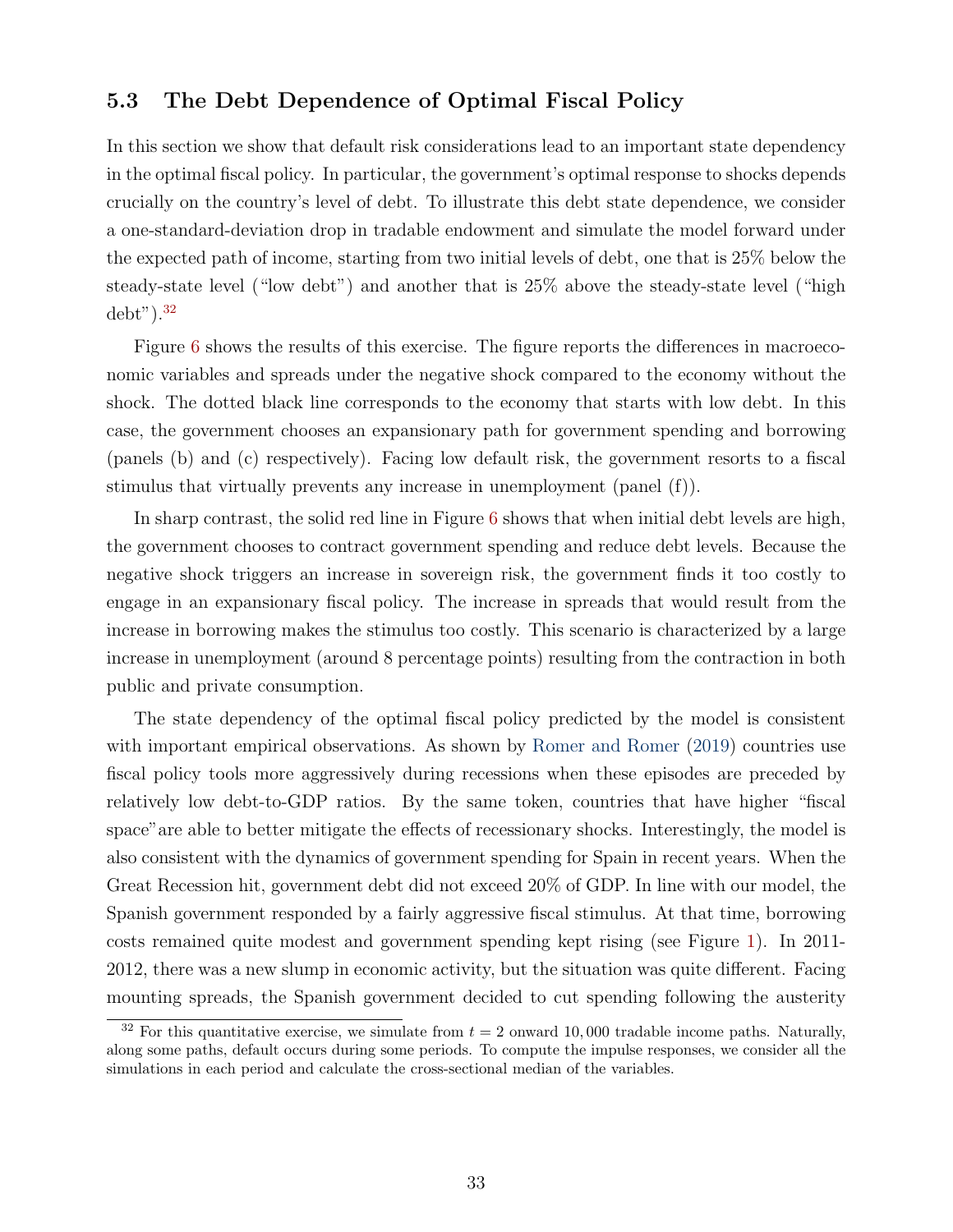

<span id="page-36-0"></span>Figure 6: Impulse Responses to  $y<sup>T</sup>$  for Different Initial Debt Levels.

Notes: This figure shows the responses of tradable endowment, unemployment, government spending, debt, spreads, and tradable consumption when  $y<sup>T</sup>$  drops one standard deviation from its unconditional mean in period 1. The vertical axis units are deviations from the unshocked path. Solid red lines correspond to initial debt set to 75% of the steady-state level; dashed blue lines correspond to initial debt equal the to steady-state level. The vertical axis units are median deviations from the unshocked paths.

#### prescription of our model.[33](#page-36-1)

<span id="page-36-1"></span><sup>&</sup>lt;sup>33</sup>The optimal policy from the model as well as the implications for output are also broadly consistent with the behavior of Greece, which first contracted spending significantly around 2010, and then ultimately entered into default. In line with these results, [Gourinchas et al.](#page-46-4) [\(2017\)](#page-46-4) find that the Greek crisis was particularly severe because of the high level of debt that generated  $\frac{3}{4}$  contraction in government spending.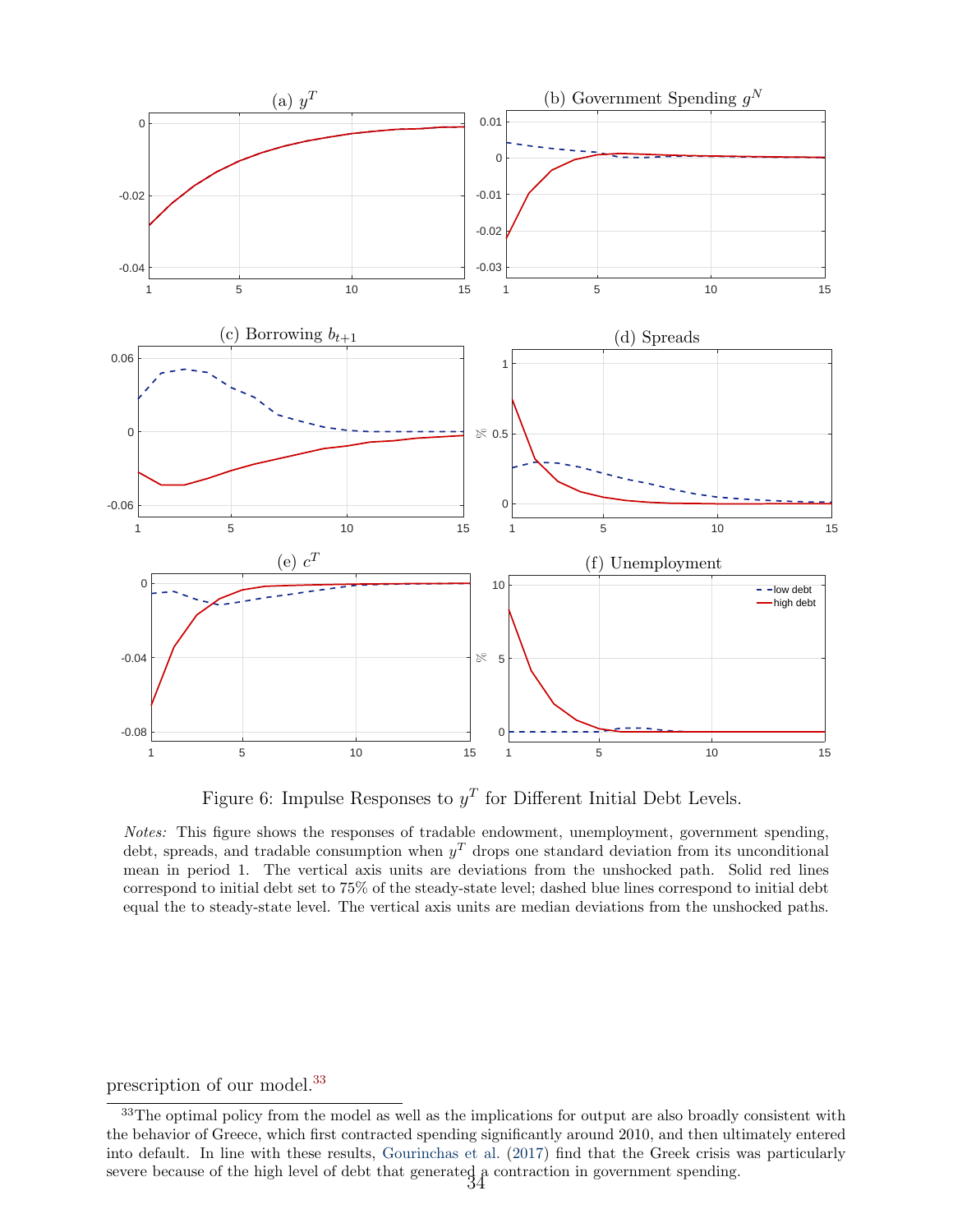### <span id="page-37-0"></span>6 Fiscal Programs

In this section, we explore the effects of alternative fiscal programs imposed by a third party. Our analysis is motivated by the fact that many governments are often asked to engage in austerity programs, sometimes in exchange for some financial assistance.<sup>[34](#page-37-1)</sup> We examine spending cuts imposed today and in the future, and argue that they can have very different implications.

### 6.1 Current spending cuts

The first counterfactual experiment we consider is a simple cut in current government spending imposed by a third party. If the government wishes to remain in good credit standing, it has to follow an exogenously imposed amount of spending. The government can still choose to default, in which case it can freely choose the amount of transfers and spending. We assume that the intervention lasts for only one period. In the following period, the equilibrium reverts to the Markov equilibrium, in which the government optimally chooses all policies.

Our main result regarding this experiment is that imposing current spending at least weakly deteriorates the incentives to repay. Proposition [2](#page-37-2) formalizes this result.

<span id="page-37-2"></span>**Proposition 2.** Consider an initial level of debt b and a shock  $y^T$ . If the government finds it optimal to default under no fiscal program, it also finds it optimal to default when there is an imposed cut on current government spending. Moreover, there exists a spending cut such that the government defaults with an imposed spending cut but not without it.

The proof of this proposition follows from the fact that restricting current government choices in good credit standing reduces the value of repaying for the government and therefore makes default more attractive. An important implication is that imposing a spending cut can trigger a default, even under circumstances in which the government would find it optimal to repay absent any constraints.

When is forced austerity more likely to backfire? To address this question, we examine the spending cut that would push the government to default. Specifically, we compute what would be the amount of current government spending as a fraction of the Samuelson level that would make the government indifferent between repaying and defaulting. The left panel of Figure [7](#page-38-0) shows that when income is low, a low level of austerity is sufficient to precipitate default. For high income, the government does not find default very attractive, and would therefore choose to remain in good credit standing even with substantial cuts imposed on

<span id="page-37-1"></span><sup>&</sup>lt;sup>34</sup>Greece is a prominent recent example. In exchange for a fiscal consolidation in the form of the privatization of government assets, public-sector wage cuts, pension cuts, and higher taxes, the Greek government received several bailout loans from 2010 onward (see [Gourinchas, Martin and Messer,](#page-46-13) [2018\)](#page-46-13).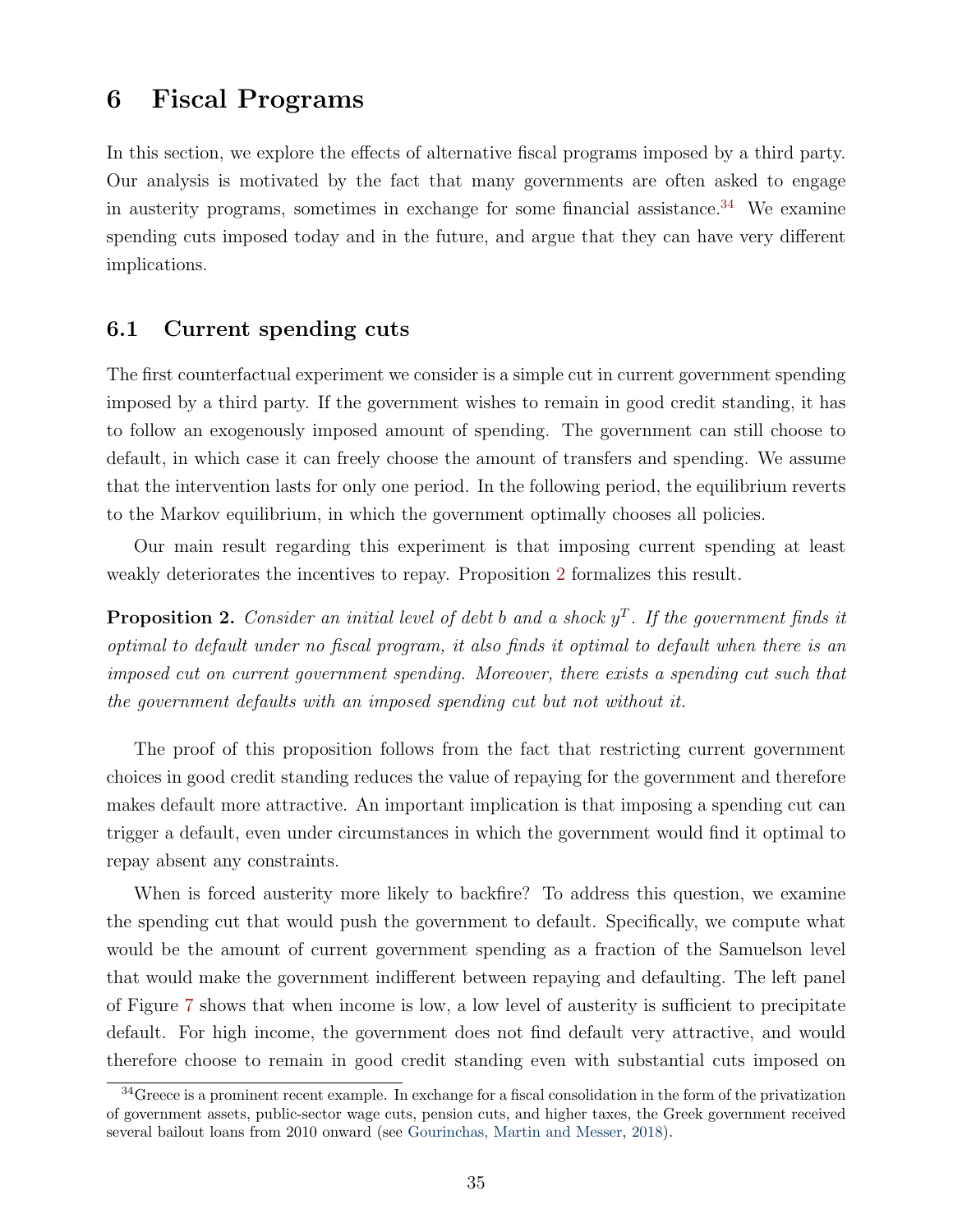spending. Similarly, as shown in the right panel, the lower the current debt, the less sensitive the repayment decision is to imposed spending cuts.

These findings shed light on the design of fiscal rules we will be exploring in the next section. If the government is close to default, imposing austerity (beyond the optimal amount chosen by the government) can be harmful. Importantly, both the government and investors are ultimatlely worse off. On the other hand, if the government is relatively further away from defaulting, even a moderate spending cut would not trigger default. Moreover, the spending cut reduces debt accumulation and future incentives to default. In this case, investors who hold government bonds would benefit ex post as the market value of the outstanding government debt rises.



<span id="page-38-0"></span>Figure 7: Effects of Austerity on the Incentives to Default.

Notes: This figure shows the percentage difference relative to the Samuelson level of current public spending that would make the government indifferent between repaying its debt and defaulting, as a function of current  $y^T$ , given current debt equal to the average level (left panel), and as a function of debt, given  $y<sup>T</sup>$  set to its unconditional mean (right panel). From next period on, allocations are assumed to take the equilibrium levels.

### 6.2 Fiscal Forward Guidance

We now investigate an alternative form of fiscal consolidation based on *future* spending cuts. We refer to this policy as "fiscal forward guidance." Two questions we address. First, can spending cuts imposed in the future improve welfare? And second, how should the spending cuts be designed?

The experiment we consider imposes cuts on next-period government spending  $(g_{t+1}^N)$ . In period t, the government continues to choose all available policies, while in the next period, the government chooses borrowing and repayment subject to the restriction that the spending cut is implemented. We also assume that lump-sum transfers remain fixed at their optimal levels and that in the period after the consolidation  $(t+2)$ , the economy reverts to the Markov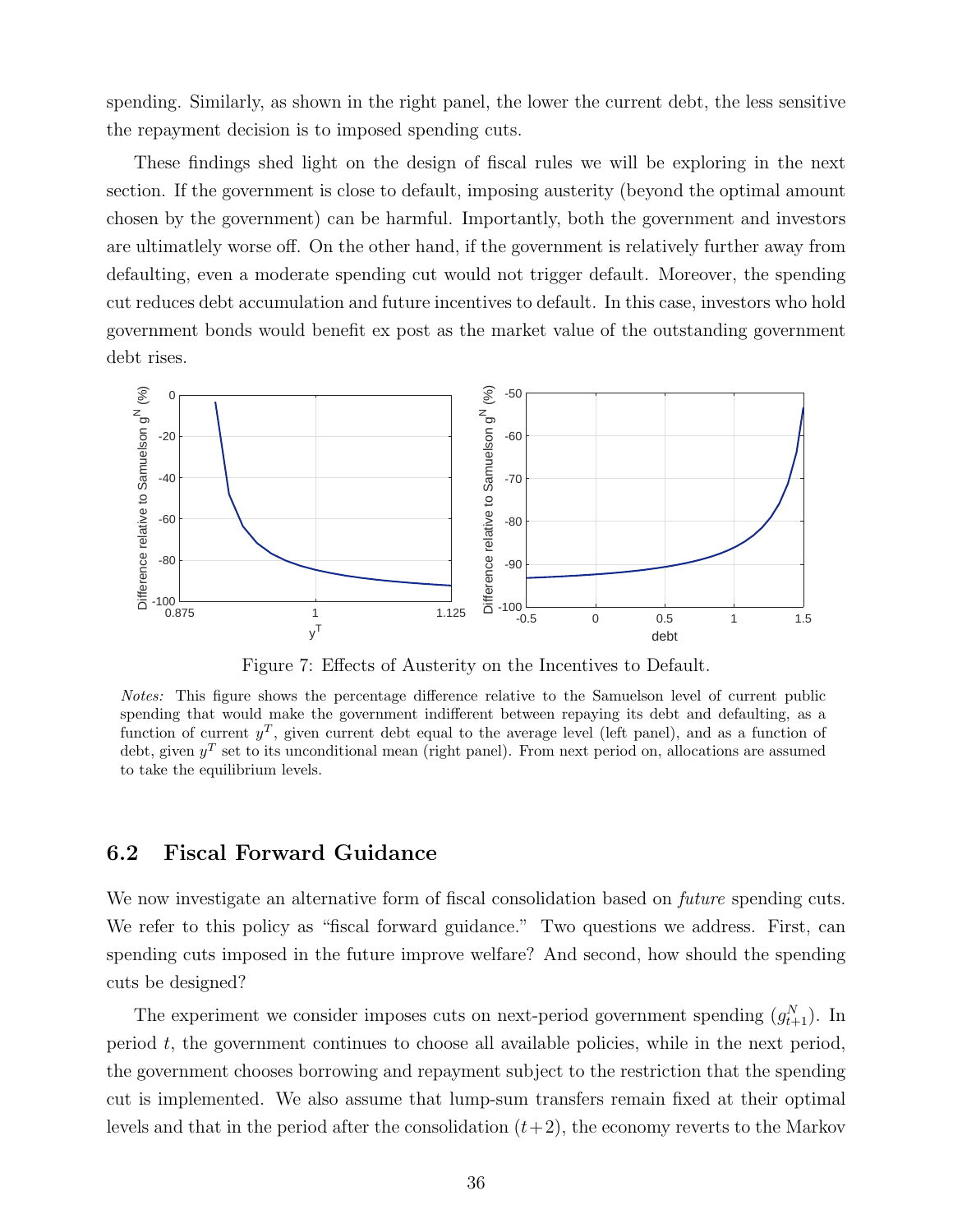equilibrium.

We consider two forms of fiscal forward guidance depending on whether future cuts are predetermined or allowed to be contingent on the state of nature tomorrow. Different from the current spending cuts analyzed above, we will show that a reduction in next-period spending can generate positive effects on the economy. Less spending in the future implies less debt accumulation, which reduces incentives to default in the future and allows the government to borrow more cheaply today—and, in turn, render stimulus less costly.

The non-state-contingent austerity program specifies a fixed percentage cut in spending relative to the optimal level, regardless of the state of nature tomorrow. On the other hand, the state-contingent austerity program allows for the possibility that spending cuts are contingent on the level of economic activity. In particular, we consider a spending cut that is active only when total income y, given by  $y^T + p^N y^N$ , is within a subset of future income values. Both the size of the constant spending cut within the subset and the subset itself are selected to maximize welfare.

The advantage of the state-contingent austerity program that spending cuts can be targeted to the "right" state tomorrow. As it turns out, we find that it is optimal to promise a spending cut only for intermediate values of next-period income (see Appendix Figure [11\)](#page-58-0). If income is sufficiently low, a spending cut can push the government to default tomorrow (for the reasons explained above), which would increase rather than decrease sovereign spreads today. It is also not optimal to promise a spending cut if income is excessively high tomorrow. The reason is that when income is very high, the interest rate at which the government borrows is closer to the risk-free rate and becomes fairly insensitive to lower debt accumulation. As a result, promising a cut in these states will generate a distortion in the allocation of resources across private and public consumption, with modest gains in terms of lower spreads today.

For each case, we look for the optimal spending cut given the initial conditions considered. We focus on an initial value of debt of 20% above the mean and an income equal to its unconditional mean.<sup>[35](#page-39-0)</sup> For the non-state-contingent case, the optimal cut is  $3\%$ . For the state-contingent cut, the optimal cut reaches 4%. Under a state-contingent cut, the promised cut is larger because it is implemented only in states in which it is beneficial. Moreover, in line with the mechanisms highlighted above, the income states in which it is optimal to promise the spending cut are between 22% below the unconditional mean of output and 3% above the unconditional mean of total income.

Figure [8](#page-40-0) shows the welfare gains of implementing these austerity programs for a range of spending cuts. (For the state-contingent cut, we keep the interval for total income at [−0.22%, 0.03%] from its mean level.) Welfare gains are measured as the percentage increase in current private consumption that households are willing to give up to implement the austerity

<span id="page-39-0"></span><sup>&</sup>lt;sup>35</sup>Appendix Figure [10](#page-58-1) shows how welfare gains vary with the current state for non-state-contingent cuts.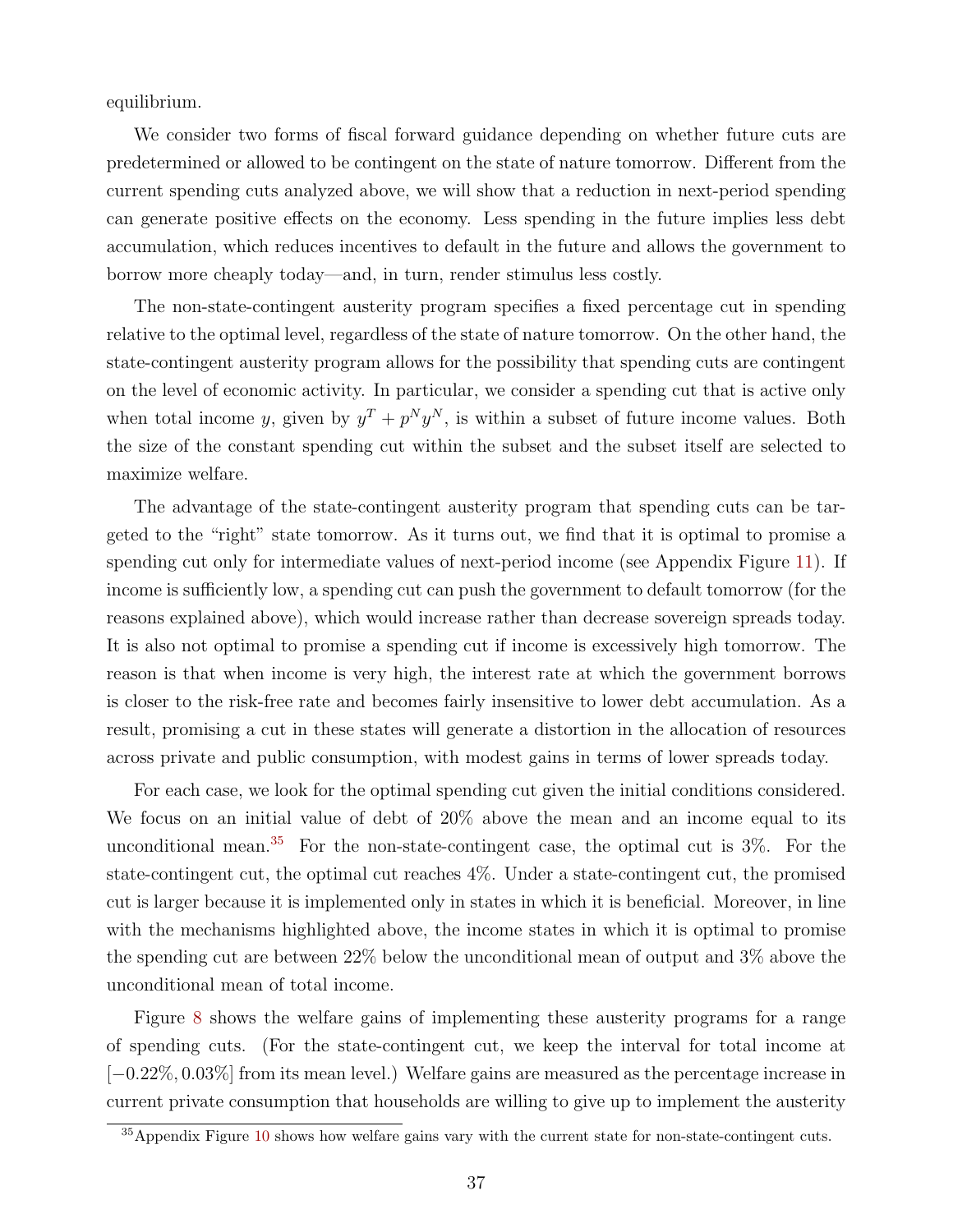

<span id="page-40-0"></span>Figure 8: Welfare Gains as Function of Size of Spending Cut.

Notes: This figure shows the welfare gains for non-state-contingent (dashed blue line) and state-contingent (solid red line) spending cuts next period, as a function of the size of the spending cut. State-contingent spending cuts are implemented if total income  $y \equiv y^T + p^N y^N$  lies within the range  $[y, \overline{y}]$ , where y and  $\bar{y}$  are set to 22% below and 3% above average total income, respectively. Welfare gains are expressed as (percentage) increases in current total consumption under the optimal policy regime to be indifferent to the corresponding austerity measure. The current state features debt equal to 20% above its mean and tradable income given by its unconditional mean.

program. The dashed blue line shows the welfare gain from non-state-contingent cuts, and the solid red line shows the gain for state-contingent cuts. The maximum welfare gains are, respectively, 0.075% and 0.088% for the non-state-contingent and state-contingent programs. Notice that although both programs require commitment to execute the spending cut, these results show that even a 1-year-ahead commitment can be very effective in providing more scope for stimulus. To the extent that fiscal budgets, once approved, are difficult to change, this assumption does not seem very strong.

To shed light on the sources of these welfare gains, in Table [5](#page-41-1) we show the impact of these future austerity programs on today's key macro variables. The table shows that the nonstate-contingent spending cut allows the government to borrow more cheaply and facilitates stimulus, which in turn helps to reduce unemployment. In particular, spreads drop by 0.1% despite the increase in borrowing, and unemployment is reduced by almost 0.3 percentage points relative to the no-austerity plan. Notably, relative to the baseline economy, the risk of observing a default in the next period actually rises by 0.1% with the austerity program, but then it drops 1.41% in the following period. Under a state-contingent austerity plan, the government engages in even more stimulus, further reducing unemployment and achieving higher welfare gains.

To sum up, we find that in the midst of a recession with high sovereign default risk, there is a significant role for an austerity program that involves future spending cuts. An important qualification is that the program cannot be too aggressive, as it risks increasing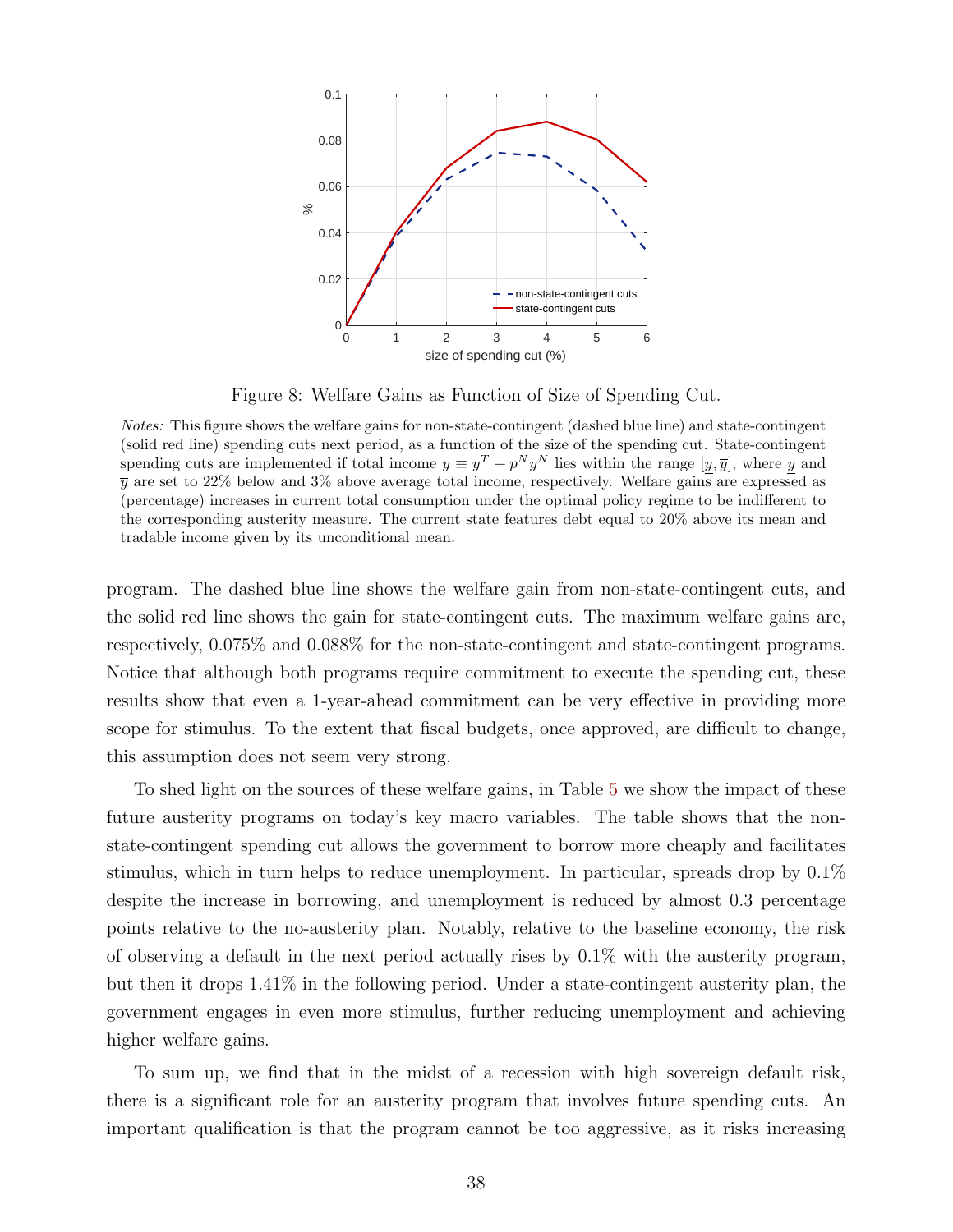|                               | Current      | Promised             | Promised         |
|-------------------------------|--------------|----------------------|------------------|
| Variable                      | spending cut | non-state-contingent | state-contingent |
|                               |              | spending cut         | spending cut     |
| $(\% )$<br>$p^{\prime\prime}$ | $-0.527$     | 0.111                | 0.121            |
| $\mathrm{debt}(\%)$           | $-6.014$     | 0.796                | 0.787            |
| $c^T$ (%)                     | $-1.433$     | 0.304                | 0.333            |
| unemp $(\%)$                  | 1.405        | $-0.298$             | $-0.326$         |
| $q^N$<br>$(\% )$              | $-3.000$     | 0.636                | 0.696            |
| spreads $(\%)$                | $-0.178$     | $-0.103$             | $-0.137$         |
| welfare gain $(\%)$           | $-0.056$     | 0.075                | 0.088            |

<span id="page-41-1"></span>Table 5: Current and Future Fiscal Austerity

Notes: Initial response of key variables and welfare gains for different austerity measures. These measures are a promised spending cut next period in all states (column 1) and a current spending cut (column 2), both of 3%. Column 3 corresponds to a promised spending cut of 4% next period only if total income  $y \equiv y^T + p^N y^N$  lies within the range  $[y, \overline{y}]$ , where y and  $\overline{y}$  are set to 22% below and 3% above average total income, respectively. Welfare gains are expressed as the (percentage) increases in current total consumption that would leave households indifferent between remaining under the baseline policy and switching to the alternative. Variations in  $p^N$ , debt,  $c^T$ , and  $g^N$  are reported as percentages relative to optimal baseline levels without any austerity measure. The current state features debt equal to 20% above its mean and tradable income  $y<sup>T</sup>$  given by its unconditional mean.

default incentives and worsening borrowing conditions today. Hence the program needs to be carefully designed, given the projections of expected economic activity. In particular, the more protracted the recession, the more delayed the spending cuts should be. Moreover, the desirability of fiscal forward guidance can vary with the initial conditions. The general lesson is that the more sensitive the borrowing costs are, the higher the potential benefits from fiscal forward guidance.

### <span id="page-41-0"></span>7 Conclusion

We examine how sovereign risk matters for the conduct of fiscal policy. Empirically, we show that high sovereign risk is associated with more procyclical fiscal policies. We develop a theoretical framework that integrates Keynesian features and sovereign risk concerns that are consistent with this pattern. Consistent with the findings of [Romer and Romer](#page-47-2) [\(2019\)](#page-47-2), we also show that an economy with low government debt, is less likely to experience severe recessions.

On the normative front, we offer a framework that articulates the fundamental conundrum faced by fiscal policy in a severe downturn: Should a government increase spending to ease the recession at the expense of higher spreads, or should it cut spending to reduce exposure to a debt crisis, even if that deepens the recession? Our quantitative findings show that for relatively high levels of debt, austerity tends to be optimal, even in the presence of large fiscal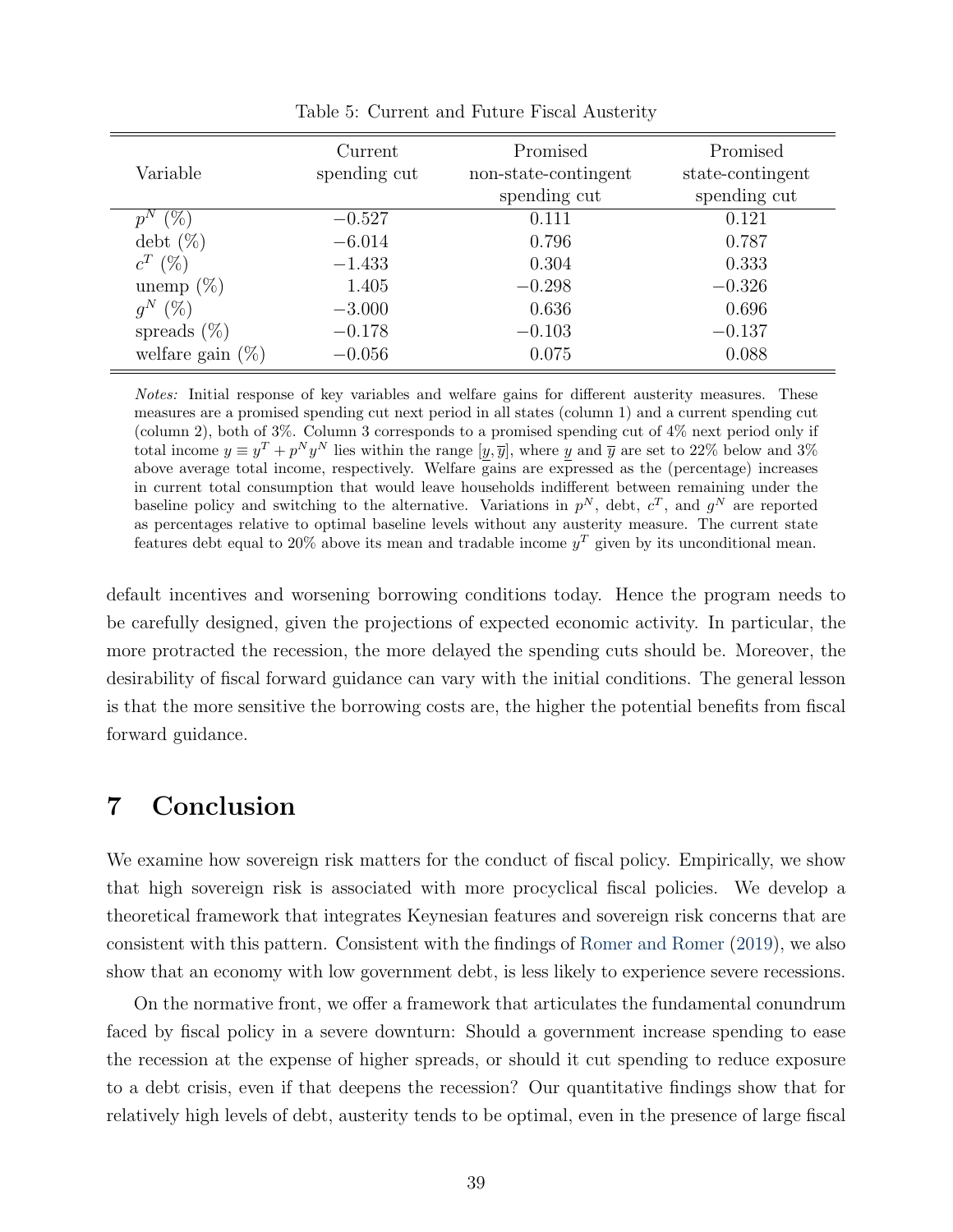multipliers. At the same time, our framework also shows how imposed austerity programs can backfire by increasing a country's incentives to default. We instead argue that programs of fiscal forward guidance—an alternative that combines current stimulus with future fiscal austerity—can be desirable during recessions.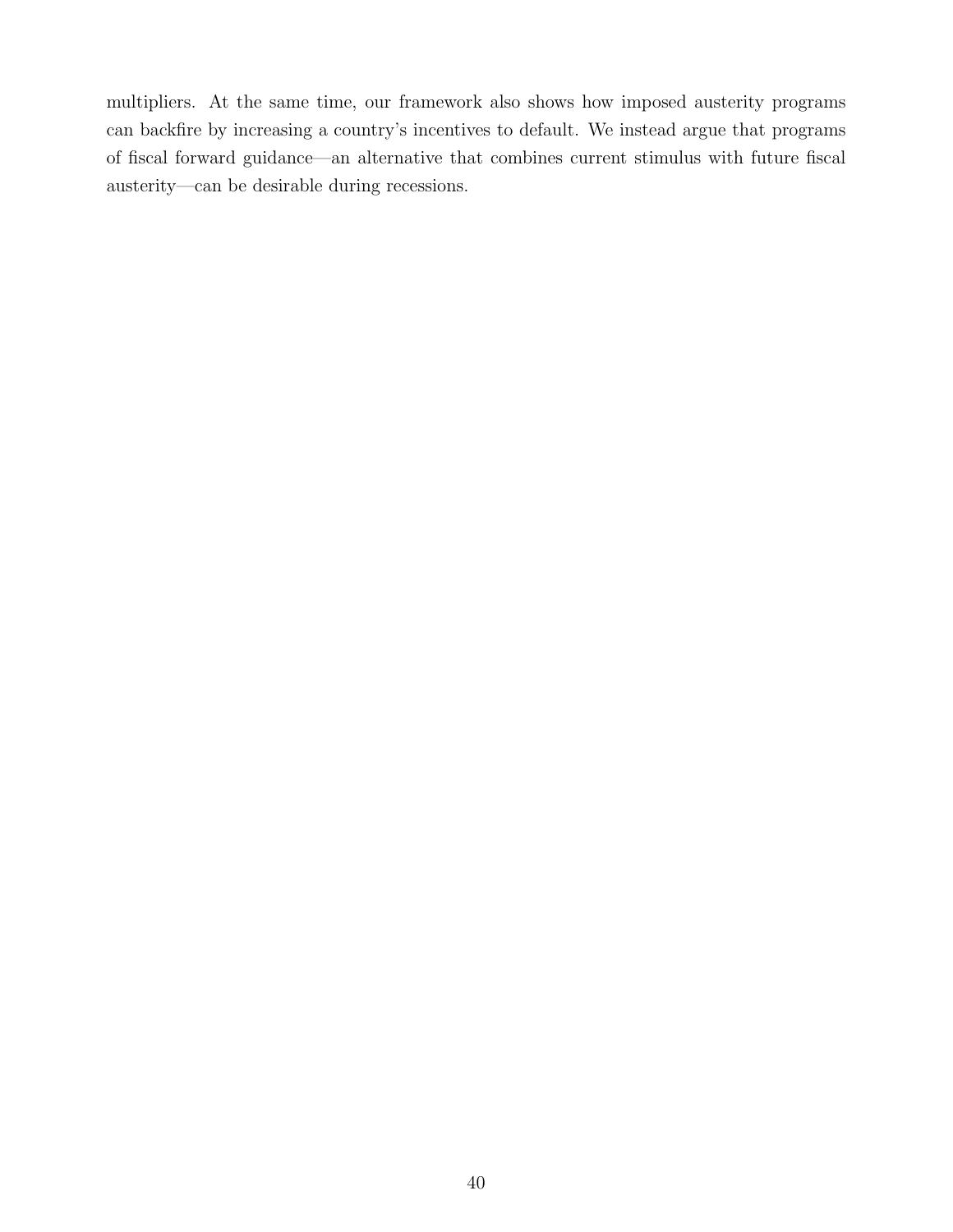### References

- <span id="page-43-11"></span>Aghion, Philippe and Ioana Marinescu, "Cyclical budgetary policy and economic growth: What do we learn from OECD panel data?," NBER Macroeconomics Annual, 2007, 22, 251– 297. ed. by D. Acemoglu, K. Rogoff, and M. Woodford.
- <span id="page-43-0"></span>Aguiar, Mark and Gita Gopinath, "Defaultable debt, interest rates and the current account," Journal of International Economics, 2006, 69(1), 64–83.
- <span id="page-43-3"></span>and Manuel Amador, "Growth in the shadow of expropriation," Quarterly Journal of Economics, 2011, 126(2), 651–697.
- <span id="page-43-5"></span> $, \ldots$ , Hugo Hopenhayn, and Iván Werning, "Take the short route: Equilibrium default and debt maturity," Econometrica, 2019, 87 (2), 423–462.
- <span id="page-43-12"></span>, Satyajit Chatterjee, Harold Cole, and Zachary Stangebye, "Quantitative models of sovereign debt crises," in J. Taylor and H. Uhlig, eds., Handbook of Macroeconomics, Vol. 2, Amsterdam Elsevier, 2016, pp. 1697–1755.
- <span id="page-43-7"></span>Alesina, Alberto and Guido Tabellini, "A positive theory of fiscal deficits and government debt," The Review of Economic Studies, 1990, 57 (3), 403–414.
- <span id="page-43-10"></span> $\overline{\phantom{a}}$ , Filipe R Campante, and Guido Tabellini, "Why is fiscal policy often procyclical?," Journal of the European Economic Association, 2008, 6 (5), 1006–1036.
- <span id="page-43-9"></span>Alfaro, Laura and Fabio Kanczuk, "Fiscal rules and sovereign default," 2017. NBER Working Paper No. 23370.
- <span id="page-43-6"></span>Anzoategui, Diego, "Sovereign debt and the effects of fiscal austerity," 2018. Mimeo, Rutgers University.
- <span id="page-43-1"></span>Arellano, Cristina, "Default risk and income fluctuations in emerging economies," American Economic Review, 2008, 98(3), 690–712.
- <span id="page-43-2"></span> $\equiv$  and Yan Bai, "Fiscal austerity during debt crises," *Economic Theory*, 2017, 64 (4), 657–673.
- <span id="page-43-8"></span>Azzimonti, Marina, Marco Battaglini, and Stephen Coate, "The costs and benefits of balanced budget rules: Lessons from a political economy model of fiscal policy," Journal of Public Economics, 2016, 136, 45–61.
- <span id="page-43-4"></span>Balke, Neele Lisabet and Morten O Ravn, "Time-consistent fiscal policy in a debt crisis," 2016. Mimeo, UCL.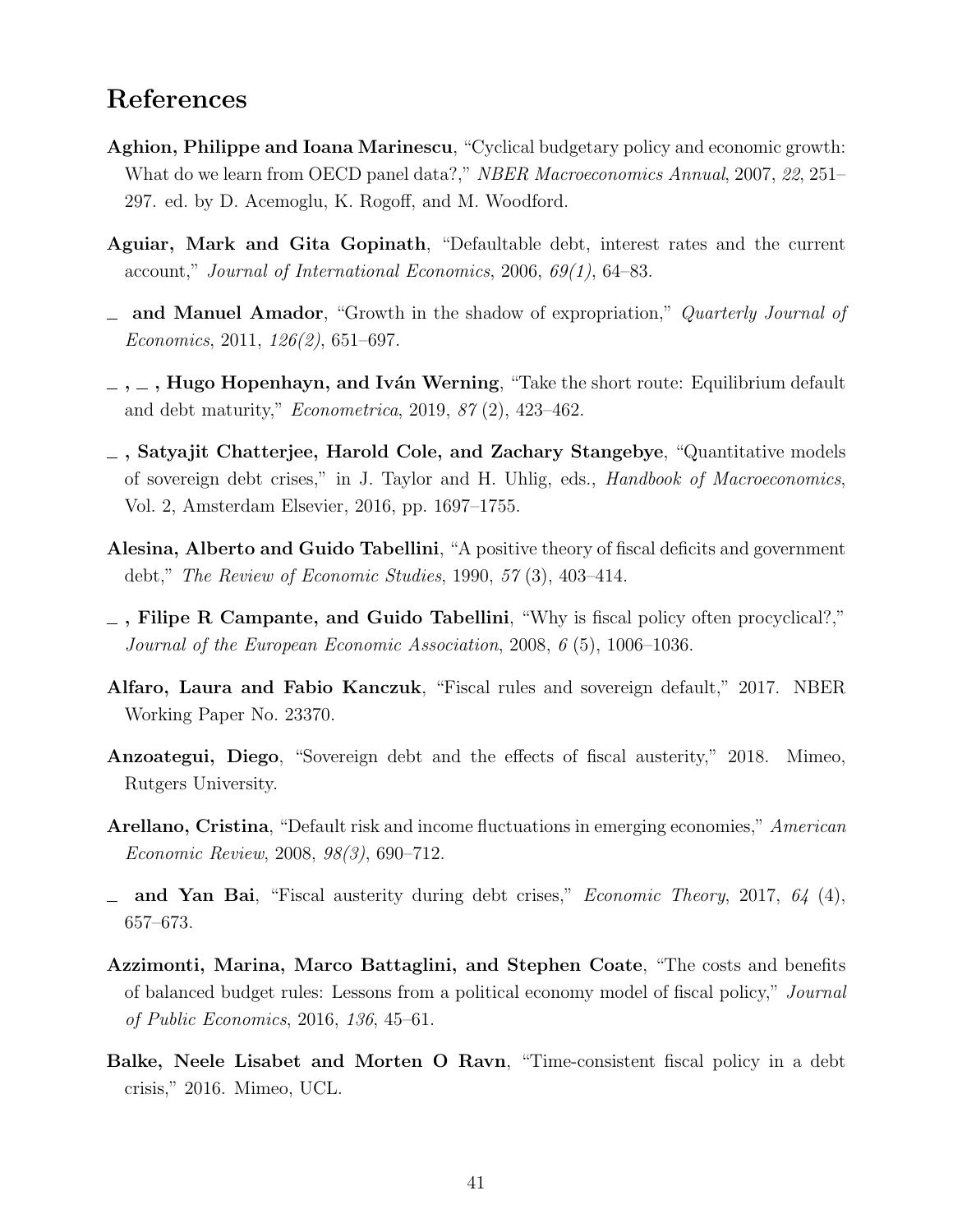- <span id="page-44-0"></span>Barro, Robert, "Stimulus Spending Keeps Failing," 2012. The Wall Street Journal May 9. [http://www.wsj.com/articles/SB10001424052702304451104577390482019129156?mg=id](http://www.wsj.com/articles/SB10001424052702304451104577390482019129156?mg=id-wsj)[wsj.](http://www.wsj.com/articles/SB10001424052702304451104577390482019129156?mg=id-wsj)
- <span id="page-44-9"></span>Barro, Robert J and Herschel I Grossman, "A general disequilibrium model of income and employment," American Economic Review, 1971, 61 (1), 82–93.
- <span id="page-44-6"></span>and Jong Wha Lee, "International measures of schooling years and schooling quality," American Economic Review, 1996, 86 (2), 218–223.
- <span id="page-44-10"></span>Benassy, Jean-Pascal, "Neo-Keynesian disequilibrium theory in a monetary economy," Review of Economic Studies, 1975, 42 (4), 503–523.
- <span id="page-44-11"></span>Bianchi, Javier and Jorge Mondragon, "Monetary Independence and Rollover Crises," 2018. NBER Working Paper No. 25340.
- <span id="page-44-13"></span>, Juan Carlos Hatchondo, and Leonardo Martinez, "International reserves and rollover risk," 2016. NBER Working Paper 18628.
- <span id="page-44-4"></span>Bocola, Luigi, "The pass-through of sovereign risk," Journal of Political Economy, 2016, 124 (4), 879–926.
- <span id="page-44-12"></span>Born, Benjamin, Francesco D'Ascanio, Gernot Müller, and Johannes Pfeifer, "Government spending, downward nominal wage rigidity, and exchange rate dynamics," 2019. manuscript, University of Cologne.
- <span id="page-44-3"></span>Broner, Fernando, Aitor Erce, Alberto Martin, and Jaume Ventura, "Sovereign debt markets in turbulent times: Creditor discrimination and crowding-out effects," *Journal of* Monetary Economics, 2014, 61, 114–142.
- <span id="page-44-1"></span>Canzoneri, Matthew, Dan Cao, Robert Cumby, Behzad Diba, and Wenlan Luo, "The forward fiscal guidance puzzle and a resolution," *Journal of Economic Dynamics and* Control, 2018, 89, 26–46.
- <span id="page-44-7"></span>Catão, Luis and Bennett Sutton, "Sovereign defaults: the role of volatility," 2002, 2. IMF Working Paper 02/149.
- <span id="page-44-5"></span>Céspedes, Luis Felipe and Andrés Velasco, "Was this time different?: Fiscal policy in commodity republics," Journal of Development Economics, 2014, 106, 92–106.
- <span id="page-44-8"></span>Chatterjee, S. and B. Eyigungor, "Maturity, indebtedness, and default risk," American Economic Review, 2012, 102(6), 2674–2699.
- <span id="page-44-2"></span>Chatterjee, Satyajit and Burcu Eyigungor, "A seniority arrangement for sovereign debt," American Economic Review, 2015, 105 (12), 3740–65.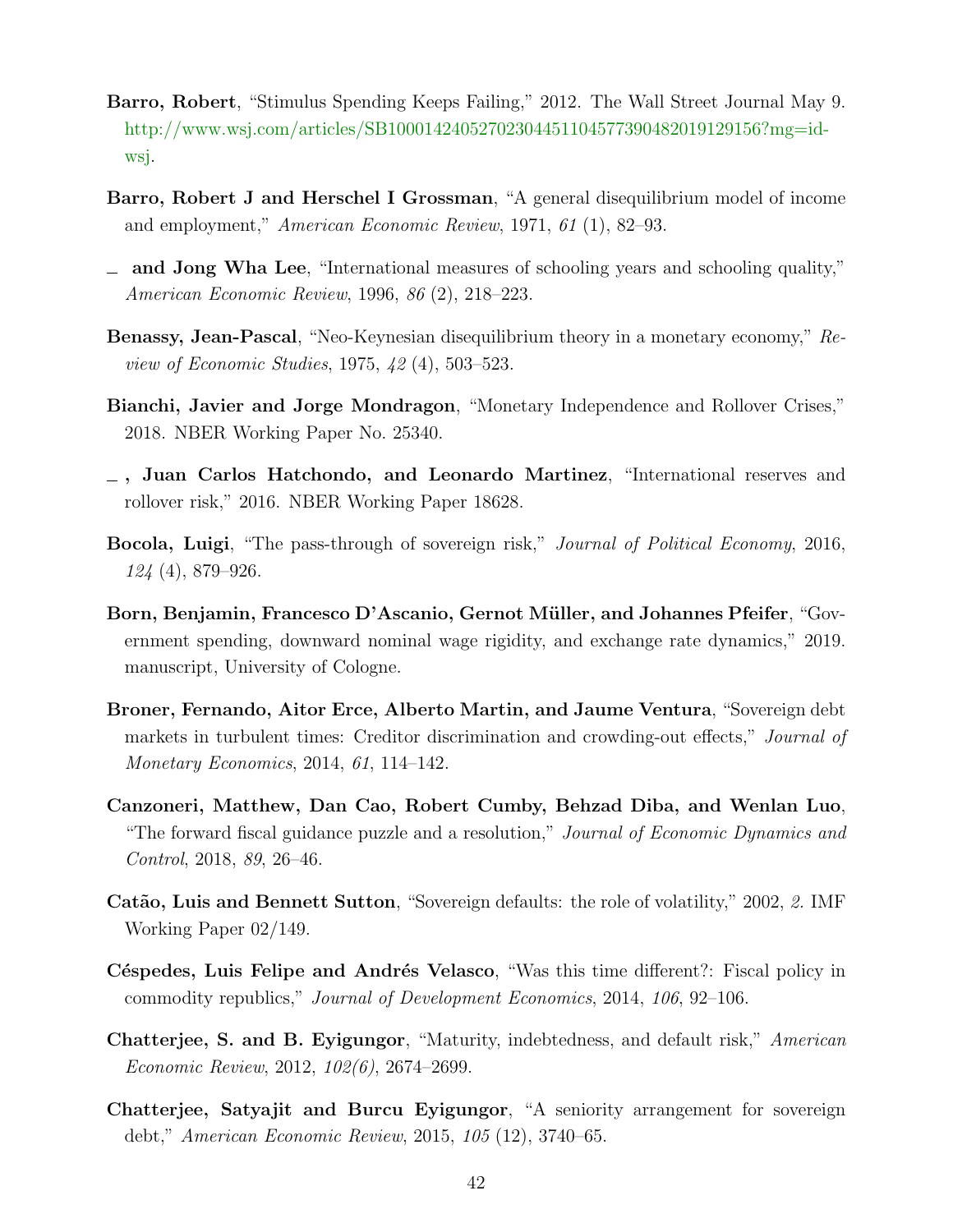- <span id="page-45-13"></span>Chodorow-Reich, Gabriel, "Geographic cross-sectional fiscal spending multipliers: What have we learned?," American Economic Journal: Economic Policy, 2019, 11 (2), 1–34.
- <span id="page-45-12"></span>and Loukas Karabarbounis, "The cyclicality of the opportunity cost of employment," Journal of Political Economy, 2016, 124 (6), 1563–1618.
- <span id="page-45-2"></span>Christiano, Lawrence, Martin Eichenbaum, and Sergio Rebelo, "When is the government spending multiplier large?," *Journal of Political Economy*, 2011, 119 (1), 78–121.
- <span id="page-45-7"></span>Corsetti, Giancarlo, Keith Kuester, Andre Meier, and Gernot J. Muller, "Sovereign risk, fiscal policy, and macroeconomic stability," Economic Journal, 2013, 123 (566), F99– F132.
- <span id="page-45-6"></span> $\ldots$ ,  $\ldots$ , and  $\ldots$ , "Sovereign risk and belief-driven fluctuations in the euro area," *Journal* of Monetary Economics, 2014, 61, 53–73.
- <span id="page-45-4"></span>Cuadra, Gabriel, Juan M Sanchez, and Horacio Sapriza, "Fiscal policy and default risk in emerging markets," Review of Economic Dynamics, 2010, 13 (2), 452–469.
- <span id="page-45-8"></span>Dovis, Alessandro and Rishabh Kirpalani, "Fiscal rules, bailouts, and reputation in federal governments," 2017. NBER Working Paper 23942.
- <span id="page-45-11"></span>Drèze, Jacques H, "Existence of an exchange equilibrium under price rigidities," International Economic Review, 1975, 16 (2), 301–320.
- <span id="page-45-0"></span>Eaton, Jonathan and Mark Gersovitz, "Debt with potential repudiation: theoretical and empirical analysis," Review of Economic Studies, 1981, 48(2), 289–309.
- <span id="page-45-5"></span>Eggertsson, Gauti and Michael Woodford, "The Zero Bound on Interest Rates and Optimal Monetary Policy," Brookings Papers on Economic Activity, 2003, 34 (1), 139–235.
- <span id="page-45-1"></span>Eggertsson, Gauti B, "What fiscal policy is effective at zero interest rates?," in "NBER Macroeconomics Annual 2010," Vol. 25, Chicago: University of Chicago Press, 2011, pp. 59– 112.
- <span id="page-45-3"></span>Farhi, Emmanuel and Ivan Werning, "Fiscal multipliers: Liquidity traps and currency unions," in J. Taylor and H. Uhlig, eds., Handbook of Macroeconomics, Amsterdam: Elsevier, 2017, pp. 2417–2492.
- <span id="page-45-10"></span>Frankel, Jeffrey A, Carlos A Vegh, and Guillermo Vuletin, "On graduation from fiscal procyclicality," Journal of Development Economics, 2013, 100 (1), 32–47.
- <span id="page-45-9"></span>Galí, Jordi and Roberto Perotti, "Fiscal policy and monetary integration in Europe," Economic Policy, 2003, 18 (37), 533–572.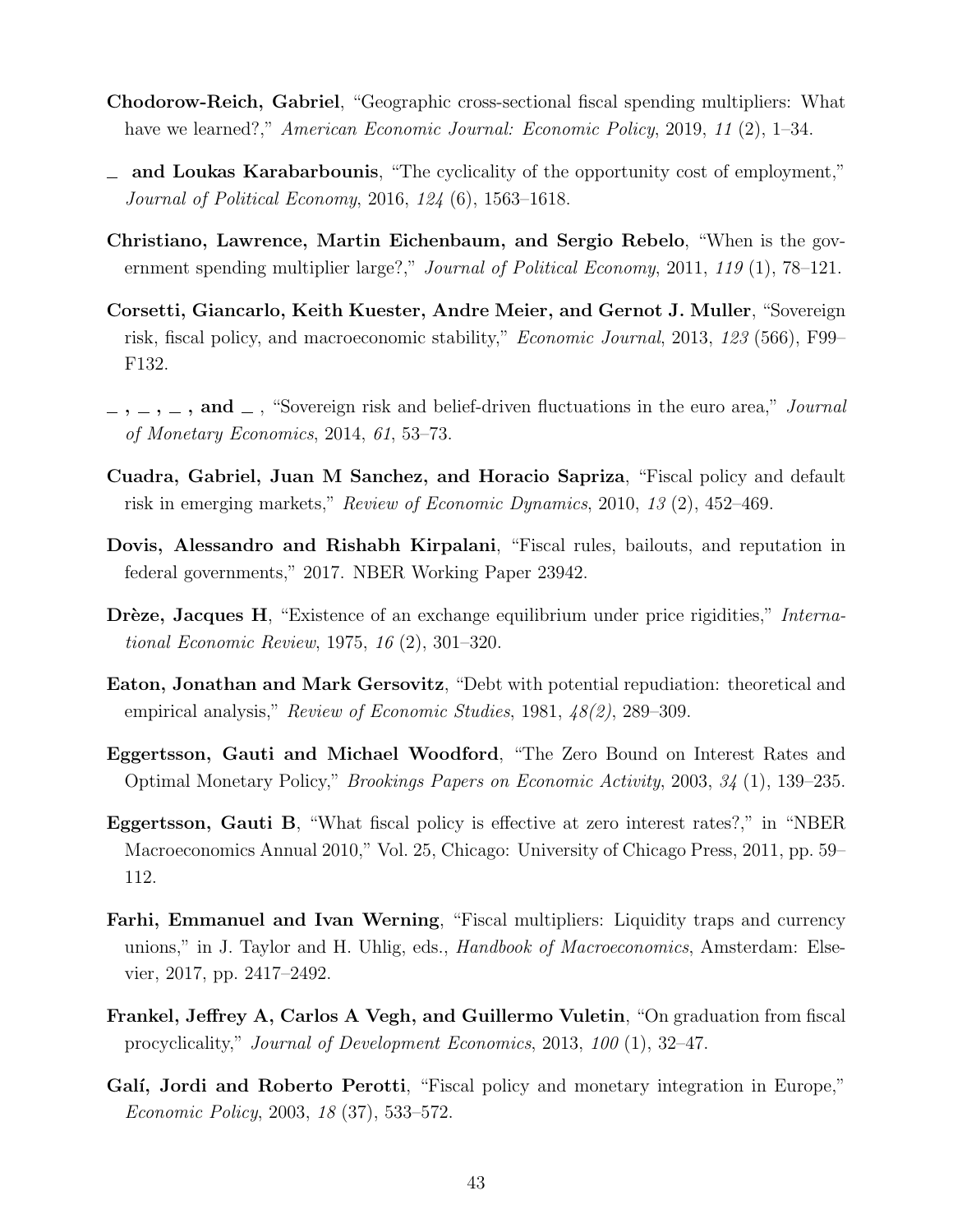- <span id="page-46-2"></span>Gali, Jordi and Tommaso Monacelli, "Optimal monetary and fiscal policy in a currency union," Journal of International Economics, 2008, 76 (1), 116–132.
- <span id="page-46-0"></span>Gavin, Michael and Roberto Perotti, "Fiscal policy in latin america," in NBER Macroeconomics Annual, 1997, 12, 11–61. ed. by B. S. Bernanke and J. J. Rotemberg.
- <span id="page-46-11"></span>Gelos, R. Gaston, Ratna Sahay, and Guido Sandleris, "Sovereign borrowing by developing countries: what determines market access?," Journal of International Economics, 2011, 83(2), 243–254.
- <span id="page-46-6"></span>Gonçalves, Carlos Eduardo and Bernardo Guimaraes, "Sovereign default risk and commitment for fiscal adjustment," Journal of International Economics, 2015, 95 (1), 68– 82.
- <span id="page-46-13"></span>Gourinchas, Pierre Olivier, Philippe Martin, and Todd Messer, "The economics of sovereign debt, bailouts and the Eurozone crisis," 2018. Mimeo, Berkeley.
- <span id="page-46-4"></span>Gourinchas, Pierre-Olivier, Thomas Philippon, and Dimitri Vayanos, "The analytics of the Greek crisis," NBER macroeconomics Annual, 2017, 31 (1), 1–81.
- <span id="page-46-9"></span>Guerguil, Martine, Pierre Mandon, and René Tapsoba, "Flexible fiscal rules and countercyclical fiscal policy," Journal of Macroeconomics, 2017, 52, 189–220.
- <span id="page-46-7"></span>Halac, Marina and Pierre Yared, "Fiscal rules and discretion under self-enforcement," 2017. NBER Working Paper 23919.
- <span id="page-46-10"></span>Hatchondo, Juan Carlos and Leonardo Martinez, "Long-Duration Bonds and Sovereign Defaults," Journal of International Economics, 2009, 79(1), 117–125.
- <span id="page-46-5"></span> $\overline{\phantom{a}}$ , Francisco Roch, and Leonardo Martinez, "Fiscal rules and the sovereign default premium," 2017, pp. 12–30. IMF Working Paper.
- <span id="page-46-3"></span> $\overline{\phantom{a}}$ , Leonardo Martinez, and César Sosa-Padilla, "Debt Dilution and Sovereign Default Risk," Journal of Political Economy, 2016, 124(5), 1383–1422.
- <span id="page-46-12"></span>House, Christopher L, Christian Proebsting, and Linda L Tesar, "Austerity in the aftermath of the Great Recession," Journal of Monetary Economics, 2019.
- <span id="page-46-8"></span>**Ilzetzki, Ethan**, "Rent-seeking distortions and fiscal procyclicality," *Journal of Development* Economics, 2011, 96 (1), 30–46.
- <span id="page-46-1"></span> $\equiv$  and Carlos A Végh, "Procyclical fiscal policy in developing countries: Truth or fiction?," Technical Report, National Bureau of Economic Research 2008. NBER Working Paper 14191.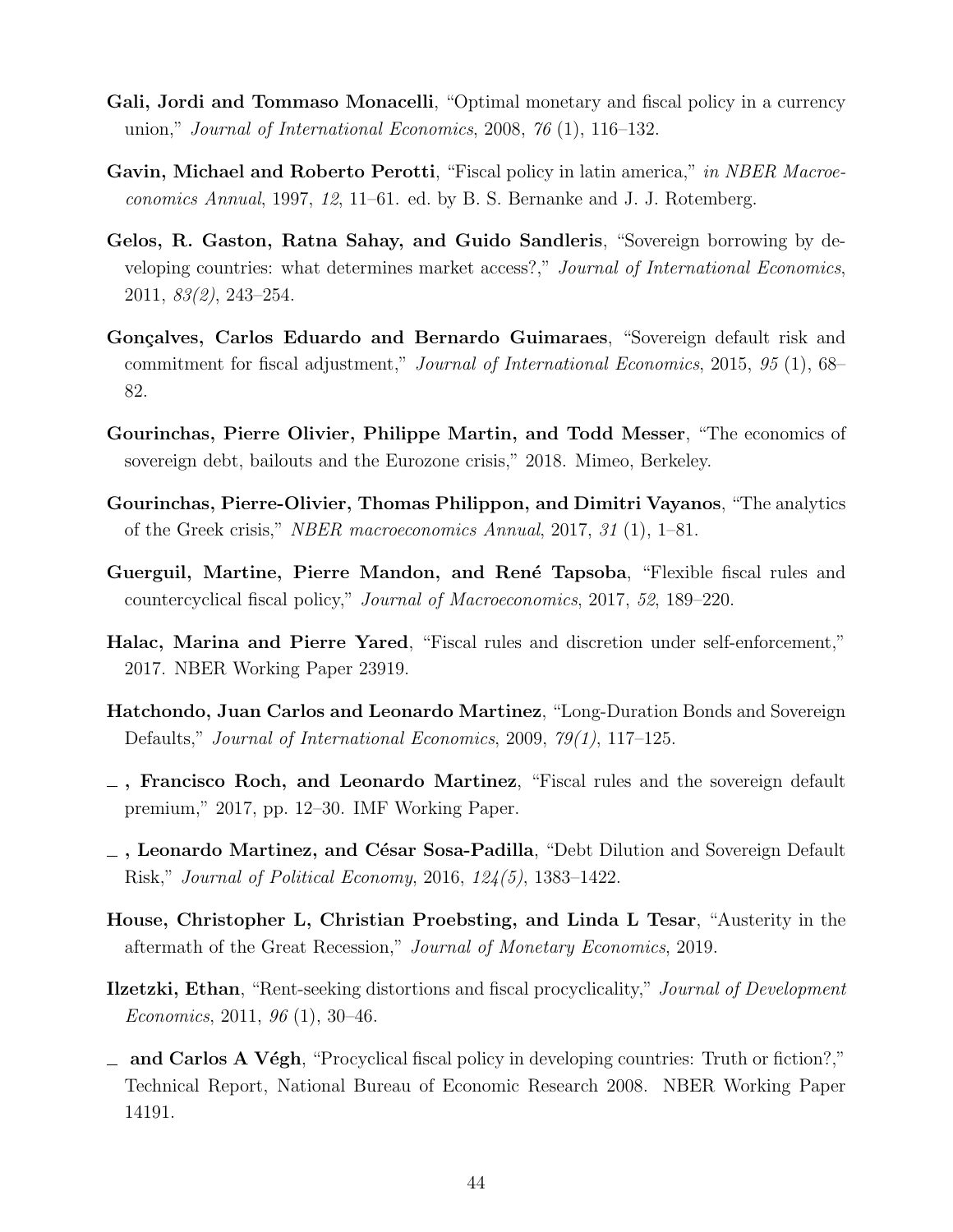- <span id="page-47-11"></span> $\overline{\phantom{a}}$ , Enrique G Mendoza, and Carlos A Végh, "How big (small?) are fiscal multipliers?," Journal of monetary economics, 2013, 60 (2), 239–254.
- <span id="page-47-0"></span>Kaminsky, Graciela L, Carmen M Reinhart, and Carlos A Végh, "When it rains, it pours: Procyclical macropolicies and capital flows," NBER Macroeconomics Annual, 2004, 19, 11–53. ed. by M. Gertler and K. Rogoff.
- <span id="page-47-5"></span>Krugman, Paul, "It's Baaack: Japan's Slump and the Return of the Liquidity Trap," Brookings Papers on Economic Activity, 1998, 1998 (2), 137–205.
- <span id="page-47-1"></span>, "Austerity Arithmetic," 2015. The New York Times [http://krugman.blogs.nytimes.com/2015/07/05/austerity-arithmetic/.](http://krugman.blogs.nytimes.com/2015/07/05/austerity-arithmetic/)
- <span id="page-47-9"></span>Lorenzoni, Guido and Ivan Werning, "Slow moving debt crises," American Economic Review, 2019, 109 (9), 3229–63.
- <span id="page-47-13"></span>Lucas, Robert, "Understanding business cycles," in "Carnegie-Rochester conference series on public policy," Vol. 5 North-Holland 1977, pp. 7–29.
- <span id="page-47-8"></span>Mendoza, Enrique G. and Vivian Z. Yue, "A General Equilibrium Model of Sovereign Default and Business Cycles," Quarterly Journal of Economics, 2009, 127(2), 889–946.
- <span id="page-47-4"></span>Michaillat, Pascal and Emmanuel Saez, "Optimal public expenditure with inefficient unemployment," The Review of Economic Studies, 2018, 86 (3), 1301–1331.
- <span id="page-47-12"></span>Miyamoto, Wataru, Thuy Lan Nguyen, and Viacheslav Sheremirov, "The effects of government spending on real exchange rates: Evidence from military spending panel data," Journal of International Economics, 2019, 116 (1), 144–157.
- <span id="page-47-10"></span>Monacelli, Tommaso and Roberto Perotti, "Fiscal policy, the real exchange rate and traded goods," Economic Journal, 2010, 120 (544), 437–461.
- <span id="page-47-7"></span>Na, Seunghoon, Stephanie Schmitt-Grohé, Martín Uribe, and Vivian Yue, "The twin ds: Optimal default and devaluation," American Economic Review, 2018, 108 (7), 1773–1819.
- <span id="page-47-3"></span>Nakamura, Emi and Jon Steinsson, "Fiscal stimulus in a monetary union: Evidence from US regions," American Economic Review, 2014, 104 (3), 753–792.
- <span id="page-47-6"></span>Ramey, Valerie A, "Ten years after the financial crisis: What have we learned from the renaissance in fiscal research?," Journal of Economic Perspectives, 2019, 33 (2), 89–114.
- <span id="page-47-2"></span>Romer, Christina D and David H Romer, "Fiscal space and the aftermath of financial crises: how it matters and why," Brookings Papers on Economic Activity, forthcoming, 2019.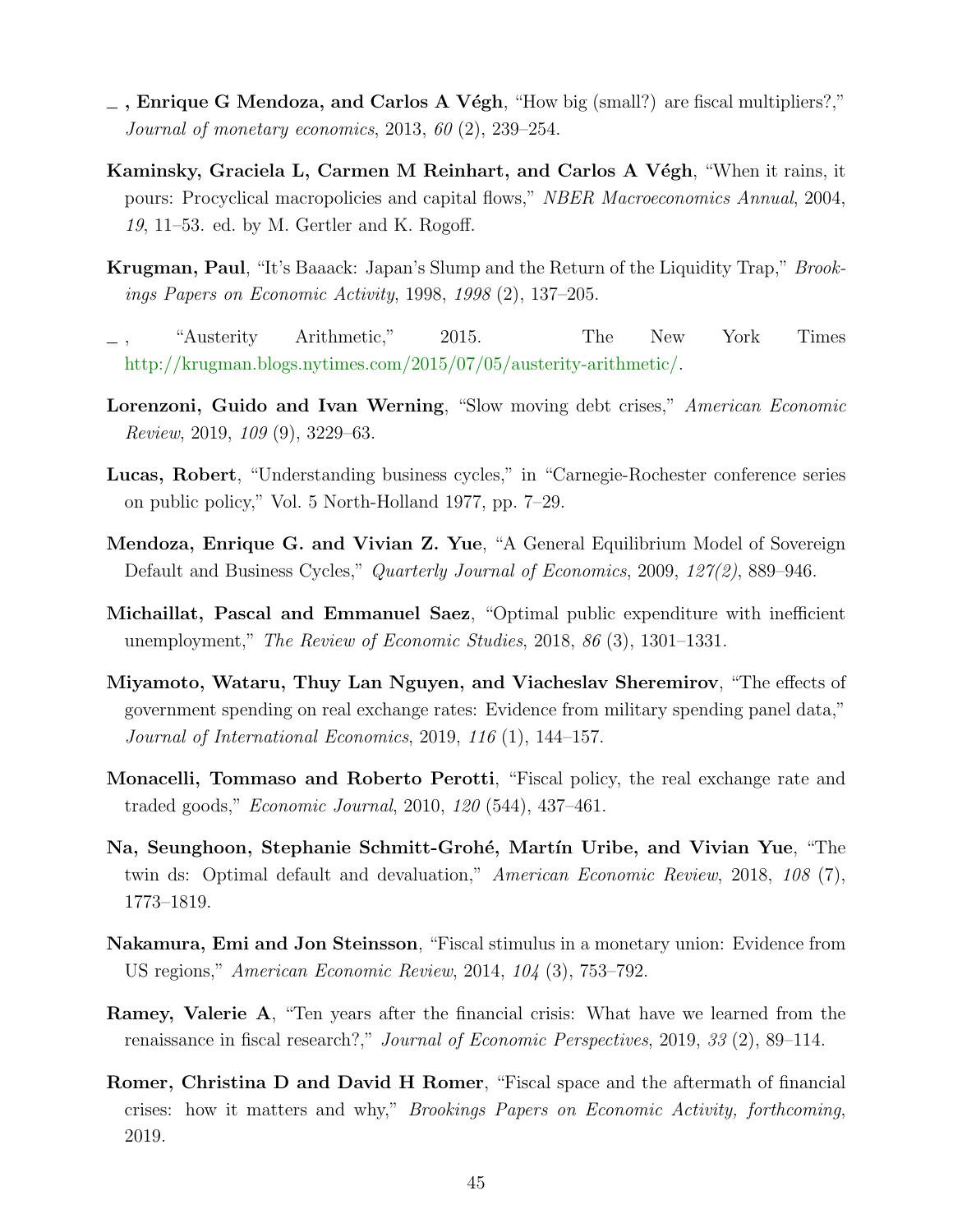- <span id="page-48-7"></span>Samuelson, Paul A, "The pure theory of public expenditure," Review of Economics and Statistics, 1954, 36 (4), 387–389.
- <span id="page-48-6"></span>Schmitt-Grohé, Stephanie and Martin Uribe, "Downward nominal wage rigidity, currency pegs, and involuntary unemployment," *Journal of Political Economy*, 2016, 124 (5), 1466–1514.
- <span id="page-48-0"></span>Talvi, Ernesto and Carlos A Vegh, "Tax base variability and procyclical fiscal policy in developing countries," Journal of Development Economics, 2005, 78 (1), 156–190.
- <span id="page-48-3"></span>Tornell, Aaron and Philip R Lane, "The voracity effect," American Economic Review, 1999, 89 (1), 22–46.
- <span id="page-48-8"></span>Uribe, Martin, "Exchange-rate-based inflation stabilization: The initial real effects of credible plans," Journal of Monetary Economics, 1997, 39 (2), 197–221.
- <span id="page-48-5"></span> $\Box$  and Stephanie Schmitt-Grohé, Open Economy Macroeconomics, Princeton, NJ: Princeton University Press, 2017.
- <span id="page-48-1"></span>Werning, Ivan, "Managing a liquidity trap: Monetary and fiscal policy," 2011. NBER Working Paper 17344.
- <span id="page-48-4"></span>Woo, Jaejoon, "Why do more polarized countries run more procyclical fiscal policy?," Review of Economics and Statistics, 2009, 91 (4), 850–870.
- <span id="page-48-2"></span>Woodford, Michael, "Simple analytics of the government expenditure multiplier," American Economic Journal: Macroeconomics, 2011, 3 (1), 1–35.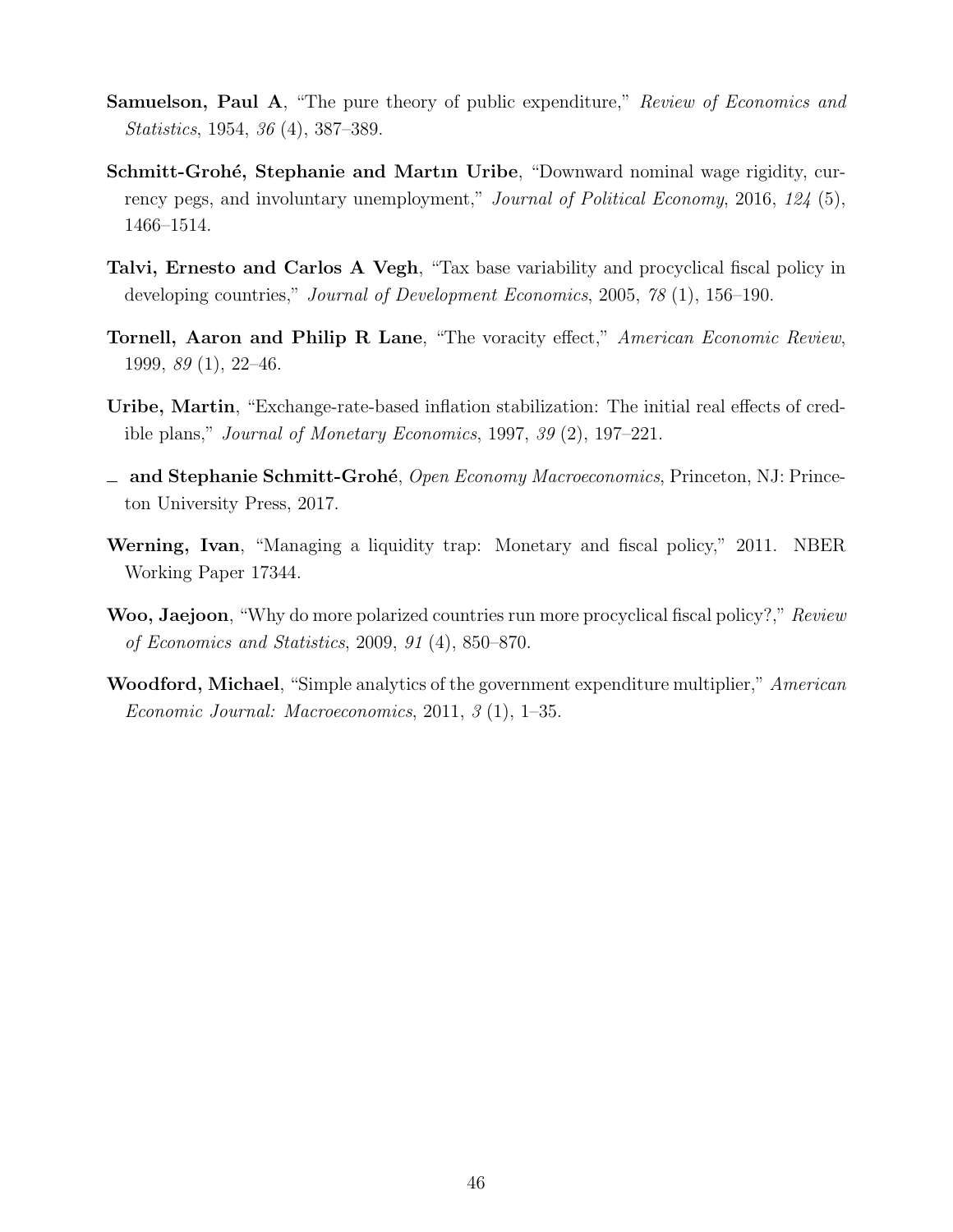# Appendices

## A Additional Tables and Figures

| Albania            |                      |                      |
|--------------------|----------------------|----------------------|
|                    | Gambia, The          | Nicaragua            |
| Algeria            | Germany              | Nigeria              |
| Argentina          | Greece               | Norway               |
| Armenia            | Guatemala            | Oman                 |
| Australia          | Honduras             | Pakistan             |
| Austria            | Hong Kong SAR, China | Panama               |
| Azerbaijan         | Hungary              | Papua New Guinea     |
| Bahamas, The       | Iceland              | Paraguay             |
| Bangladesh         | India                | Peru                 |
| Belarus            | Indonesia            | Philippines          |
| Belgium            | Iran, Islamic Rep.   | Poland               |
| <b>Belize</b>      | Ireland              | Portugal             |
| Benin              | Israel               | Romania              |
| Bhutan             | Italy                | Russian Federation   |
| <b>Bolivia</b>     | Japan                | Rwanda               |
| Botswana           | Jordan               | Saudi Arabia         |
| <b>Brazil</b>      | Kazakhstan           | Senegal              |
| Brunei Darussalam  | Kenya                | Sierra Leone         |
| Bulgaria           | Korea, Rep.          | Singapore            |
| Burkina Faso       | Kyrgyz Republic      | South Africa         |
| Burundi            | Lao PDR              | Spain                |
| Cameroon           | Lebanon              | Sri Lanka            |
| Canada             | Lesotho              | Sudan                |
| Chile              | Liberia              | Swaziland            |
| China              | Luxembourg           | Sweden               |
| Colombia           | Macao SAR, China     | Switzerland          |
| Congo, Dem. Rep.   | Macedonia, FYR       | Tajikistan           |
| Congo, Rep.        | Madagascar           | Tanzania             |
| Costa Rica         | Malawi               | Thailand             |
| Cyprus             | Malaysia             | Togo                 |
| Czech Republic     | Mali                 | Trinidad and Tobago  |
| Denmark            | Malta.               | Tunisia              |
| Dominican Republic | Mauritania           | Turkey               |
| Ecuador            | Mauritius            | Uganda               |
| Egypt, Arab Rep.   | Mexico               | Ukraine              |
| El Salvador        | Morocco              | United Arab Emirates |
| Equatorial Guinea  | Mozambique           | United Kingdom       |
| Finland            | Namibia              | United States        |
| France             | Nepal                | Uruguay              |
| Gabon              | Netherlands          | Venezuela, RB        |
|                    | New Zealand          | Vietnam              |
|                    |                      |                      |

<span id="page-49-0"></span>Table 6: Countries Included in the Sample

Notes: This table shows the set of countries used in Section [2](#page-8-1) to document the cyclicality of government spending. This set of countries includes those with available data on government spending and GDP from the WDI for the period 1990-2016 and excludes countries that were missing more than half of the values for the period 1990-2016 or countries with discontinuous data.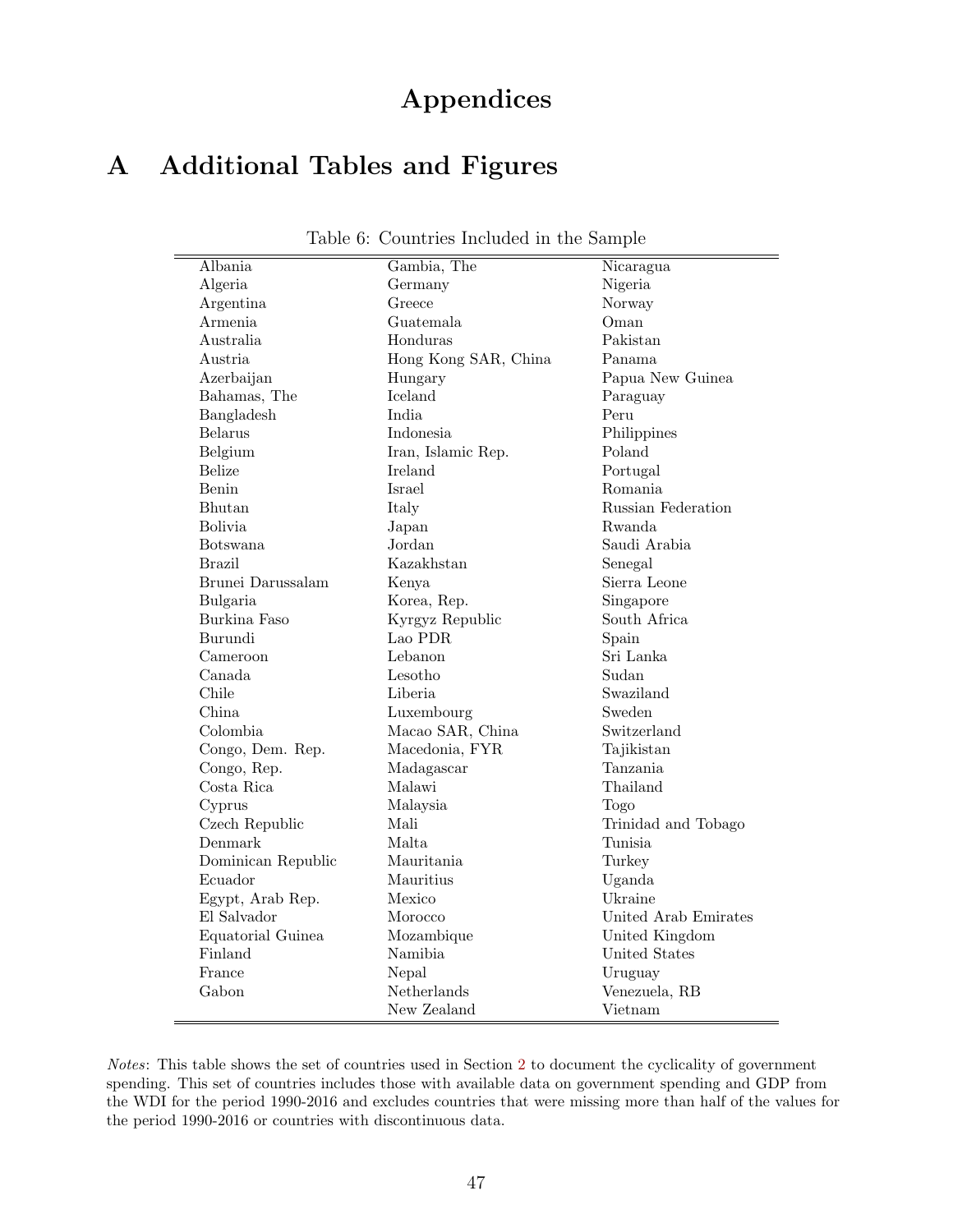|                            | $\sigma_G/\sigma_Y$ | $corr(G_t, G_{t-1})$ | corr(G, Y) |
|----------------------------|---------------------|----------------------|------------|
| Mean                       | 1.78                | 0.49                 | 0.26       |
| Median                     | 1.13                | 0.54                 | 0.29       |
| Standard deviation         | 1.95                | 0.24                 | 0.34       |
| 95th percentile            | 5.24                | 0.79                 | 0.81       |
| 5 <sup>th</sup> percentile | 0.52                | 0.05                 | $-0.34$    |

<span id="page-50-0"></span>Table 7: Cyclicality of Government Spending around the World Summary Statistics for Countries with Available Data on Credit Ratings.

Notes: This table shows summary statistics of government spending for the subset of countries in Table [6](#page-49-0) with credit ratings data available during the period 1990-2016, and used in the regression of Section [2.](#page-8-1) The variables  $\sigma_G/\sigma_Y$ ,  $corr(G_t, G_{t-1})$ , and  $corr(G, Y)$  denote, respectively, the ratio of the standard deviation of government spending to the standard deviation output, the first-order autocorrelation of government spending, and the correlation between government spending and output. We compute moments using the cyclical component of per capita variables in constant local currency, detrending variables with the HP filter and a smoothing parameter of 100. For details on the data, see Section [2.](#page-8-1)

| Country            | $corr(G_t, Y_t)$ | Country            | $corr(G_t, Y_t)$ |
|--------------------|------------------|--------------------|------------------|
| Argentina          | 0.78             | Indonesia          | 0.69             |
| Belize             | 0.63             | Lebanon            | $-0.03$          |
| Cameroon           | 0.60             | Mozambique         | $-0.03$          |
| Cyprus             | 0.29             | Pakistan           | 0.53             |
| Dominican Republic | 0.66             | Paraguay           | 0.49             |
| Ecuador            | 0.51             | Russian Federation | 0.72             |
| Egypt, Arab Rep.   | $-0.30$          | Ukraine            | 0.53             |
| Greece             | 0.81             | Venezuela          | 0.55             |
| Mean               | 0.46             |                    |                  |
| Median             | 0.54             |                    |                  |
| Standard deviation | 0.32             |                    |                  |

<span id="page-50-1"></span>Table 8: Cyclicality of Government Spending for High-Risk Countries

Notes: This table shows the correlation between government spending and output for countries in our sample with "high risk," defined as those that ever had a sovereign credit rating below B. We compute moments using the cyclical component of per capita variables in constant local currency, detrending variables with the HP filter and a smoothing parameter of 100. For details on the data, see Section [2.](#page-8-1)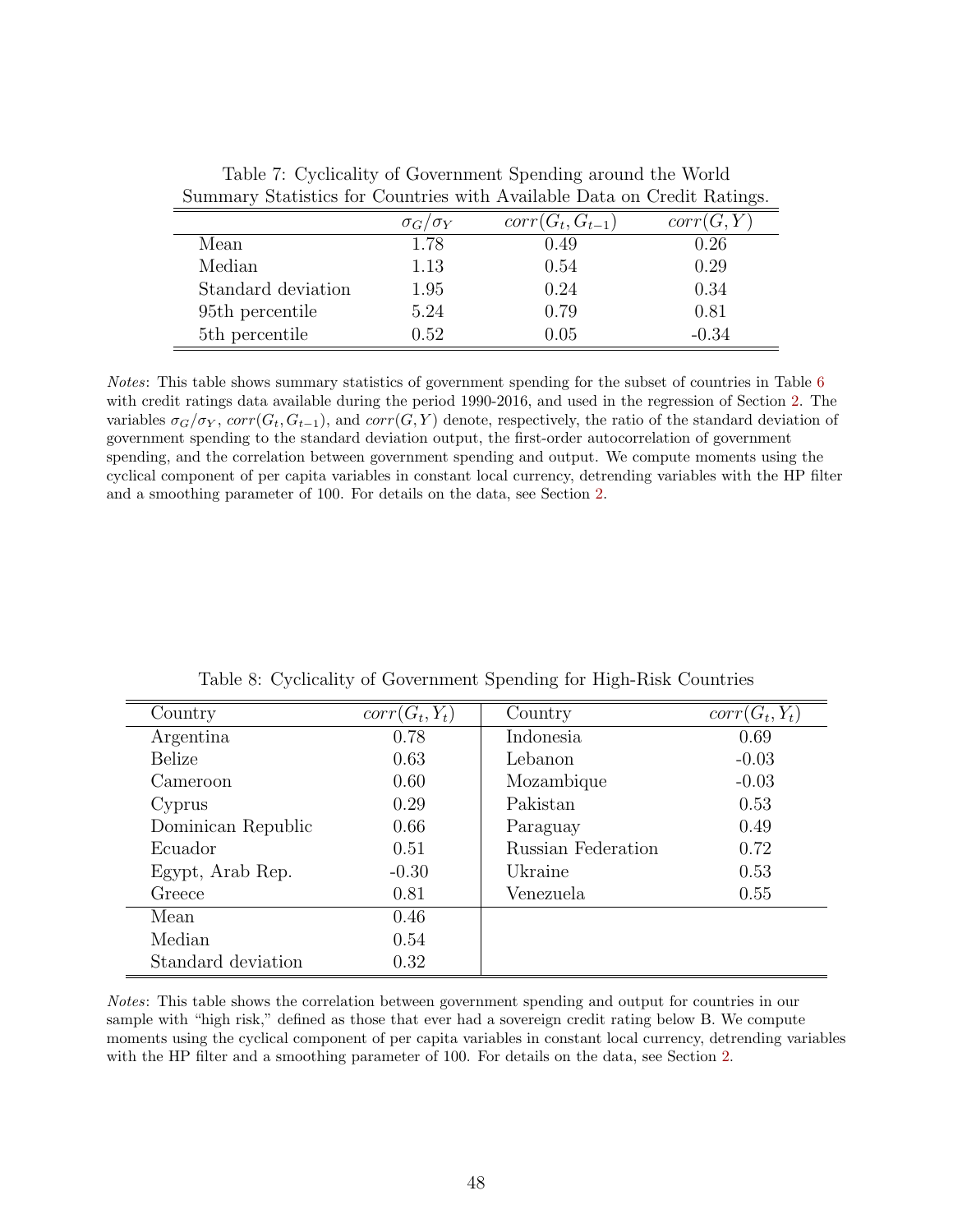| Country            | $corr(Y_t, G_t)$ | Country             | $corr(Y_t, G_t)$ |
|--------------------|------------------|---------------------|------------------|
| Albania            | 0.06             | Korea, Rep.         | 0.17             |
| Azerbaijan         | 0.57             | Kyrgyz Republic     | 0.95             |
| Bahamas, The       | 0.35             | Macedonia, FYR      | 0.31             |
| Bangladesh         | $-0.02$          | Madagascar          | 0.39             |
| <b>Belarus</b>     | 0.65             | Malaysia            | 0.34             |
| Benin              | 0.02             | Mali                | 0.48             |
| <b>Bolivia</b>     | 0.44             | Malta               | 0.25             |
| <b>Brazil</b>      | 0.64             | Mexico              | 0.11             |
| Bulgaria           | 0.25             | Morocco             | 0.08             |
| Burkina Faso       | $-0.08$          | Nicaragua           | 0.44             |
| Chile              | 0.48             | Nigeria             | 0.84             |
| China              | 0.10             | Oman                | $-0.22$          |
| Colombia           | 0.29             | Panama              | $-0.41$          |
| Congo, Dem. Rep.   | 0.37             | Papua New Guinea    | 0.29             |
| Congo, Rep.        | 0.20             | Peru                | 0.63             |
| Costa Rica         | 0.08             | Philippines         | 0.43             |
| Czech Republic     | 0.56             | Poland              | $-0.34$          |
| El Salvador        | $-0.16$          | Portugal            | 0.63             |
| Gabon              | 0.45             | Romania             | 0.28             |
| Guatemala          | 0.04             | Rwanda              | 0.85             |
| Honduras           | $-0.03$          | Senegal             | 0.69             |
| Hungary            | 0.50             | South Africa        | 0.33             |
| Iceland            | 0.60             | Spain               | 0.20             |
| India              | 0.44             | Sri Lanka           | 0.30             |
| Ireland            | 0.67             | Thailand            | 0.24             |
| Israel             | $-0.12$          | Trinidad and Tobago | 0.03             |
| Italy              | 0.27             | Tunisia             | $-0.02$          |
| Jordan             | $-0.04$          | Turkey              | 0.23             |
| Kazakhstan         | 0.57             | Uganda              | 0.28             |
| Kenya              | $-0.03$          | Uruguay             | 0.81             |
|                    |                  | Vietnam             | 0.82             |
| Mean               | 0.30             |                     |                  |
| Median             | 0.29             |                     |                  |
| Standard deviation | 0.30             |                     |                  |

Table 9: Cyclicality of Government Spending for Medium-Risk Countries

Notes: This table shows the correlation between government spending and output for countries in our sample with "medium risk," defined as those that ever had a sovereign credit rating below A but always had a credit rating greater than or equal to B. We compute moments using the cyclical component of per capita variables in constant local currency, detrending variables with the HP filter and a smoothing parameter of 100. For details on the data, see Section [2.](#page-8-1)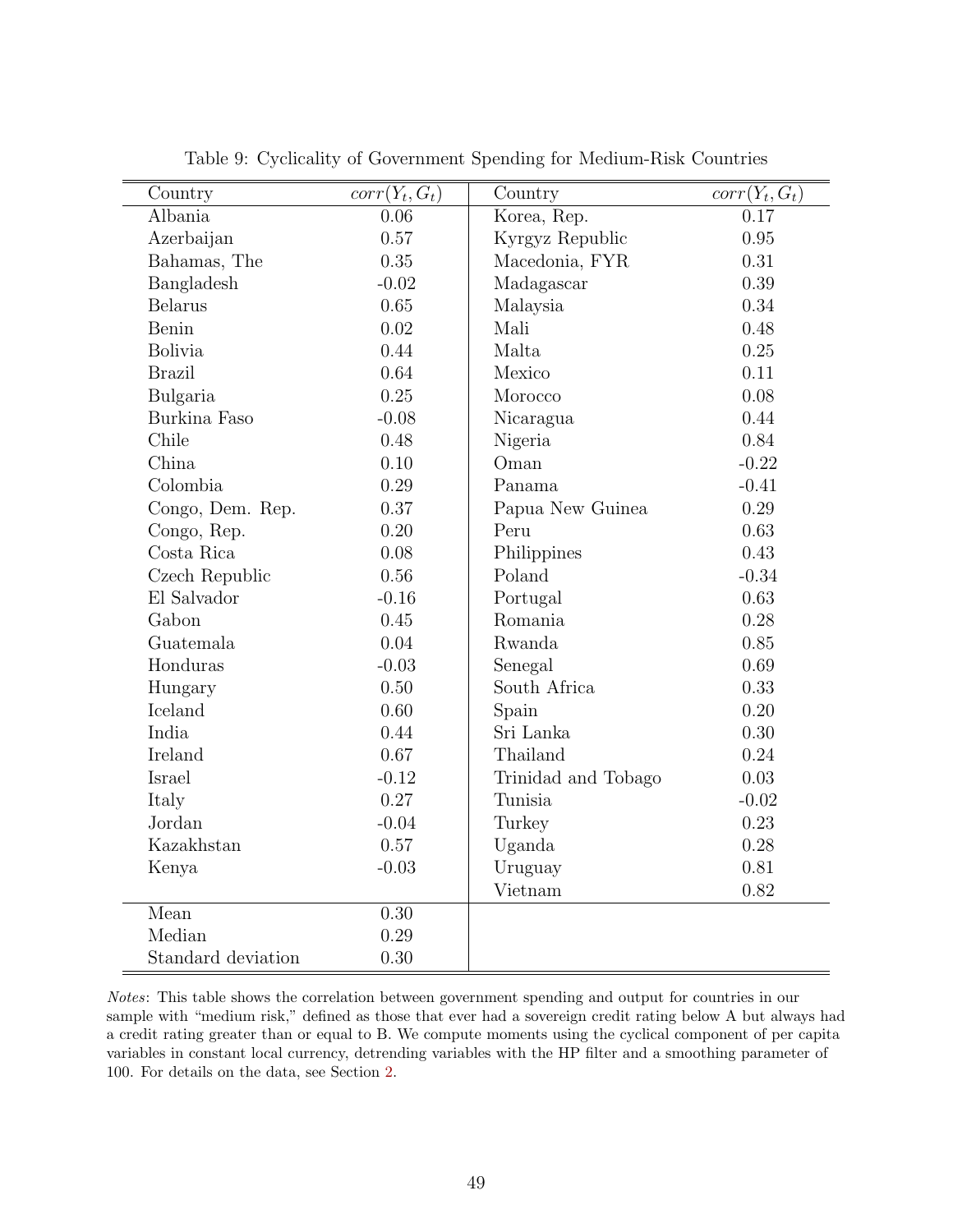| Country              | $corr(Y_t, G_t)$ | Country            | $corr(Y_t, G_t)$ |
|----------------------|------------------|--------------------|------------------|
| Australia            | 0.26             | Japan              | 0.02             |
| Austria              | 0.01             | Luxembourg         | 0.39             |
| Belgium              | 0.11             | <b>Netherlands</b> | 0.13             |
| <b>Botswana</b>      | 0.07             | New Zealand        | 0.27             |
| Canada               | $-0.13$          | Norway             | $-0.51$          |
| Denmark              | $-0.30$          | Saudi Arabia       | 0.43             |
| Finland              | 0.67             | Singapore          | $-0.36$          |
| France               | $-0.60$          | Sweden             | $-0.23$          |
| Germany              | $-0.09$          | Switzerland        | $-0.24$          |
| Hong Kong SAR, China | $-0.01$          | United Kingdom     | 0.37             |
|                      |                  | United States      | $-0.28$          |
| Mean                 | 0.00             |                    |                  |
| Median               | 0.01             |                    |                  |
| Standard deviation   | 0.33             |                    |                  |

<span id="page-52-0"></span>Table 10: Cyclicality of Government Spending for Low-Risk Countries

Notes: This table shows the correlation between government spending and output for countries in our sample with "low risk," defined as those that never had a sovereign credit rating below A. We compute moments using the cyclical component of per capita variables in constant local currency, detrending variables with the HP filter and a smoothing parameter of 100. For details on the data, see Section [2.](#page-8-1)

|              | (1)       | 2          |
|--------------|-----------|------------|
| log(GDP)     | $-0.06**$ |            |
|              | (0.02)    |            |
|              |           |            |
| Rich         |           | $-0.29***$ |
|              |           | (0.09)     |
|              |           |            |
| Emerging     |           | $-0.04$    |
|              |           | (0.07)     |
|              |           |            |
| Observations | 122       | 122        |
| $R^2$        | 0.051     | 0.107      |

<span id="page-52-1"></span>Table 11: Fiscal Procyclicality and Income

Notes: Results from estimating the model

fiscal procyclicality<sub>i</sub> =  $\alpha + \beta_{\text{income}}$ Income<sub>i</sub> +  $\varepsilon_i$ ,

where fiscal procyclicality<sub>i</sub> is the correlation between government spending and output from country  $i$ , Income<sub>i</sub> is a measure of country's i income per capita, and  $\varepsilon_i$  is a random error term. Standard errors are shown in parentheses. Column  $(1)$  measures Income<sub>i</sub> as the log of the average GDP per capita in PPP in constant 2005 dollars. Column  $(2)$  measures Income<sub>i</sub> with dummies indicating whether the country is rich, emerging, or poor, using the thresholds defined in Uribe and Schmitt-Grohé [\(2017\)](#page-48-5). For details on the data, see Section [2.](#page-8-1)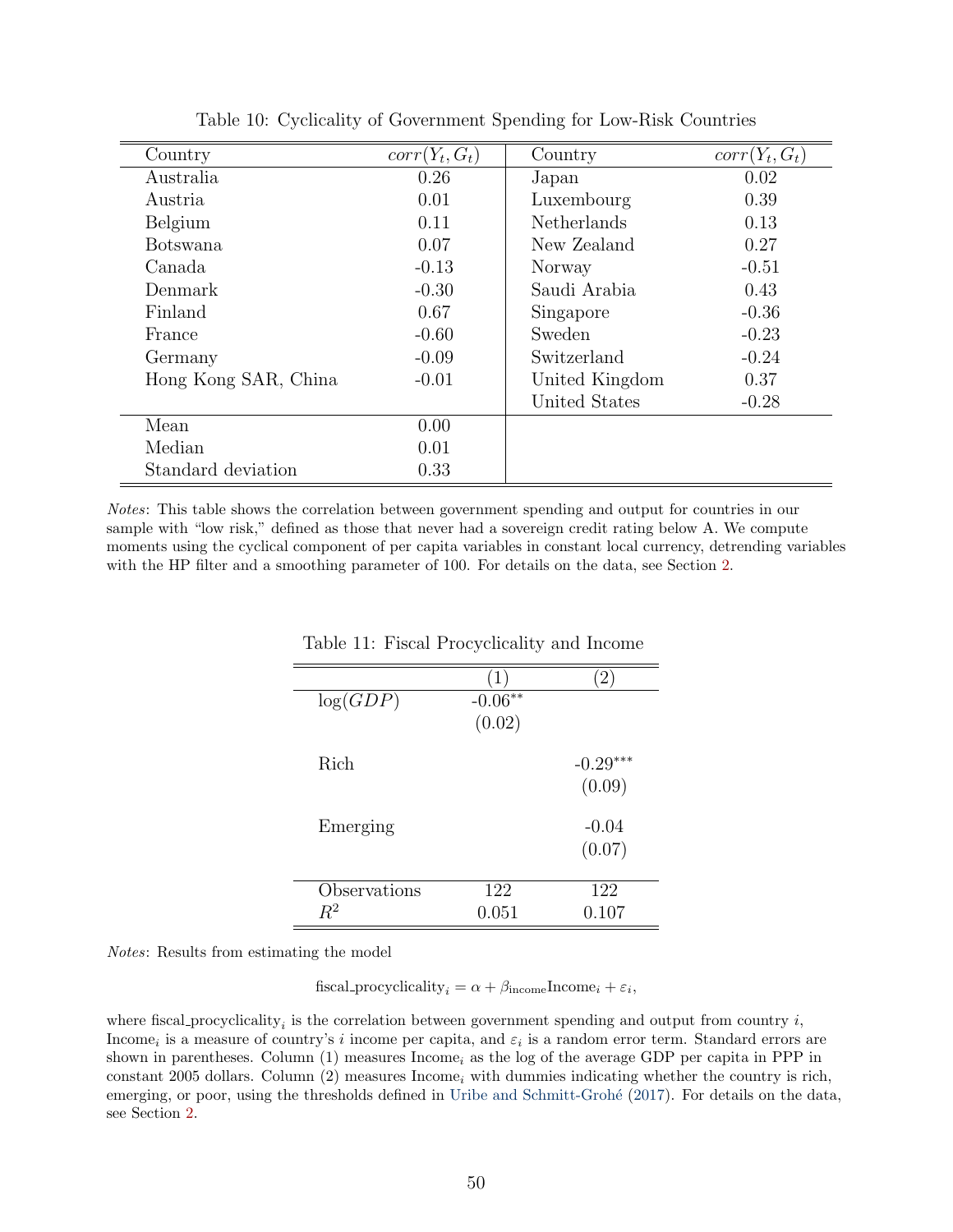|  |  | Table 12: Income and Risk Level |  |  |  |
|--|--|---------------------------------|--|--|--|
|--|--|---------------------------------|--|--|--|

<span id="page-53-0"></span>

|          | <b>High Risk</b>                                                                                                                                                                               |                                                                                                                                                                                                                                                                                        | Medium Risk                                                                                                                                                                                                                                        | Low Risk                                                                                                                                                                                                                                              |
|----------|------------------------------------------------------------------------------------------------------------------------------------------------------------------------------------------------|----------------------------------------------------------------------------------------------------------------------------------------------------------------------------------------------------------------------------------------------------------------------------------------|----------------------------------------------------------------------------------------------------------------------------------------------------------------------------------------------------------------------------------------------------|-------------------------------------------------------------------------------------------------------------------------------------------------------------------------------------------------------------------------------------------------------|
| Rich     |                                                                                                                                                                                                | Iceland<br>Ireland<br>Italy<br>Oman                                                                                                                                                                                                                                                    |                                                                                                                                                                                                                                                    | Australia<br>Austria<br>Belgium<br>Canada<br>Denmark<br>Finland<br>France<br>Germany<br>Hong Kong SAR, China<br>Japan<br>Luxembourg<br>Netherlands<br>Norway<br>Saudi Arabia<br>Singapore<br>Sweden<br>Switzerland<br>United Kingdom<br>United States |
| Emerging | Argentina<br>Belize<br>Cyprus<br>Dominican Republic<br>Ecuador<br>Egypt, Arab Rep.<br>Greece<br>Indonesia<br>Lebanon<br>Pakistan<br>Paraguay<br>Russian Federation<br>Ukraine<br>Venezuela, RB | Albania<br>Azerbaijan<br>Bahamas, The<br><b>Belarus</b><br>Bolivia<br><b>Brazil</b><br>Bulgaria<br>Chile<br>China<br>Colombia<br>Congo, Rep.<br>$\rm Costa$ $\rm Rica$<br>Czech Republic<br>El Salvador<br>Gabon<br>Guatemala<br>Honduras<br>Hungary<br>Israel<br>Jordan<br>Kazakhstan | Korea, Rep.<br>Macedonia, FYR<br>Malaysia<br>Malta<br>Mexico<br>Morocco<br>Panama<br>Peru<br>Philippines<br>Poland<br>Portugal<br>Romania<br>South Africa<br>Spain<br>Sri Lanka<br>Thailand<br>Trinidad and Tobago<br>Tunisia<br>Turkey<br>Uruguay | Botswana<br>New Zealand                                                                                                                                                                                                                               |
| Poor     | Cameroon<br>Mozambique                                                                                                                                                                         | Bangladesh<br>Benin<br>Burkina Faso<br>Congo, Dem. Rep.<br>India<br>Kenya<br>Kyrgyz Republic<br>Madagascar<br>Mali<br>Nicaragua<br>Nigeria<br>Papua New Guinea<br>Rwanda<br>Senegal<br>Uganda<br>Vietnam                                                                               |                                                                                                                                                                                                                                                    |                                                                                                                                                                                                                                                       |

Notes: This table shows the set of countries used in Section [2,](#page-8-1) classified according to their sovereign risk and income level. Low Risk, Medium Risk, and High Risk denote, respectively, countries are that always had a rating equal to A or above in the period 1990-2016, countries that ever had a rating below A but above or equal to B, and countries that ever had a rating below B. Rich, Emerging, and Poor countries denote groups with high, medium, and low income using the thresholds defined in Uribe and Schmitt-Grohé [\(2017\)](#page-48-5). For details, see Section [2.](#page-8-1)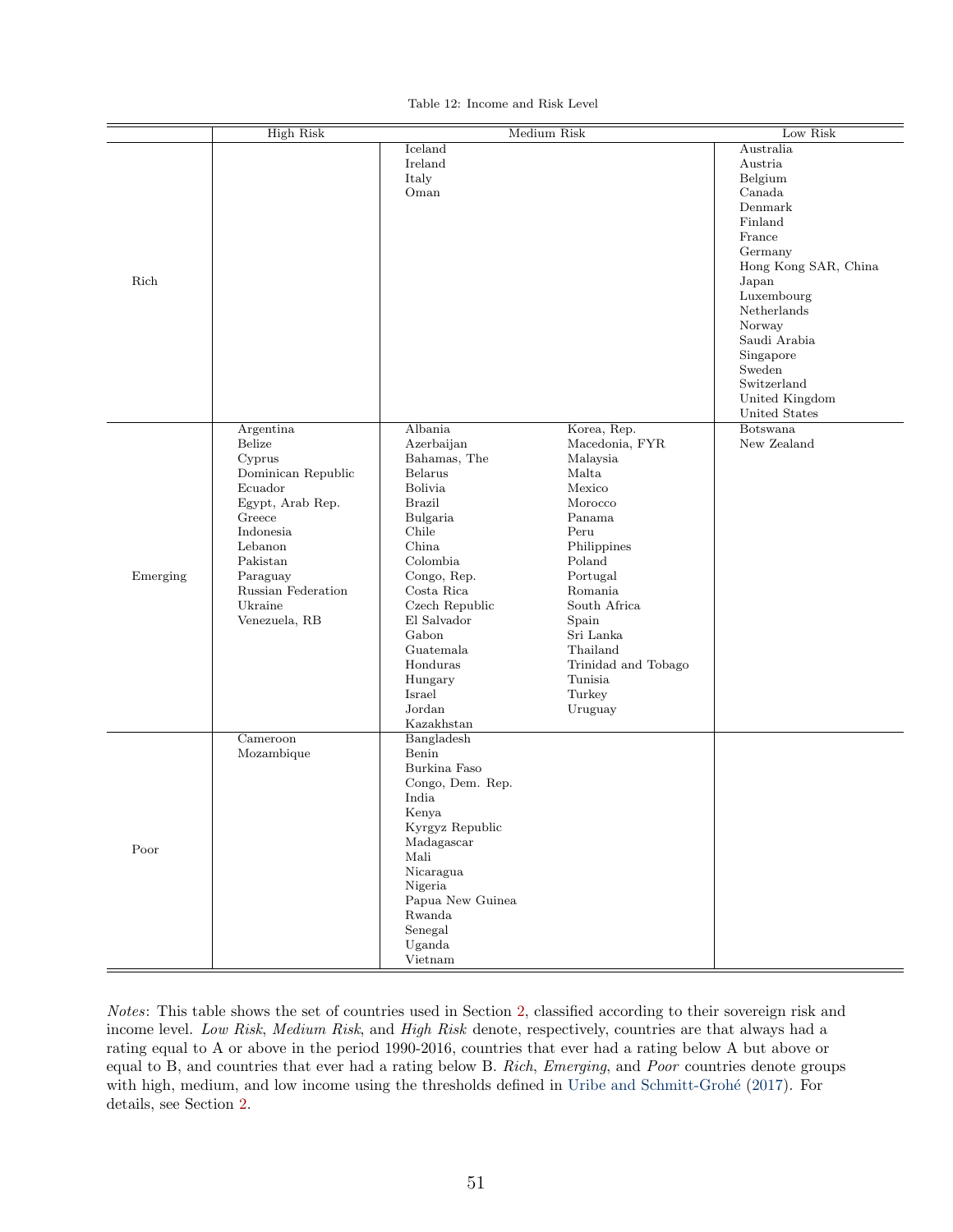|                                      | $\left( 1\right)$         | $\left( 2\right)$      |
|--------------------------------------|---------------------------|------------------------|
| Rich                                 | $-0.15$                   | $-0.23$                |
|                                      | (0.16)                    | (0.17)                 |
|                                      |                           |                        |
| Emerging                             | $-0.09$                   | $-0.02$                |
|                                      | (0.13)                    | (0.13)                 |
| <b>Fiscal Rule</b>                   | 0.01                      | 0.00                   |
|                                      |                           |                        |
|                                      | (0.01)                    | (0.01)                 |
| Rule of Law                          | 0.08                      | $-0.01$                |
|                                      | (0.07)                    | (0.06)                 |
|                                      |                           |                        |
| Education Inequality                 | 0.01                      | $-0.00$                |
|                                      | (0.01)                    | (0.01)                 |
| <b>Fuel Production</b>               | 0.00                      | 0.00                   |
|                                      | (0.01)                    | (0.01)                 |
|                                      |                           |                        |
| Trade openness                       | $-0.00$                   | $-0.00$                |
|                                      | (0.00)                    | (0.00)                 |
| Output volatility                    | $9.50***$                 | $7.19***$              |
|                                      | (1.94)                    | (2.56)                 |
|                                      |                           |                        |
| Variables of sovereign risk included | $\overline{\mathrm{Yes}}$ | $\overline{\text{No}}$ |
| Observations                         | 59                        | 66                     |
| $\mathbb{R}^2$                       | 0.521                     | 0.341                  |
|                                      |                           |                        |

<span id="page-54-0"></span>Table 13: Fiscal Procyclicality, Income, and Institutional Factors

*Notes*: Column (1) shows results from estimating the model fiscal procyclicality<sub>i</sub> =  $\alpha + \gamma' X_i + \varepsilon_i$ , where fiscal procyclicality<sub>i</sub> is the correlation between government spending and output from country i, and  $X_i$ contains the following variables: rule of law, measured by the average ranking from the WDI for the period 1990-2016; education inequality, measured by the standard deviation of the percentage of population enrolled by school level (data source: [Barro and Lee,](#page-44-6) [1996\)](#page-44-6); fiscal rule measured by the number of years with a fiscal rule (source: IMF); fuel production and trade openness, measured as a percentage of GDP, averaged over the period of analysis (source: WDI), and output volatility, measured as the standard deviation of GDP for the period 1990-2016 (source: WDI). Column (2) shows the coefficients of the same variables estimated but in an empirical model that also includes the sovereign risk variables, that is,

fiscal procyclicality<sub>i</sub> =  $\alpha + \beta_{\text{medium}}$ medium risk<sub>i</sub> +  $\beta_{\text{high}}$ high risk<sub>i</sub> +  $\gamma' X_i + \varepsilon_i$ . For details on the data, see Section [2.](#page-8-1)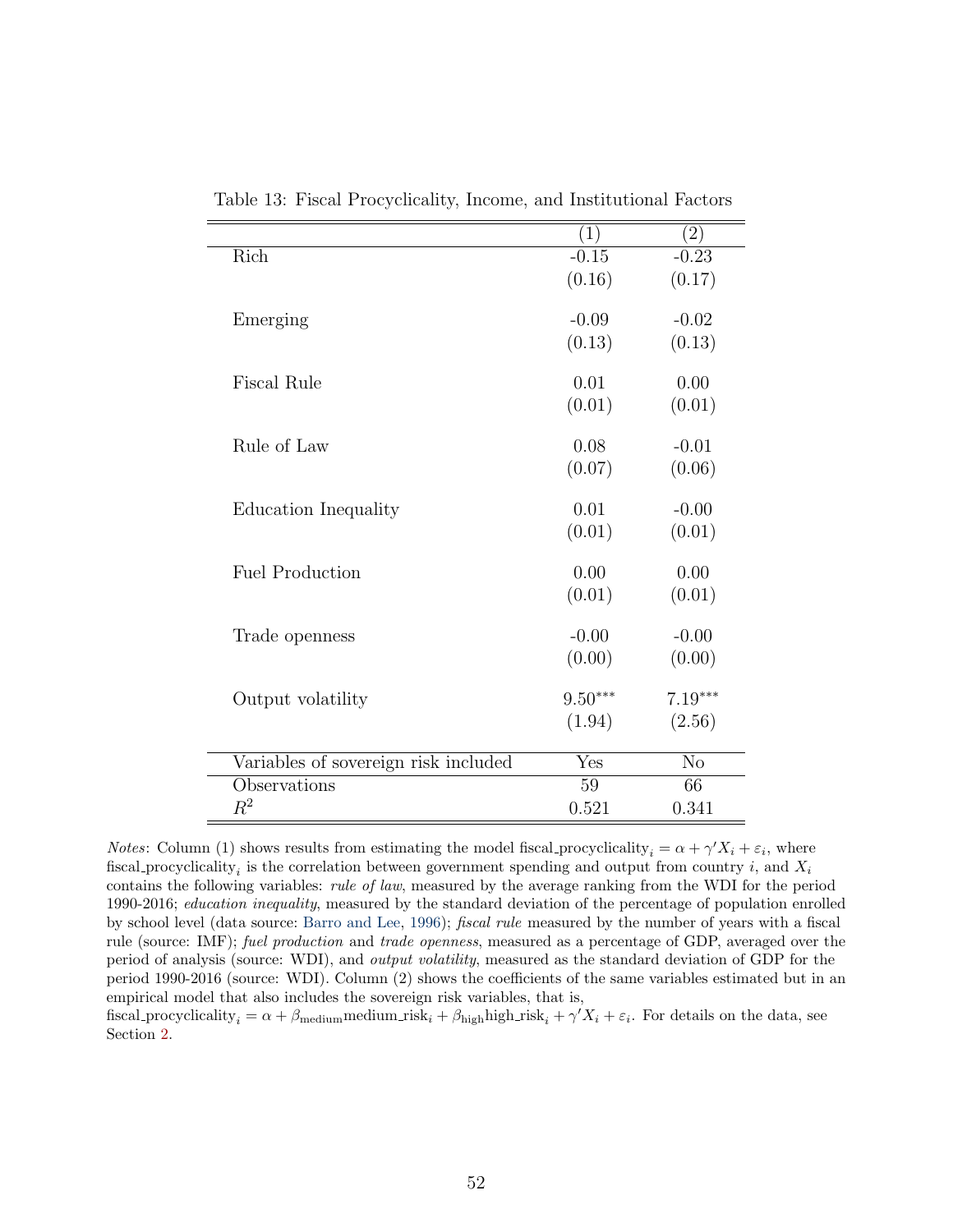<span id="page-55-0"></span>

|                     | $\left( 1\right)$ | $\left( 2\right)$ | $\left( 3\right)$ | $\left(4\right)$ |
|---------------------|-------------------|-------------------|-------------------|------------------|
| Default             | $0.24***$         | $0.22***$         | $0.19***$         | $0.20**$         |
|                     | (0.07)            | (0.07)            | (0.07)            | (0.09)           |
|                     |                   | $-0.05**$         |                   |                  |
| log(GDP)            |                   |                   |                   |                  |
|                     |                   | (0.02)            |                   |                  |
|                     |                   |                   |                   |                  |
| Rich                |                   |                   | $-0.24***$        | $-0.19$          |
|                     |                   |                   | (0.09)            | (0.16)           |
| Emerging            |                   |                   | $-0.05$           | 0.00             |
|                     |                   |                   |                   |                  |
|                     |                   |                   | (0.07)            | (0.13)           |
| Additional controls | N <sub>o</sub>    | N <sub>o</sub>    | N <sub>o</sub>    | Yes              |
| Observations        | 122               | 122               | 122               | 66               |
| $R^2$               | 0.094             | 0.125             | 0.159             | 0.381            |

Table 14: Fiscal Procyclicality and Sovereign Risk (measured by default occurrence)

Notes: Results from estimating the model

fiscal procyclicality<sub>i</sub> =  $\alpha + \beta_{\text{default}} \cdot \text{default}_i + \gamma' X_i + \varepsilon_i$ 

where fiscal procyclicality<sub>i</sub> is the correlation between government spending and output from country  $i$ , default<sub>i</sub> is a dummy variable that takes the value of 1 if country *i* ever defaulted during the period 1990-2014 (data source: Uribe and Schmitt-Grohé, [2017\)](#page-48-5),  $X_i$  is a vector of country-level controls, and  $\varepsilon_i$  is a random error term. Standard errors are shown in parentheses. Column (1) estimates the empirical model without controls. Column (2) includes as controls the log of the average GDP per capita in PPP. Column (3) includes as controls dummies measuring whether the country is rich or emerging, using the thresholds defined in Uribe and Schmitt-Grohé [\(2017\)](#page-48-5). Column (4) includes the following additional controls in the vector  $X_i$ : rule of law, measured by the average ranking from the WDI for the period 1990-2016; education inequality, measured by the standard deviation of the percentage of population enrolled by school level, (data source: [Barro and Lee,](#page-44-6) [1996\)](#page-44-6); *fiscal rule* measured by the number of years with a fiscal rule (source: IMF); average fuel production and average trade openness as a percentage of GDP (source: WDI), and output volatility, measured as the standard deviation of output for the period 1990-2016 (source: WDI). For details on the data, see Section [2.](#page-8-1)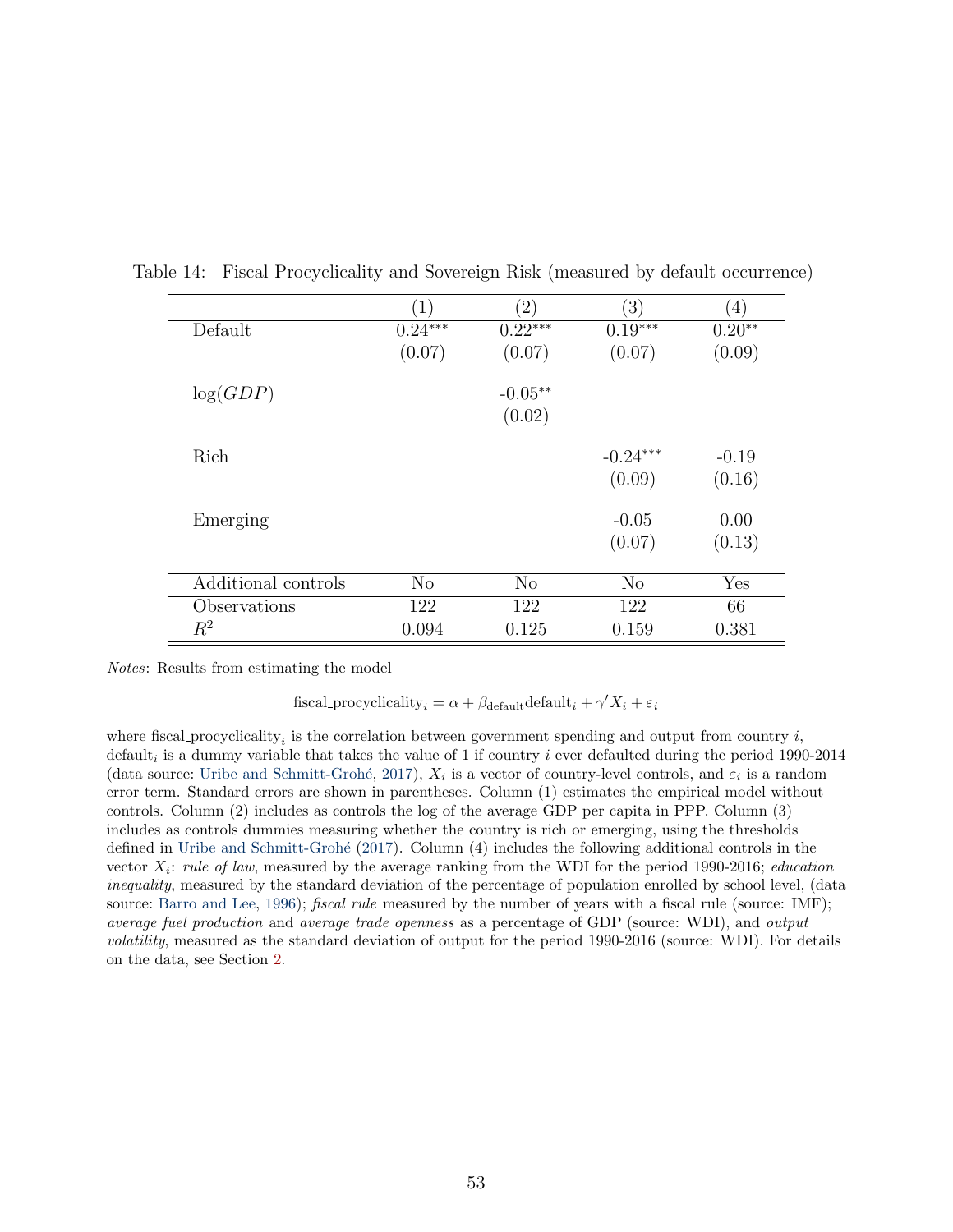<span id="page-56-0"></span>

| $\left(1\right)$<br>$0.24***$<br>(0.07) | $\left( 2\right)$<br>$0.22***$<br>(0.07) | $\left(3\right)$<br>$0.19***$ | $\left(4\right)$<br>$0.20**$ |
|-----------------------------------------|------------------------------------------|-------------------------------|------------------------------|
|                                         |                                          |                               |                              |
|                                         |                                          |                               |                              |
|                                         |                                          | (0.07)                        | (0.09)                       |
|                                         | $-0.05**$                                |                               |                              |
|                                         | (0.02)                                   |                               |                              |
|                                         |                                          | $-0.24***$                    | $-0.19$                      |
|                                         |                                          | (0.09)                        | (0.16)                       |
|                                         |                                          | $-0.05$                       | 0.00                         |
|                                         |                                          | (0.07)                        | (0.13)                       |
|                                         | N <sub>o</sub>                           | N <sub>o</sub>                | Yes                          |
|                                         | 122                                      | 122                           | 66                           |
|                                         | 0.125                                    | 0.159                         | 0.381                        |
|                                         | N <sub>o</sub><br>122<br>0.094           |                               |                              |

Table 15: Fiscal Procyclicality and Sovereign Risk (measured by number of default episodes)

Notes: Results from estimating the model

fiscal procyclicality<sub>i</sub> =  $\alpha + \beta_{\text{default}} \cdot \text{default}_i + \gamma' X_i + \varepsilon_i$ 

where fiscal procyclicality<sub>i</sub> is the correlation between government spending and output from country  $i$ , default<sub>i</sub> denotes the number of default episodes experienced by country i during the period 1990-2014 (data source Uribe and Schmitt-Grohé, [2017\)](#page-48-5),  $X_i$  is a vector of country-level controls, and  $\varepsilon_i$  is a random error term. Standard errors are shown in parentheses. Column (1) estimates the empirical model without controls. Column (2) includes as controls the log of the average GDP per capita in PPP. Column (3) includes as controls dummies measuring whether the country is rich or emerging, using the thresholds defined in [Uribe](#page-48-5) and Schmitt-Grohé [\(2017\)](#page-48-5). Column (4) includes the following additional controls in the vector  $X_i$ : rule of law, measured by the average ranking from the WDI for the period 1990-2016; education inequality, measured by the standard deviation of the percentage of population enrolled by school level [\(Barro and Lee,](#page-44-6) [1996,](#page-44-6) data source:[); fiscal rule, measured by the number of years with a fiscal rule (source: IMF); average fuel production and average trade openness as a percentage of GDP (source: WDI), and output volatility, measured as the standard Deviation of output for the period 1990-2016 (source: WDI). For details on the data, see Section [2.](#page-8-1)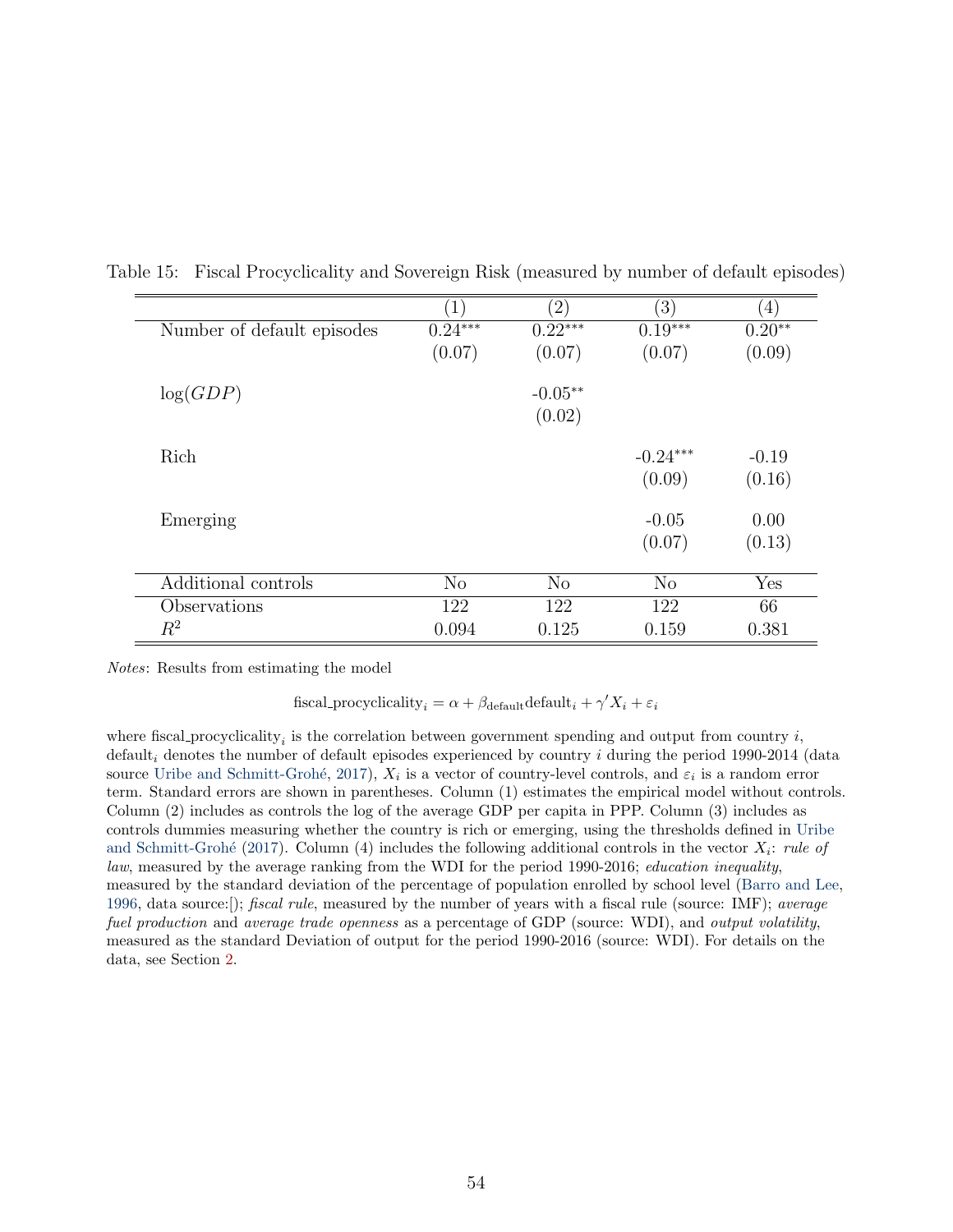| Parameter                   | Value  | Target statistic                 | Data     | Model    |
|-----------------------------|--------|----------------------------------|----------|----------|
| Risky Debt                  |        |                                  |          |          |
| $\beta$                     | 0.907  | External debt/GDP                | 22.8\%   | 22.6\%   |
|                             | 0.3277 | Average bond spread              | $1.05\%$ | 1.09%    |
| $\psi_\chi^0\\ \psi_\chi^y$ | 2.42   | Volatility of bond spreads       | $1.4\%$  | $0.7\%$  |
| $\psi_g$                    | 0.02   | Average govt. spending/GDP       | 18.1\%   | 18.2%    |
| $\tau$                      | 0.19   | Volatility of govt. spending/GDP | 2.0      | 2.0      |
| $\bar{w}$                   | 3.068  | Increase of unemployment         | $2.5\%$  | $2.5\%$  |
| Risk-free Debt              |        |                                  |          |          |
| β                           | 0.998  | External debt/GDP                | 22.8%    | $22.4\%$ |
| $\psi_g$                    | 0.02   | Average govt. spending/GDP       | 18.1%    | 18.6%    |

<span id="page-57-0"></span>Table 16: TARGETED MOMENTS IN CALIBRATION

Figure 9: Welfare Gains: Optimal Policy versus Samuelson Rule



Notes: This figure shows the welfare gains in the default model of optimal policy relative to the Samuelson rule. The solid blue line represents the average conditional welfare gains as a function of  $y<sup>T</sup>$ . For each value of  $y^T$ , we set the debt equal to the average level implied by the ergodic distribution for that  $y^T$ . The horizontal dashed black line is the unconditional gain. Welfare gains are expressed in terms of a permanent increase in total consumption.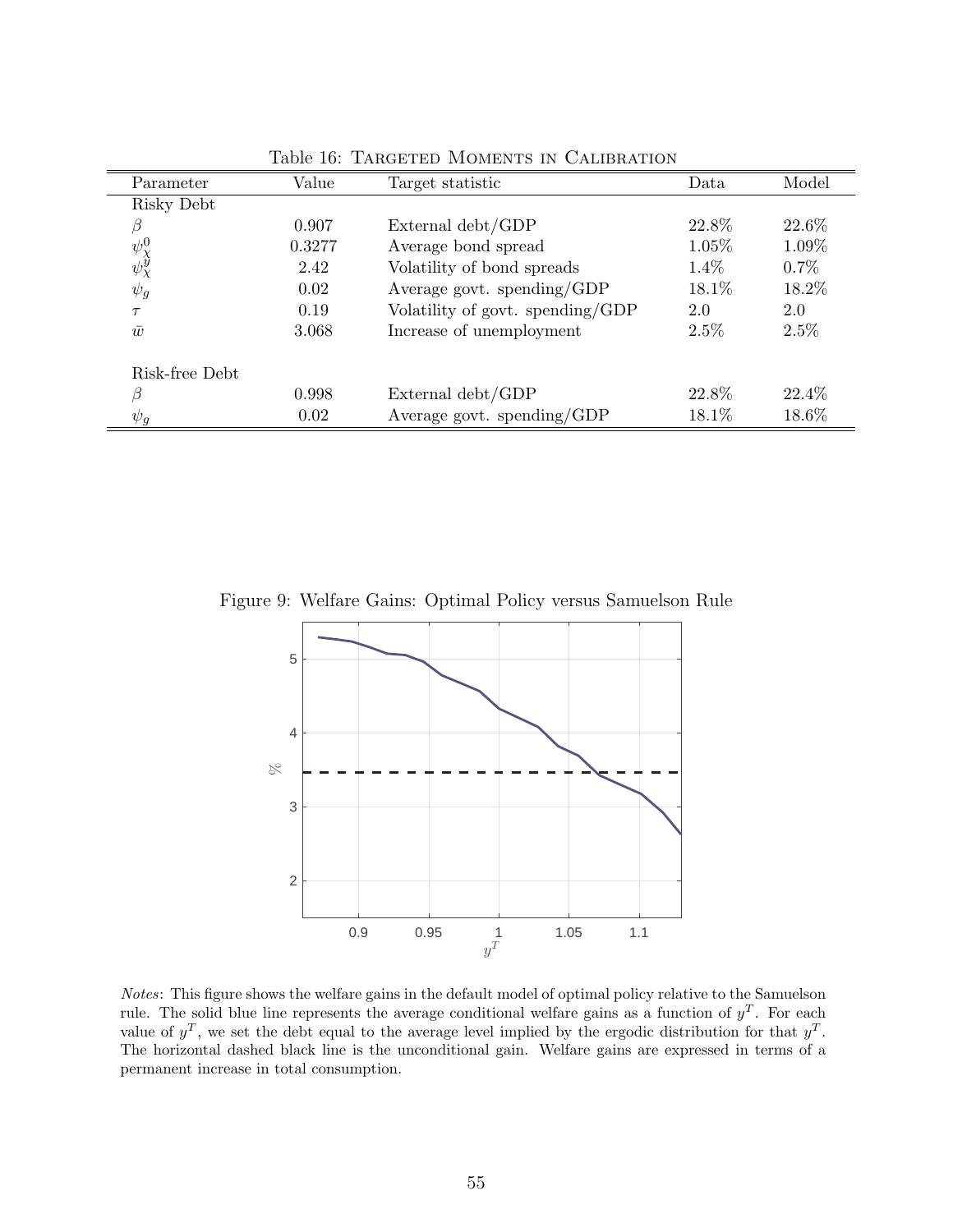

<span id="page-58-1"></span>Figure 10: Welfare Gains from Promised Non-State-Contingent Spending Cuts

Note: This figure shows the welfare gains from promising non-state-contingent spending cuts next period of 3%, as a function of tradable income  $y<sup>T</sup>$  (left panel) and as function of debt (right panel). Debt is set to 20% above its average on the left panel and  $y<sup>T</sup>$  is equal to its unconditional mean on the right panel. Welfare gains are expressed as (percentage) increases in current total consumption under the optimal policy regime to be indifferent with the promised spending cut.



<span id="page-58-0"></span>Figure 11: Welfare Gains from Well-designed Promised Spending Cuts

Note: This figure shows the welfare gains from promising spending cuts of 4% for next period whenever total income  $y \equiv y^T + p^N y^N$  lies within the range  $[y, \overline{y}]$ . The left panel plots the welfare gains as function of y with  $\overline{y}$  set to 3% above the average total income. The right panel plots the welfare gains as function of  $\overline{y}$  with y set to 22% below the average total income. Welfare gains are expressed as (percentage) increases in current total consumption under the optimal policy regime to be indifferent with the promised spending cut. The current state features debt equal to 20% above its mean and tradable income  $y<sup>T</sup>$  given by its unconditional mean.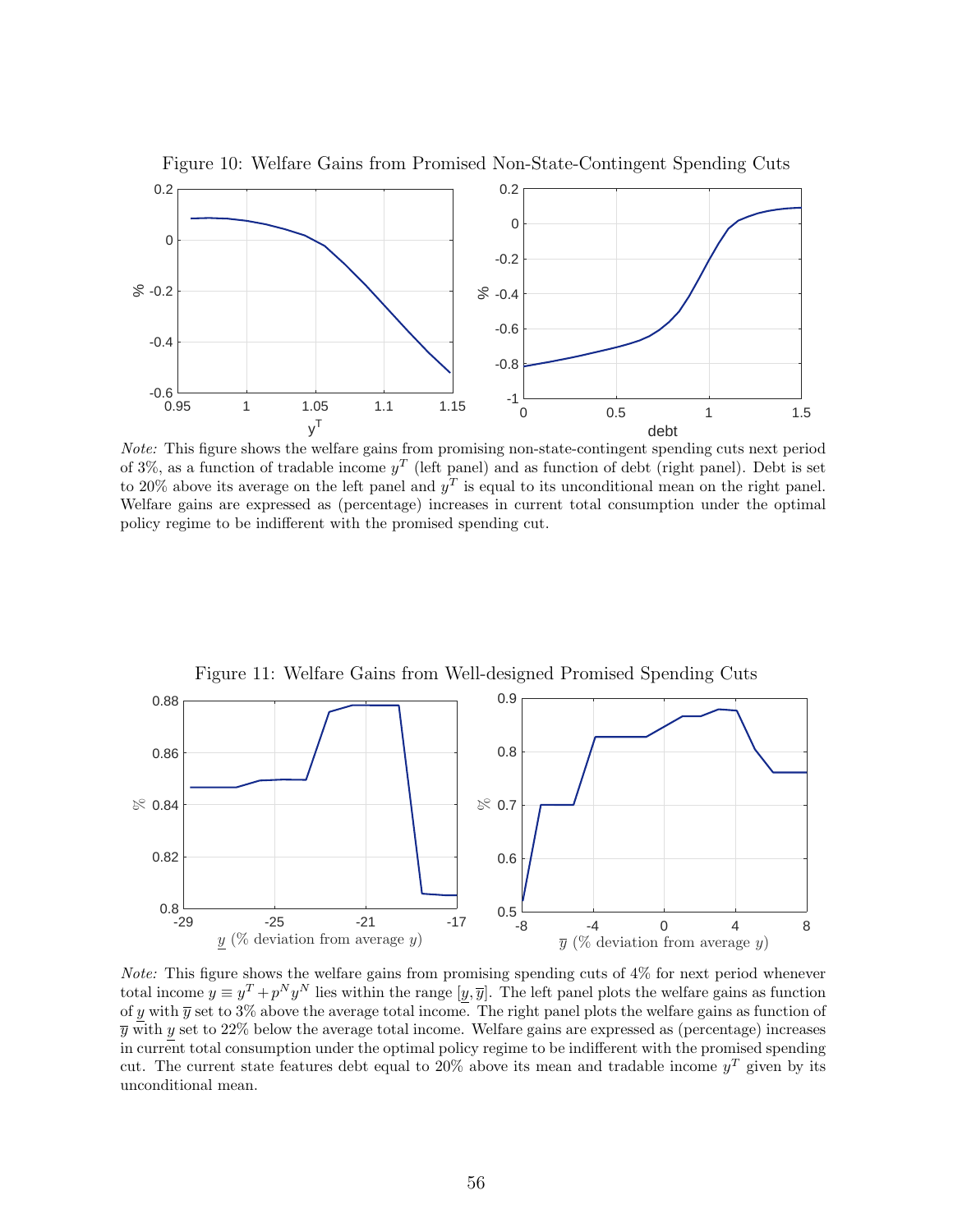### B Proofs

**Proof of Lemma [1](#page-20-0)** First note that given that agents are hand-to-mouth, the social period utility from private consumption is the weighted average of the utility of employed and unemployed households, weighted by their shares in the population,  $h_t$  and  $1 - h_t$ :

$$
\mathcal{U}_t((c_j^T)_{i \in [0,1]}, (c_j^N)_{j \in [0,1]}, g^N) = h_t u\left(c_t^{T,e}, c_t^{N,e}\right) + (1 - h_t) u\left(c_t^{T,u}, c_t^{N,u}\right),\tag{25}
$$

where  $c_t^{T,e}$  and  $c_t^{N,e}$  denote the consumption in tradable and nontradable goods of employed households, and  $c_t^{T,u}$  and  $c_t^{N,u}$  denote that of unemployed households. From the households' optimality condition [\(4\)](#page-14-2), we can express tradable consumption for any individual j as  $c_{jt}^N =$  $c_{jt}^T \eta_t^N$ , with  $\eta_t^N = \frac{1-\omega}{\omega}$  $-\frac{\omega}{\omega}(p_t^N)^{-\xi}$ . From the household's budget constraint, this implies that  $c_{jt}^T(1 + p_t^N \eta_t^N) = \mathcal{Y}_t(h_{jt})$ . This means that the government unemployment insurance scheme implies a constant ratio between the tradable consumption of the unemployed and employed workers  $\frac{c_t^{T,u}}{c_t^{T,e}} = \kappa$ . Under the assumed CRRA period utility function, we obtain the expression for welfare expressed in the statement of Lemma [1.](#page-20-0)

**Proof of Proposition [1](#page-25-0)** By contradiction, assume, contrary to the statement of the proposition, that there exists an optimal allocation  $\{g_t^{N*}, b_t^*, T_t^*, h_t^*, \chi_t^*\}_{t=0}^{\infty}$  (henceforth "initial allocation") in which, for some period  $\ell, h^*_{\ell} < 1$ . Given that the allocation features unemployment, the labor market slackness condition implies that wages are equal to the minimum wage  $p_{\ell}^{N*} = \frac{1-\omega}{\omega}$  $\frac{-\omega}{\omega}\left(\frac{c_\ell^{T*}}{h_\ell^*-g_\ell^{N*}}\right)$  $\int_{\overline{\xi}}^{\frac{1}{\xi}} = \overline{w}$ . Now consider an alternative allocation with period- $\ell$  employment given by some  $\hat{h}_{\ell} \in (h_{\ell}^*, 1)$ , government spending given by  $\tilde{g}_{\ell}^N = g_{\ell}^{N*} + (\tilde{h}_{\ell} - h_{\ell}^*)$ , lump-sum transfers given by  $\tilde{T}_{\ell} = T_{\ell}^* - p_{\ell}^{N*}(\tilde{g}_{\ell} - g_{\ell}^{N*})$ , and the rest of the variables in the initial allocation. Because of the linear technology, period- $\ell$  nontradable consumption is identical under the alternative allocation than in the initial allocation (see equation [\(13\)](#page-18-0)), implying that the social period utility from private consumption is at least as good in the alternative allocation as it is in the initial allocation; that is,  $u(c_{\ell}^*, \tilde{h}_{\ell} - \tilde{g}_{\ell})\Omega(\tilde{h}_{\ell}) \geq u(c_{\ell}^*, h_{\ell}^* - g_{\ell}^{N*})\Omega(h_{\ell}^*)$  (with equality under perfect unemployment insurance,  $\kappa = 1$ ). Moreover, given that the utility from the public good is higher under the alternative allocation than under the initial allocation (given that  $\tilde{g}_{\ell}^{N} > g_{\ell}^{N*}$  and  $v(.)$  is increasing), welfare is unequivocally higher under the alternative allocation than under the initial allocation. Finally, we show that the alternative allocation is also feasible, contradicting that the initial allocation is optimal. To see that the alternative allocation is feasible, real wages in this alternative allocation are still equal to the minimum wage, that is,  $\frac{1-\omega}{\omega} \left( \frac{c_{\ell}^{T*}}{\hat{h}_{\ell} - \hat{g}_{\ell}^{N}} \right)$  $\int_{\bar{\xi}}^{\frac{1}{\bar{\xi}}}$  =  $\overline{w}$ , implying that the optimal allocation satisfies the labor market slackness constraint. Given the proposed lump sum taxes, the alternative allocation satisfies the government budget constraint with the borrowing policy of the initial allocation  $b_{\ell}^{'}$ . Finally, given that in the alternative allocation  $c_{\ell}^{T*}$  and  $b_{\ell}^{'}*$  are the same as in the initial allocation, the resource constraint is also satisfied.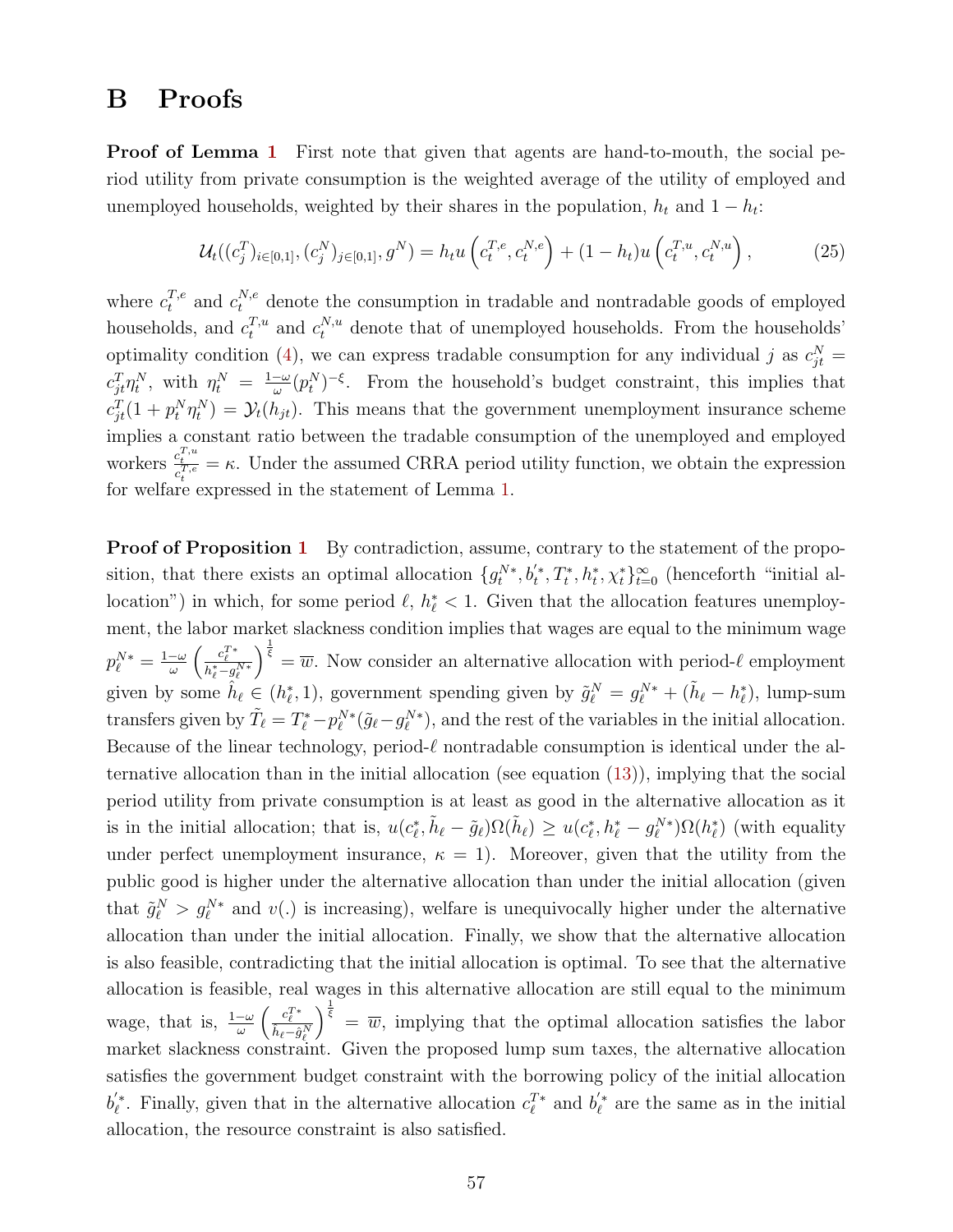#### Proof of Proposition [2](#page-37-2)

*Proof.* Denote by  $V^{R,Austerity}(y^T, b; \bar{g}^N)$  the value of repayment under a fiscal program program that imposes  $\bar{g}^N$ . By definition, we have  $V^{R,Austerity}(y^T, b; 0) = V^R(y^T, b)$ . Consider  $(b, y^T)$  such that the government finds optimal to default under no fiscal program. We have  $V^R(y^T, b)$  <  $V^D(y^T)$ . We have

$$
V^{R, Austerity}(y^T, b; \bar{g}^N) = \max_{b', T \ge 0, h \le 1} \{ u(c^T, F(h) - g^N) \Omega(h) + v(g^N) + \beta \mathbb{E} V(y^{T'}, b') \tag{26}
$$
  
subject to  

$$
c^T = y^T + q(y^T, b')[b' - (1 - \delta)b] + \delta b
$$

$$
\mathcal{P}^N(y^T, h, g^N)\bar{g}^N + \delta b + T = q(y^T, b')[b' - (1 - \delta)b] + \tau [P_t^T y_t^T + \mathcal{P}^N(y^T, h, \bar{g}^N) F(h)]
$$

$$
\mathcal{P}^N(y^T, h, \bar{g}^N) F'(h) \ge \overline{w},
$$
 (10.10)

Comparing [\(26\)](#page-60-0) with [\(19\)](#page-21-1) in the main text, it follows that  $V^{R,Austerity}(y^T, b; \bar{g}^N) \leq V^R(y^T, b)$ . Since the value of default under the spending cut is unaffected, we can use that  $V^R(y^T, b)$  $V^D(y^T)$ , to show that  $V^{R,Austerity}(y^T, b; \bar{g}^N) < V^D(y^T)$ , which completes the first part of the proof.

Now consider  $(b, y^T)$  such that the government repays under no fiscal program. We have that  $V^R(y^T, b) > V^D(y^T)$ . Consider a spending cut such that  $\bar{g}^N$  is arbitrarily close to zero. Using the Inada condition for the utility of public spending, we have that  $\lim_{\bar{g}^N\to 0} V^{R,Austerity}(y^T, b; \bar{g}^N)$  $-\infty$ . By continuity, it follows that there exists  $\bar{g}^N > 0$  such that  $V^R(y^T, b) > V^D(y^T) >$  $V^{R, Austerity}(y^T, b; \bar{g}^N)$ , completing the proof.

<span id="page-60-0"></span>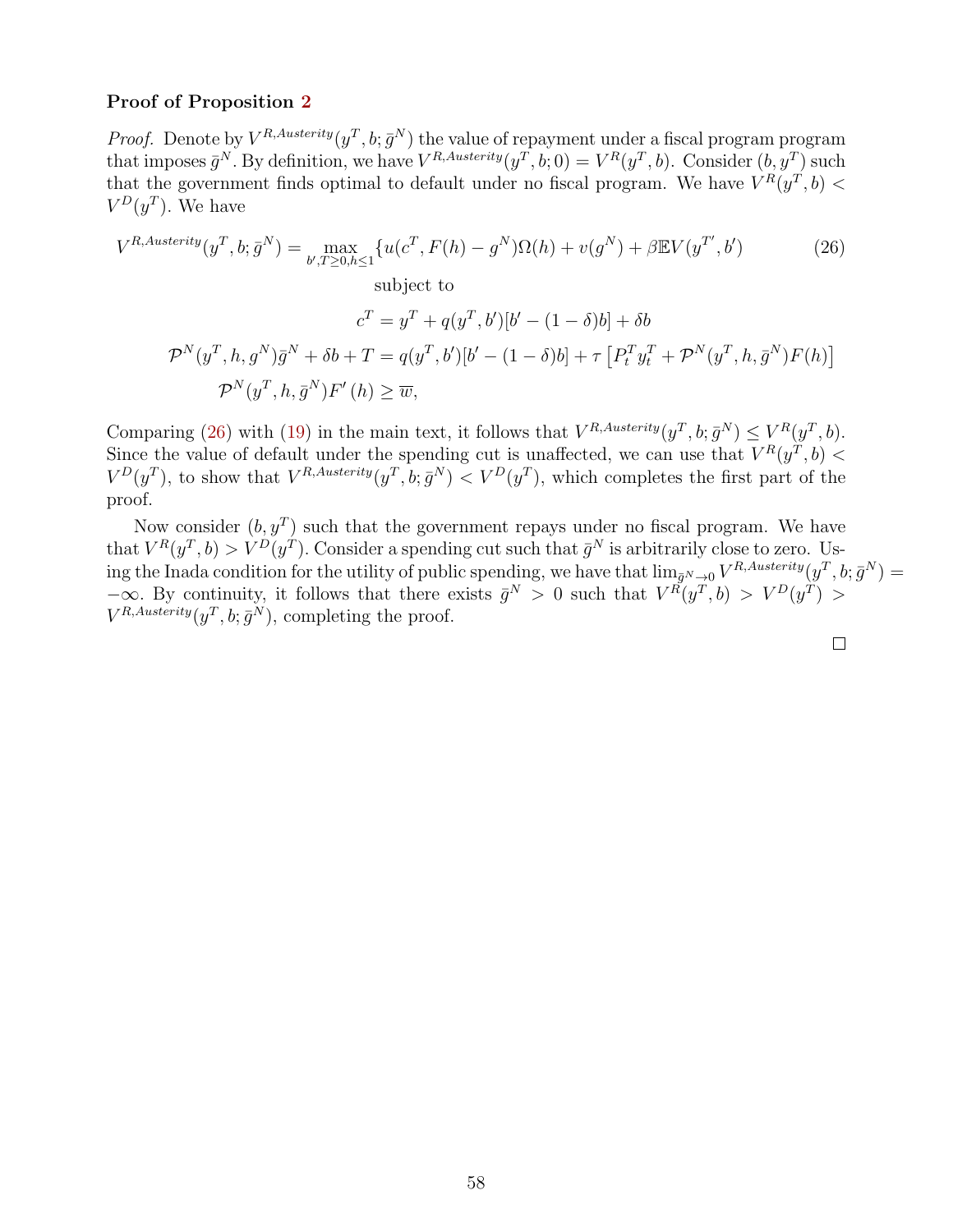### C Quantitative Analysis

### C.1 Solution Method

Model solution. The model is solved numerically using value function iteration with interpolation. Linear interpolation is used for the endowment and cubic spline interpolation for debt levels. We consider an equidistant grid for tradable endowment of 21 points between 3 standard deviations below and above the unconditional mean. We use 61 gridpoints for debt for the baseline model and 101 for the risk-free debt economy. To compute expectations for continuation values and prices, we use 15 and 11 quadrature points for the endowment realizations, respectively. For each state, conditional on an arbitrary choice of debt, we employ a variant of Brent's method algorithm included in the IMSL library to find the roots of the implementability conditions in the government's problem. To maximize over debt, we then use the UVMIF routine that relies on a quadratic interpolation method. We solve for the optimality conditions under four alternative regimes: with and without a binding wage rigidity constraint, and with and without zero lump-sum government transfers. We then compute welfare under the four regimes. Our solution is given by the allocations that deliver the highest utility.

Welfare gains. For the conditional welfare gains in Subsection [5.2,](#page-31-3) even though the households' preferences are homothetic, the presence of additive default costs prevents us from applying the standard formula for welfare gains. For that reason, we turn to value function iteration and proceed as follows. We are interested in welfare gains expressed as a permanent increase in private and public consumption that would leave the household indifferent between living in the economy with a Samuelson rule and switching to the economy with the optimal policy. For a given initial state and an arbitrary value for the welfare gain, we iterate on the value functions for the Samuelson rule, keeping policy functions and default strategies fixed. Upon convergence, we calculate the sup norm to the difference between the newly computed Samuelson value function and the value function under the optimal policy evaluated at the selected initial state. If the norm is lower than  $1e^{-5}$  in absolute value, we stop and report the welfare gain. If instead it is positive and larger than  $1e^{-5}$ , we reduce the value of the welfare gain and iterate again on the value function. Otherwise, we increase the welfare gain and iterate again. We repeat this procedure for all the initial states of interest. For unconditional welfare gains, we proceed in a similar fashion integrating over all states by using an asymptotic distribution of  $(y^T, b)$  and  $\zeta$ , constructed by taking the associated state from the 10,000th period in each of 10, 000 simulations.

### C.2 Data Used in the Calibration

The following data were used in the model's calibration for Spain: